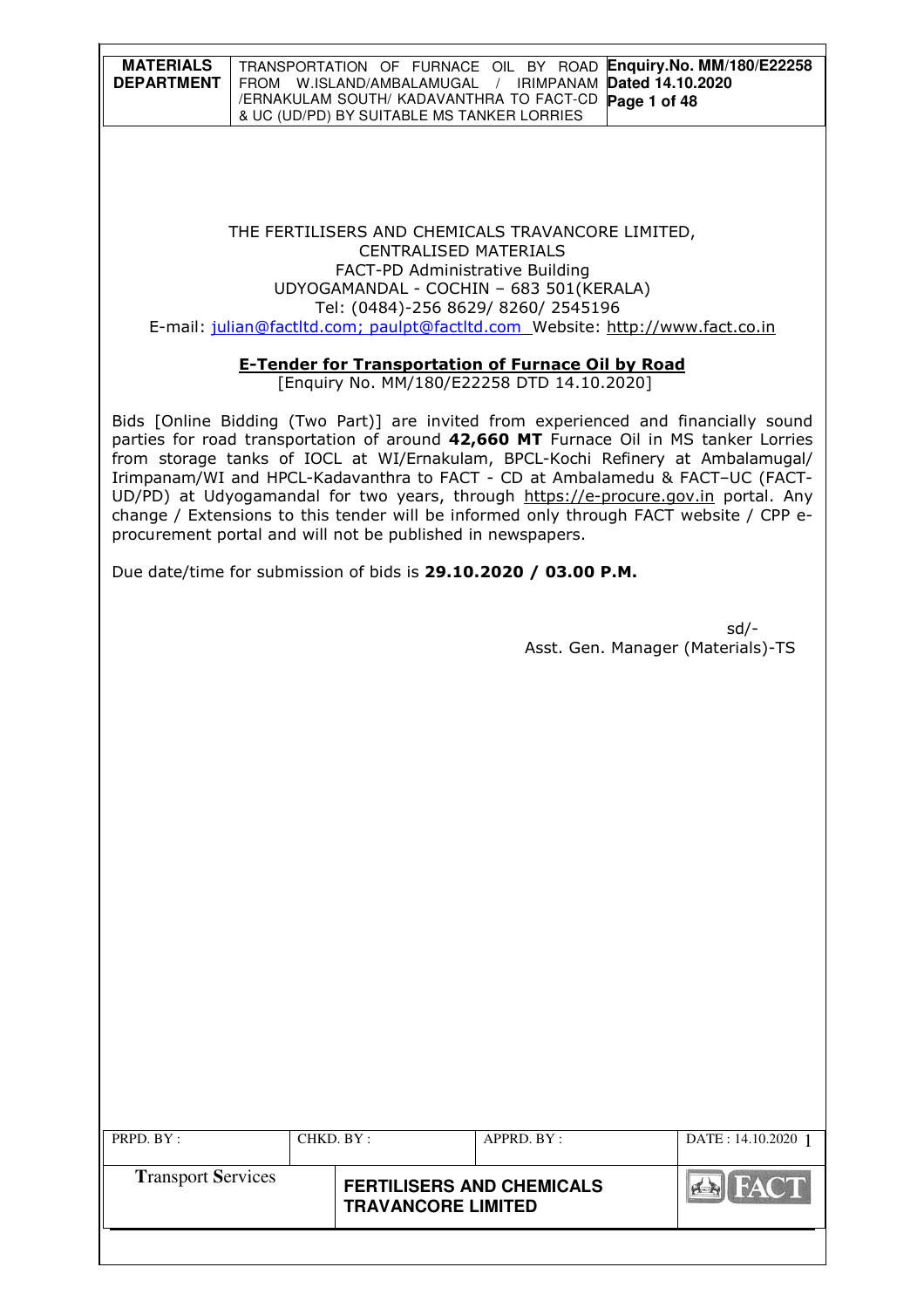| <b>MATERIALS</b>  | TRANSPORTATION OF FURNACE OIL BY ROAD Enquiry. No. MM/180/E22258 |
|-------------------|------------------------------------------------------------------|
| <b>DEPARTMENT</b> | FROM W.ISLAND/AMBALAMUGAL / IRIMPANAM Dated 14.10.2020           |
|                   | /ERNAKULAM SOUTH/ KADAVANTHRA TO FACT-CD Page 2 of 48            |
|                   | & UC (UD/PD) BY SUITABLE MS TANKER LORRIES                       |

### NOTICE INVITING e-TENDERS

e-Tenders [online bidding (Two Part system)] are invited from experienced and financially sound parties as per the terms and conditions attached herewith for transportation of total 42,660 MT Furnace Oil which is classified as C class product as per Petroleum Act, by suitable MS tanker lorries from Storage tanks of Indian Oil Corporation Limited [IOCL] W.Island/Ernakulam, BPCL-KOCHI REFINERIES Ambalamugal/ Irimpanam/WI and HPCL Kadavanthra to FACT Cochin Division at Ambalamedu, Kochi, Kerala and to FACT Udyogamandal Complex(FACT-UD/PD)at Udyogamandal Kochi, Kerala for a period of two years.

#### PLEASE NOTE THAT ONLY ONLINE BIDS WILL BE CONSIDERED AGAINST THIS TENDER

### Visit https://eprocure.gov.in for online bid submission

# 1.0 General Information

| Enquiry No.                                      | MM/180/E22258 DTD 14.10.2020                                                                                                                                                                                                                                                                                                                                                                                                                                                                                                                 |
|--------------------------------------------------|----------------------------------------------------------------------------------------------------------------------------------------------------------------------------------------------------------------------------------------------------------------------------------------------------------------------------------------------------------------------------------------------------------------------------------------------------------------------------------------------------------------------------------------------|
| Mode of Tendering                                | <b>TWO PART SYSTEM</b><br>Part A: Pre-Qualification cum Techno-Commercial Bid<br>Part B: Price Bid (BOQ)                                                                                                                                                                                                                                                                                                                                                                                                                                     |
| Due date & time for<br>Submission of bids        | 29.10.2020 / 03.00 P.M.                                                                                                                                                                                                                                                                                                                                                                                                                                                                                                                      |
| Date & Time for opening<br>of Part A of the Bid. | 30.10.2020 / 03.30 P.M.                                                                                                                                                                                                                                                                                                                                                                                                                                                                                                                      |
| Name of<br>Work/Description                      | For transportation of total 42,660 MT Furnace Oil which is<br>classified as C class product as per Petroleum Act, by<br>suitable MS tanker lorries from Storage tanks of Indian Oil<br>Corporation Limited [IOCL] W.Island/Ernakulam, BPCL-<br>KOCHI REFINERIES Ambalamugal/ Irimpanam/WI and<br>FACT Cochin Division<br>Kadavanthra<br>to to<br><b>HPCL</b><br>at<br>Ambalamedu, Kochi, Kerala and to FACT Udyogamandal<br>Complex (FACT-UD/PD) at Udyogamandal for TWO YEARS<br>as per attachments thereto and other terms and conditions. |
| <b>EMD</b>                                       | Rs. 1,00,000/- by NEFT/RTGS                                                                                                                                                                                                                                                                                                                                                                                                                                                                                                                  |
| Contacts                                         | 1) e-Tender Helpline: Mr. Ajino Anandh,<br>Tel: +91 0484 256 8374, 9497334230<br>2) Mr. Paul P Thomas, Tel: +91 484 256 8629,<br>e-mail: paulpt@factltd.com<br>Mr. Julian R, Tel: +91 484 256 8260/254 5196<br>3)<br>e-mail: julian@factltd.com                                                                                                                                                                                                                                                                                              |
| 2.0<br><b>TENDER DOCUMENTS (e-TENDER)</b>        |                                                                                                                                                                                                                                                                                                                                                                                                                                                                                                                                              |

|                                       |           | Visit our website www.fact.co.in or Central Public Procurement Portal<br>https://eprocure.gov.in for tender documents. Bid submission shall be in<br>electronic form through https://eprocure.gov.in only. See Annexure I |            |                      |
|---------------------------------------|-----------|---------------------------------------------------------------------------------------------------------------------------------------------------------------------------------------------------------------------------|------------|----------------------|
| 'Instructions to Bidders (e-Tender)'. |           |                                                                                                                                                                                                                           |            |                      |
| PRPD. BY:                             | CHKD. BY: |                                                                                                                                                                                                                           | APPRD. BY: | DATE: $14.10.2020$ 2 |
|                                       |           |                                                                                                                                                                                                                           |            |                      |
| <b>Transport Services</b>             |           | <b>FERTILISERS AND CHEMICALS</b><br><b>TRAVANCORE LIMITED</b>                                                                                                                                                             |            | <b>EN FACT</b>       |
|                                       |           |                                                                                                                                                                                                                           |            |                      |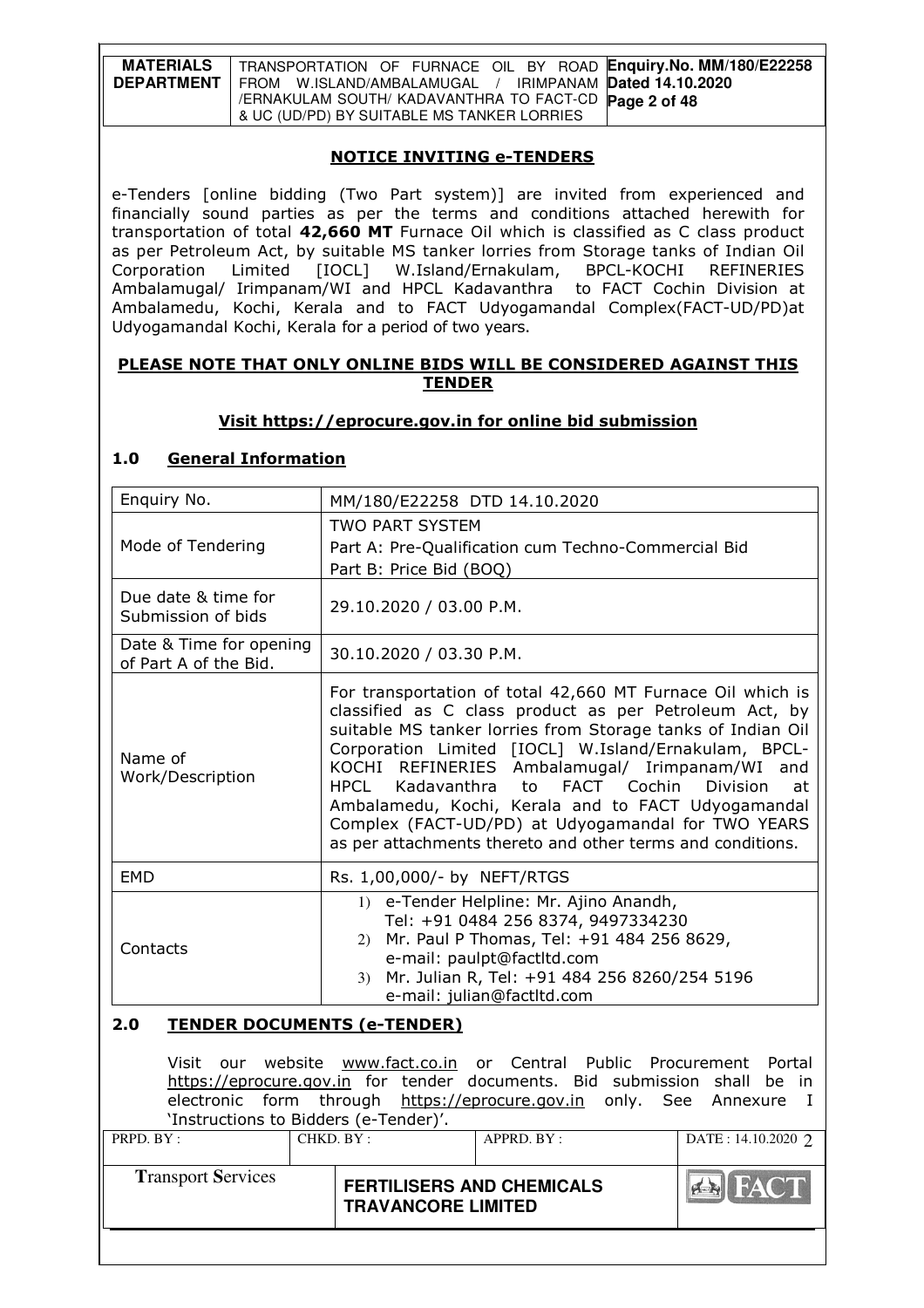| <b>MATERIALS</b>  | TRANSPORTATION OF FURNACE OIL BY ROAD Enquiry. No. MM/180/E22258 |
|-------------------|------------------------------------------------------------------|
| <b>DEPARTMENT</b> | FROM W.ISLAND/AMBALAMUGAL / IRIMPANAM Dated 14.10.2020           |
|                   | /ERNAKULAM SOUTH/ KADAVANTHRA TO FACT-CD Page 3 of 48            |
|                   | & UC (UD/PD) BY SUITABLE MS TANKER LORRIES                       |

# 3.0 Scope of Work/Quantity:

Transportation of Furnace Oil by suitable MS tanker Lorries as per following schedule of work:

|            |    | Cochin Division(FACT-CD)  |                                   |  |                   |                    |  |
|------------|----|---------------------------|-----------------------------------|--|-------------------|--------------------|--|
|            |    |                           |                                   |  |                   |                    |  |
|            |    |                           | From Storage Tanks of BPCL Kochi  |  | 12,000 MT approx. | 60-90 MT           |  |
|            | 3  |                           | Refinery at Irimpanam to FACT-    |  |                   |                    |  |
|            |    | Cochin Division(FACT-CD)  |                                   |  |                   |                    |  |
|            |    |                           |                                   |  |                   |                    |  |
|            |    |                           |                                   |  |                   |                    |  |
|            |    |                           | From Storage Tanks of HPCL -      |  | 500 MT approx.    | 60-90 MT           |  |
|            | 4  | Kadavanthra               | FACT-Cochin<br>to                 |  |                   |                    |  |
|            |    | Division(FACT-CD)         |                                   |  |                   |                    |  |
|            |    |                           |                                   |  |                   |                    |  |
|            |    |                           | From Storage Tanks of IOCL at     |  | 500 MT approx.    | 60-90 MT           |  |
|            |    |                           |                                   |  |                   |                    |  |
|            |    |                           | Ernakulam (Near South Railway     |  |                   |                    |  |
|            | 5  | Station)                  | FACT-Cochin<br>to                 |  |                   |                    |  |
|            |    | Division(FACT-CD)         |                                   |  |                   |                    |  |
|            |    |                           |                                   |  |                   |                    |  |
|            |    |                           | From Storage Tanks of BPCL/KRL at |  | 8,000 MT approx.  | 60-90 MT           |  |
|            | 6  | W.Island                  | FACT-Cochin<br>to                 |  |                   |                    |  |
|            |    |                           |                                   |  |                   |                    |  |
|            |    | Division(FACT-CD)         |                                   |  |                   |                    |  |
|            |    |                           |                                   |  |                   |                    |  |
|            |    |                           | From Storage Tanks of IOCL at     |  | 20 MT approx.     | As per             |  |
|            | 7  |                           | W. Island to FACT-Udyogamandal    |  |                   | requirement        |  |
|            |    | Complex (FACT-UD/PD).     |                                   |  |                   |                    |  |
|            |    |                           |                                   |  |                   |                    |  |
|            |    |                           | From Storage Tanks of BPCL Kochi  |  | 6,533 MT approx.  | As per             |  |
|            |    |                           | Refinery at Ambalamugal to FACT-  |  |                   | requirement        |  |
|            | 8  |                           |                                   |  |                   |                    |  |
|            |    | Udyogamandal Complex      | (FACT-                            |  |                   |                    |  |
|            |    | UD/PD).                   |                                   |  |                   |                    |  |
|            |    |                           |                                   |  |                   |                    |  |
|            |    |                           | From Storage Tanks of BPCL Kochi  |  | 6,533 MT approx.  | As per             |  |
|            |    |                           | Refinery at Irimpanam to FACT-    |  |                   | requirement        |  |
|            | 9  |                           | Udyogamandal Complex<br>(FACT-    |  |                   |                    |  |
|            |    |                           |                                   |  |                   |                    |  |
|            |    | UD/PD).                   |                                   |  |                   |                    |  |
|            |    |                           |                                   |  |                   |                    |  |
|            |    |                           | From Storage Tanks of BPCL at     |  | 6,534 MT approx.  | As per             |  |
|            | 10 | W.Island to               | FACT-Udyogamandal                 |  |                   | requirement        |  |
|            |    | Complex (FACT-UD/PD).     |                                   |  |                   |                    |  |
|            |    |                           |                                   |  |                   |                    |  |
|            |    |                           |                                   |  |                   |                    |  |
|            |    |                           |                                   |  |                   |                    |  |
| PRPD. BY : |    |                           | CHKD. BY:                         |  | APPRD. BY:        | DATE: 14.10.2020 3 |  |
|            |    |                           |                                   |  |                   |                    |  |
|            |    | <b>Transport Services</b> |                                   |  |                   |                    |  |
|            |    |                           | <b>FERTILISERS AND CHEMICALS</b>  |  |                   | <b>EN FACT</b>     |  |

**TRAVANCORE LIMITED**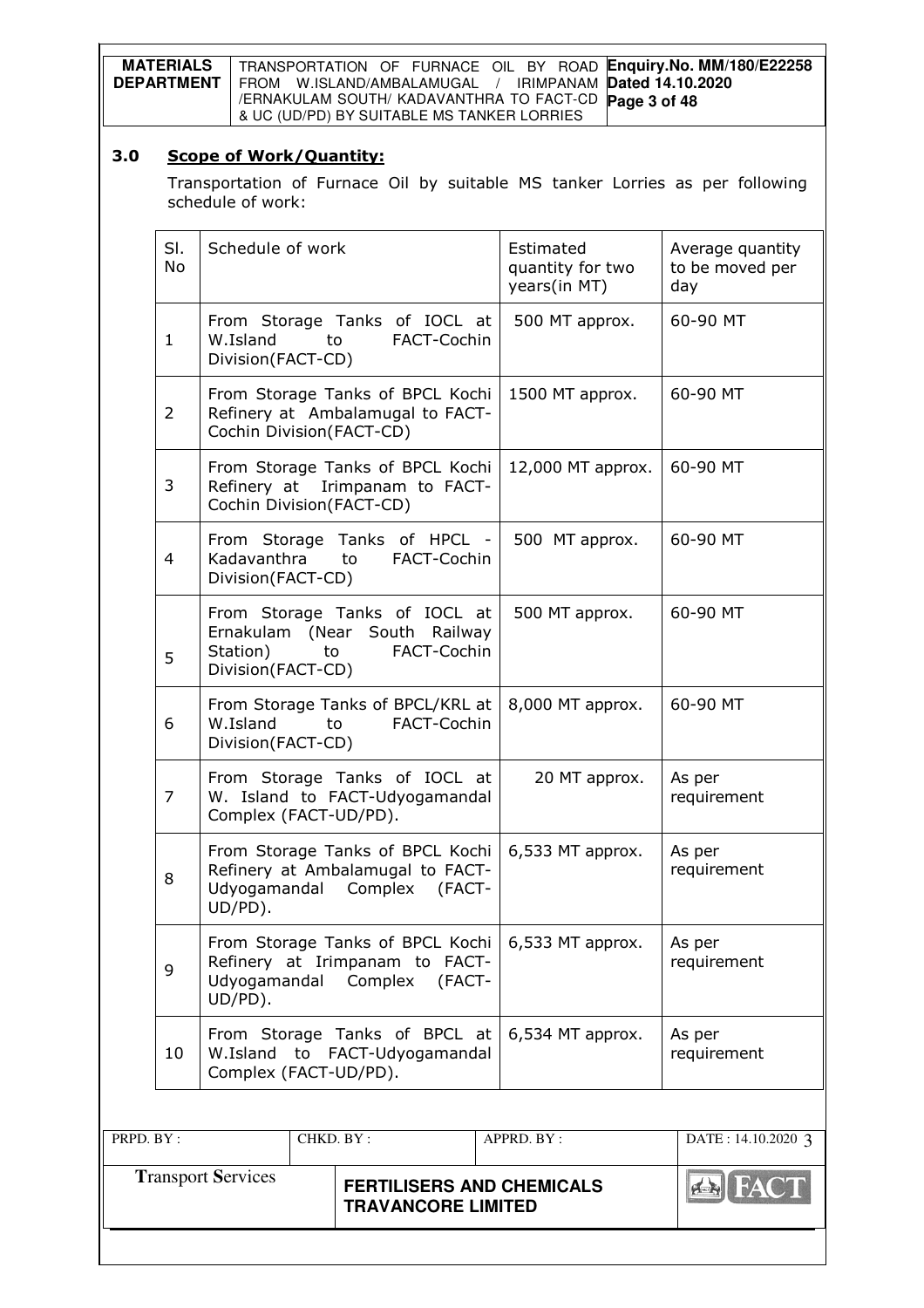| <b>MATERIALS</b>  | TRANSPORTATION OF FURNACE OIL BY ROAD Enquiry.No. MM/180/E22258 |
|-------------------|-----------------------------------------------------------------|
| <b>DEPARTMENT</b> | FROM W.ISLAND/AMBALAMUGAL / IRIMPANAM Dated 14.10.2020          |
|                   | /ERNAKULAM SOUTH/ KADAVANTHRA TO FACT-CD Page 4 of 48           |
|                   | & UC (UD/PD) BY SUITABLE MS TANKER LORRIES                      |

| 11 | From Storage Tanks of HPCL -<br>Kadavanthra to FACT-<br>Udyogamandal Complex (FACT-<br>UD/PD).                           | 20 MT approx. | As per<br>requirement |
|----|--------------------------------------------------------------------------------------------------------------------------|---------------|-----------------------|
| 12 | From Storage Tanks of IOCL at<br>Ernakulam (Near South Railway<br>Station) to FACT-Udyogamandal<br>Complex (FACT-UD/PD). | 20 MT approx. | As per<br>requirement |

During the contract period, if the movement requirement for any of the item exceeds the ordered quantity, appropriation from other items of work shall be carried out without exceeding the total contract value. While placing the Work Order, the quantity for FACT UD and FACT PD will be shown as separate items.

## 4.0 Evaluation of Bids:

4.1 Bids will be evaluated based on the pre-qualification criteria and other requirements stipulated in the tender enquiry.

 Evaluation of price bids (BoQ) and determination of L1 bidder shall be based on the combined total value of all the items of work, which will be arrived at based on the rates quoted by the bidder for each destination and the corresponding quantities indicated. Bidder shall quote for all the items as per Price Bid Format (BoQ). Bids not complying with the above will not be considered.

- 4.2 In case more than one bidder becomes L1 based on the evaluation method the contract will be finalised based on revised lower rates which will be obtained from the L1 bidders. However, bidders will not be allowed to increase any of the original rates quoted by them in the revised bid submitted by them as above.
- 5.0 Submission of the bid implies that (a) all the terms and conditions of FACT have been carefully read and understood by the bidder and (b) all the clarifications required are obtained by the bidder from FACT. Counter conditions by the bidder may render his application liable for rejection. In case the tenderer does not submit the bid as per Instructions to Bidders, the tender is liable to be rejected.

#### 6.0 Bidders quoting with tankers with capacity higher than 16.5KL and/or gross vehicle weight as per RC book exceeding 25000 KG, are advised to verify and confirm suitability of unloading facility at UD and CD for unloading higher capacity tankers.

# 7.0 GENERAL

- 7.1 Bids received from any proprietorship / firm / company having the same proprietor or one or more partners/Directors in the business organisation of any other party quoting against this tender (hereinafter called Common Firms), such bids shall be considered having been received from only one applicant in different names and the lowest acceptable quotation of such Common Firm shall only be considered for evaluation.
- 7.2 Bids from bidders against whom any criminal case, enquiry or investigation/report by authorities like Vigilance, CBI etc., are pending in relation with FACT or bidders who are defaulting contractors of FACT shall be disqualified and rejected.

| PRPD. BY:                 | CHKD. BY :                |  | APPRD. BY:                       | DATE: 14.10.2020 4 |
|---------------------------|---------------------------|--|----------------------------------|--------------------|
| <b>Transport Services</b> | <b>TRAVANCORE LIMITED</b> |  | <b>FERTILISERS AND CHEMICALS</b> | HAC I              |
|                           |                           |  |                                  |                    |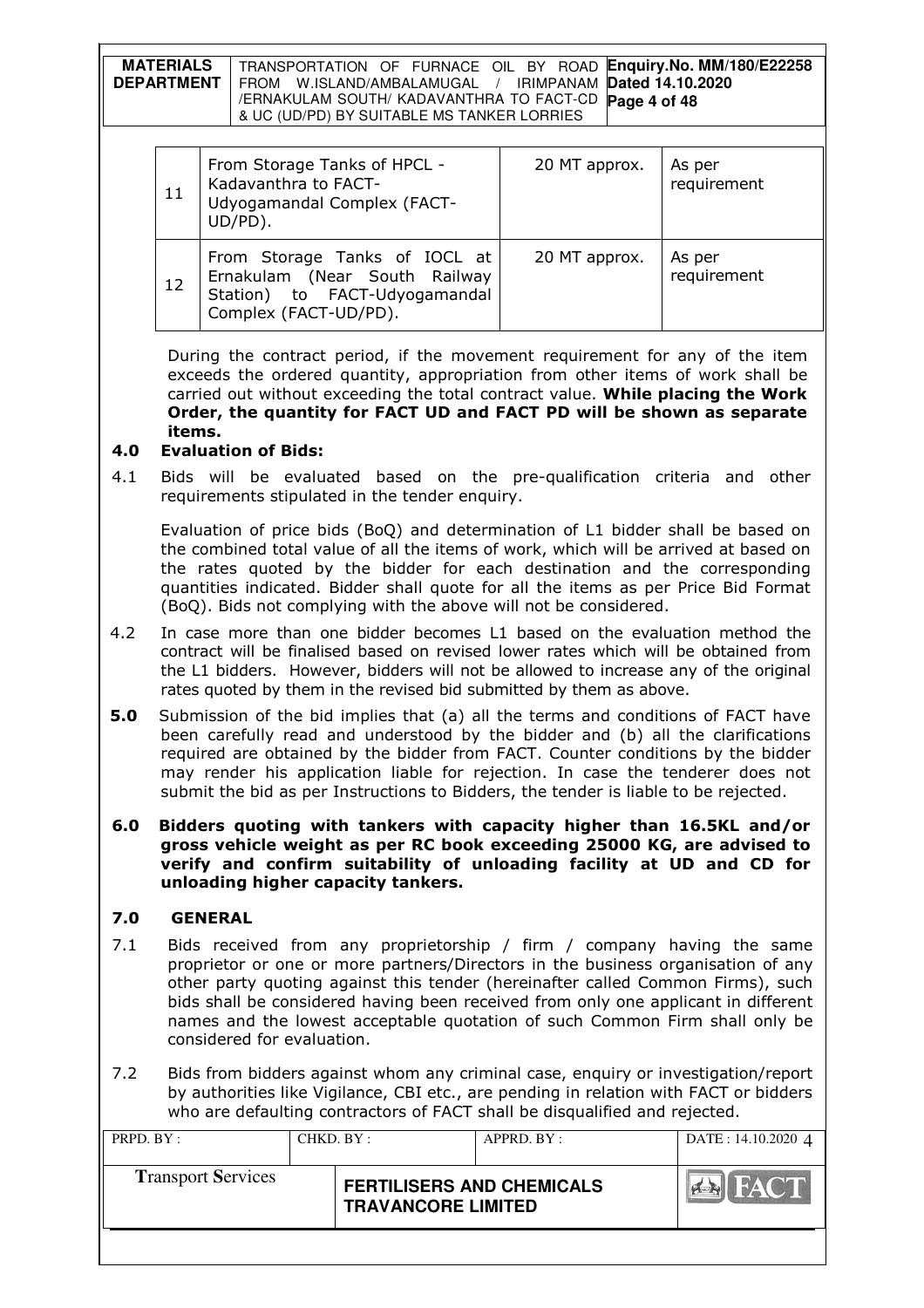| <b>MATERIALS</b>  | TRANSPORTATION OF FURNACE OIL BY ROAD Enquiry. No. MM/180/E22258         |
|-------------------|--------------------------------------------------------------------------|
| <b>DEPARTMENT</b> | I FROM    W.ISLAND/AMBALAMUGAL    /    IRIMPANAM <b>Dated 14.10.2020</b> |
|                   | /ERNAKULAM SOUTH/ KADAVANTHRA TO FACT-CD Page 5 of 48                    |
|                   | & UC (UD/PD) BY SUITABLE MS TANKER LORRIES                               |

- 7.3 FACT reserves the right to reject any or all bids without assigning any reasons whatsoever, and / or based on the past unsatisfactory performance by bidders at FACT / other PSEs / Govt. Departments. The opinion of FACT regarding the same shall be final and conclusive.
- 7.4 Partnership firms having common partners will be treated as one Bidder.
- 7.5 "Integrity Pact: The bidders shall sign and submit an "Integrity Pact (IP)" to be executed between the bidder and Fertilisers and Chemicals Travancore Ltd. along with the bid as per Annexure- IX. IP shall be implemented through the following Independent External Monitor (IEM) for the bid.

 Mr. P.K. Vijayakumar, IRS (Retd), Madhavam, Vaniyan Lane, Punkunnam P.O, Thrissur – 680002 Mobile: 8547381122 Telephone: 0487-2381123 E-mail address: vkmenon78@gmail.com

### Note:

- (1) The Original Integrity Pact on Rs.500/- stamp paper signed by the bidder is to be sent by Post / Courier to The Assistant General Manager (T&S), Materials Department, PD Administrative Building, FACT Ltd., Udyogamandal P.O, Ernakulam-683501.
- (2) In case bidders require any clarification on this enquiry please contact-Asst.General Manager (Materials)-T&S, [Phone- 0484- 254196, 2568260], e-mail: julian@factltd.com or Senior Officer (Materials)-T&S [Phone No.0484-256 8629], e-mail: paulpt@factltd.com, Centralised Materials, PD Administration Building, FACT Ltd., Udyogamandal P.O, PIN-683 501.
- (3) For information on nature of work please contact Sr.Manager Process (Thermal & Ammonia)-CD for Cochin Division, Asst.General Manager(CPP)UD, SM(OS)-PD & SM(PC&RM) for Udyogamandal Complex(FACT UD/PD). Kindly note that the Independent External Monitor should NOT be contacted for clarifications regarding the tenders."
- 8.0 Pre bid queries if any may be forwarded through Email.

| SI.<br>No. | Document     | TITLE                                  | No. of<br>Pages |
|------------|--------------|----------------------------------------|-----------------|
|            | Annexure I   | Instructions to Bidders (e-Tender)     | 7               |
|            | Annexure II  | Pre-Qualification Criteria for bidders | 2               |
| 3          | Annexure III | Vendor Data Updation(Declaration) Form | 4               |
| 4          | Annexure IV  | <b>Special Terms &amp; Conditions</b>  | 11              |

9.0 List of Enclosures of this NIT is as follows:

| PRPD. BY:                 | CHKD. BY : |                                                               | APPRD. BY: | DATE: $14.10.2020$ 5 |
|---------------------------|------------|---------------------------------------------------------------|------------|----------------------|
| <b>Transport Services</b> |            | <b>FERTILISERS AND CHEMICALS</b><br><b>TRAVANCORE LIMITED</b> |            | FACT.                |
|                           |            |                                                               |            |                      |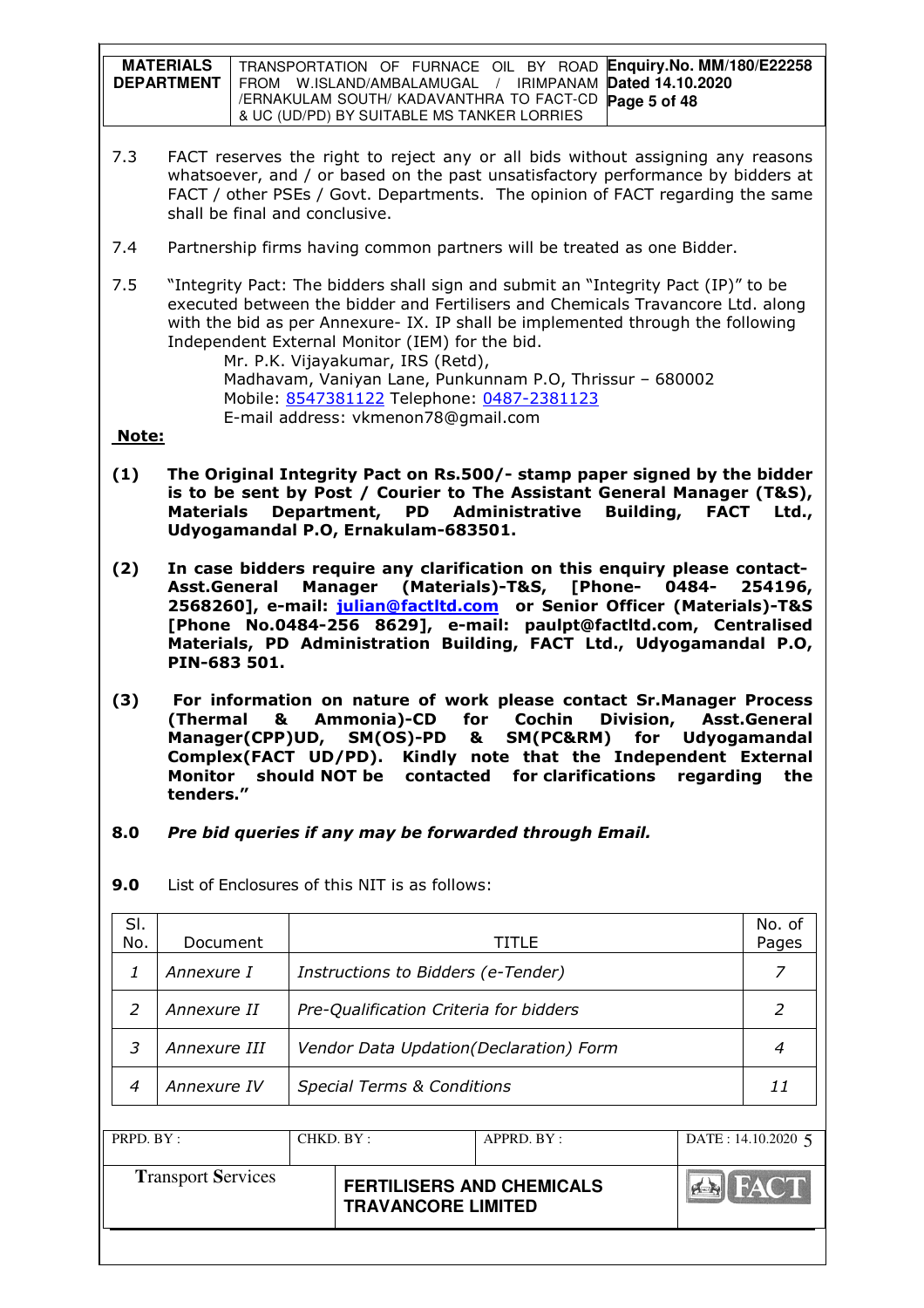| MATERIALS         | TRANSPORTATION OF FURNACE OIL BY ROAD Enquiry.No. MM/180/E22258 |
|-------------------|-----------------------------------------------------------------|
| <b>DEPARTMENT</b> | FROM W.ISLAND/AMBALAMUGAL / IRIMPANAM Dated 14.10.2020          |
|                   | /ERNAKULAM SOUTH/ KADAVANTHRA TO FACT-CD Page 6 of 48           |
|                   | & UC (UD/PD) BY SUITABLE MS TANKER LORRIES                      |

| 5  | Annexure V    | <b>Standard Terms &amp; Conditions</b>          | 6 |
|----|---------------|-------------------------------------------------|---|
| 6  | Annexure VI   | Compliance Statement                            |   |
|    | Annexure VII  | Unpriced copy of Price bid format               |   |
| 8  | Annexure VIII | Price bid format (BoQ)(Excel Sheet)             |   |
| 9  | Annexure IX   | Proforma of Bank Guarantee for Security Deposit |   |
| 10 | Annexure X    | Proforma of Agreement                           |   |
| 11 | Annexure XI   | <b>Integrity Pact</b>                           |   |

| PRPD. BY:                 |  | CHKD. BY:                                                     | $APPRD$ . BY : | DATE: $14.10.2020$ 6 |
|---------------------------|--|---------------------------------------------------------------|----------------|----------------------|
| <b>Transport Services</b> |  | <b>FERTILISERS AND CHEMICALS</b><br><b>TRAVANCORE LIMITED</b> |                | <b>THACT</b>         |
|                           |  |                                                               |                |                      |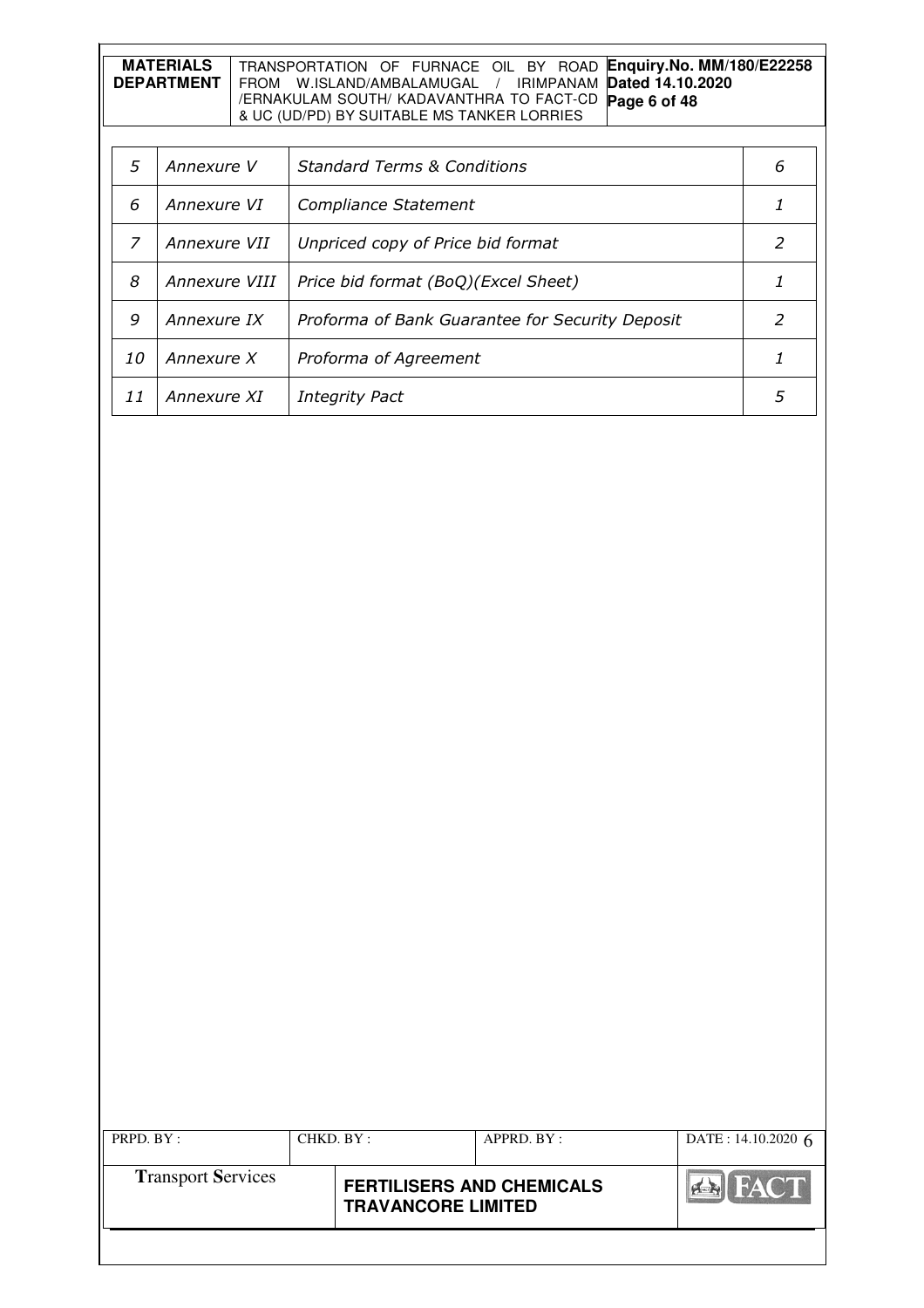**MATERIALS DEPARTMENT**  TRANSPORTATION OF FURNACE OIL BY ROAD **Enquiry.No. MM/180/E22258**  FROM W.ISLAND/AMBALAMUGAL / IRIMPANAM **Dated 14.10.2020**  /ERNAKULAM SOUTH/ KADAVANTHRA TO FACT-CD **Page 7 of 48** & UC (UD/PD) BY SUITABLE MS TANKER LORRIES

#### **ANNEXURE – I**

#### Instructions to Bidders (OPEN e-Procurement)

- 1.0 Bidders shall study carefully the complete tender documents viz. NIT with Prequalification criteria, Instructions to Bidders (ANNEXURE-I), Technical Procurement Specifications if any, Terms & Conditions and any other documents forming part of this tender attached herewith. All conditions set out there in shall be binding on the bidders unless conflicting with any conditions expressly stated by FACT while accepting any bid in the event of such acceptance. One signed and scanned copy of the above documents shall accompany their online bids signifying their acceptance of the same. Bidder shall also submit along with his bid Vendor data updation (Declaration) Form, Check list (If applicable) and Compliance Statement duly filled with all details required therein and also attach supporting documents as required.
- 2.0 Before submitting the bid, the bidder shall familiarise himself about the details of the work, operating conditions during different seasons of year, etc., collect all necessary data regarding the facilities available at various points indicated in Special Terms and Conditions, applicable timings, routes etc., and satisfy himself on all aspects relating to this work which he has to handle and execute for the full contract period and shall make due provisions in his rates for any contingency or difficulty involved in the work covered by this enquiry. Claiming lack of knowledge shall not be a reason for exoneration of the bidder of his contractual obligations, if the contract is awarded to him or for demand for increase in rate.
- 3.0 Offers against this NIT shall be submitted online on e-Tendering portal https://eprocure.gov.in, with valid digital signature certificate. Offers submitted on any other platform or in any other mode or including e-mails, physical submission of offers etc. SHALL NOT be accepted.
- 3.1 The bidders are requested to register themselves on the above website with their valid digital signature certificate, if not done already. It is mandatory for bidder to have valid digital signature certificate (Class II or Class III) issued by any of the Certifying Authority approved by Govt. of India for participating in the tender. The digital signature certificate shall be arranged by the bidder at his cost. Bidders may refer Bidders Manual Kit available on the above website for detailed information and instructions for registration, bid submission etc.
- 3.2 The documents, if any, which necessarily have to be submitted in originals if specified specifically in the enquiry documents, shall be submitted offline. However scanned copies of such documents shall be uploaded along with the offer submitted online.
- 3.3 The cover (s) containing the documents in original etc. to be submitted offline as required in the enquiry documents shall be duly superscribed with enquiry No., due date of enquiry, bidder's name & address and contact details. The documents shall be submitted to the following on or before the due date:

The Asst.General Manager (T&S), Centralized Materials, PD Administrative Building, FACT Ltd., Udyogamandal PO, Kochi – 683 501, Kerala

| PRPD. BY:                 | CHKD. BY: |                                                               | APPRD. BY: | DATE: 14.10.2020 7 |
|---------------------------|-----------|---------------------------------------------------------------|------------|--------------------|
| <b>Transport Services</b> |           | <b>FERTILISERS AND CHEMICALS</b><br><b>TRAVANCORE LIMITED</b> |            | <b>FACT</b>        |
|                           |           |                                                               |            |                    |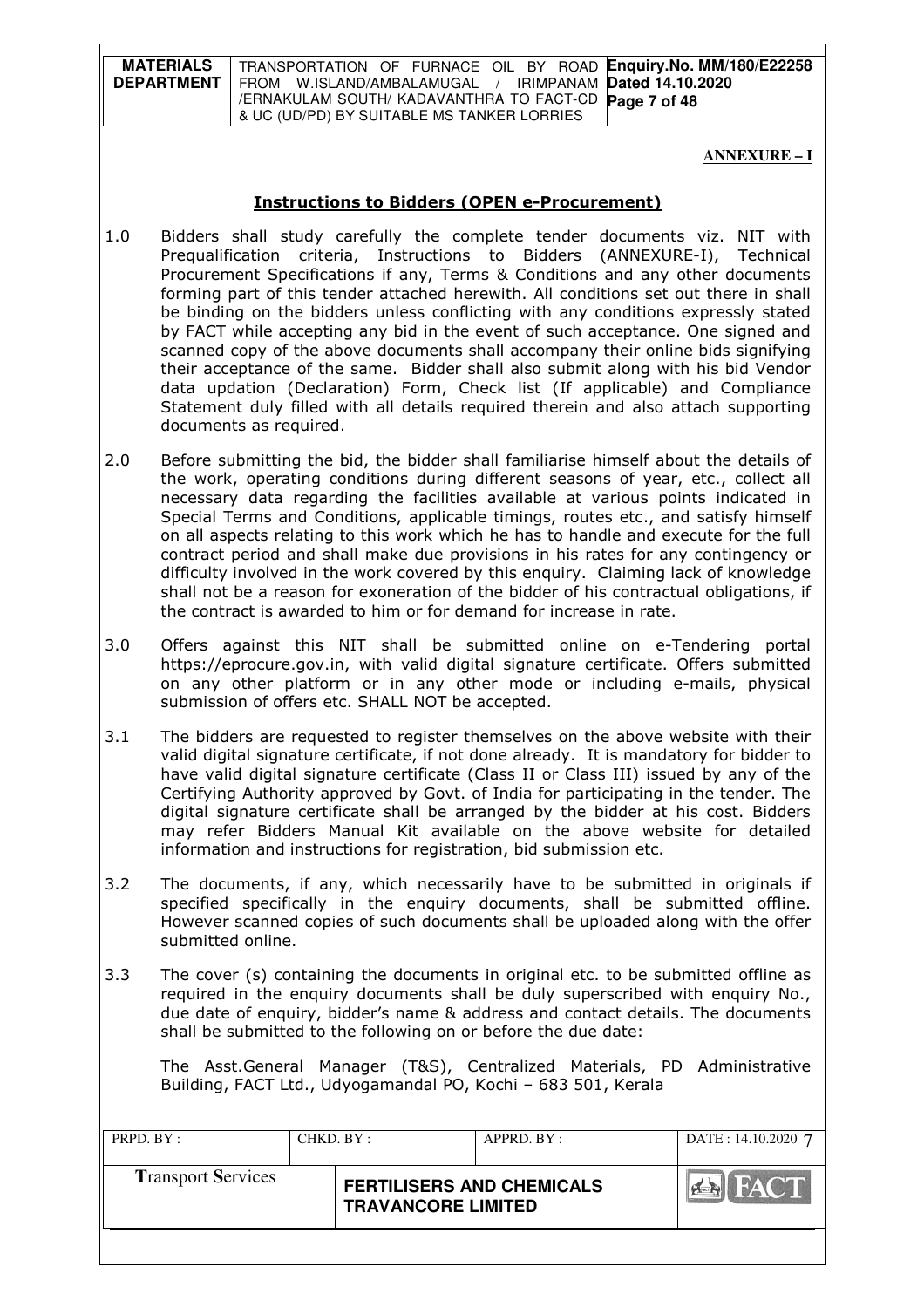|     | <b>MATERIALS</b><br><b>DEPARTMENT</b>                                                                                                                                                                                                                                                                                                                                                                                                                                                                                          |                                                                                                                                                                                                                                                           | TRANSPORTATION OF FURNACE OIL BY ROAD<br>FROM W.ISLAND/AMBALAMUGAL / IRIMPANAM<br>/ERNAKULAM SOUTH/ KADAVANTHRA TO FACT-CD<br>& UC (UD/PD) BY SUITABLE MS TANKER LORRIES                    |            | Dated 14.10.2020<br>Page 8 of 48 | Enquiry.No. MM/180/E22258 |
|-----|--------------------------------------------------------------------------------------------------------------------------------------------------------------------------------------------------------------------------------------------------------------------------------------------------------------------------------------------------------------------------------------------------------------------------------------------------------------------------------------------------------------------------------|-----------------------------------------------------------------------------------------------------------------------------------------------------------------------------------------------------------------------------------------------------------|---------------------------------------------------------------------------------------------------------------------------------------------------------------------------------------------|------------|----------------------------------|---------------------------|
| 4.0 |                                                                                                                                                                                                                                                                                                                                                                                                                                                                                                                                |                                                                                                                                                                                                                                                           | <b>SUBMISSION OF BIDS:</b> The bid shall be uploaded with all relevant documents<br>before due date and time in the above portal as given above.                                            |            |                                  |                           |
| 5.0 |                                                                                                                                                                                                                                                                                                                                                                                                                                                                                                                                | Bid documents shall consist of Part-A and Part B as detailed below:                                                                                                                                                                                       |                                                                                                                                                                                             |            |                                  |                           |
| 5.1 |                                                                                                                                                                                                                                                                                                                                                                                                                                                                                                                                |                                                                                                                                                                                                                                                           | Part A (Pre-qualification-cum-Techno Commercial Bid) shall contain:                                                                                                                         |            |                                  |                           |
|     |                                                                                                                                                                                                                                                                                                                                                                                                                                                                                                                                |                                                                                                                                                                                                                                                           | 1. Documentary proof for remittance of EMD such as scanned copy of EMD<br>Instrument (UTR No./Payment Receipt/Challan), as applicable or Claim for EMD<br>exemption with documentary proof. |            |                                  |                           |
|     |                                                                                                                                                                                                                                                                                                                                                                                                                                                                                                                                |                                                                                                                                                                                                                                                           | 2. Scanned copies of supporting documents for satisfying Pre-Qualification criteria.                                                                                                        |            |                                  |                           |
|     | conditions.                                                                                                                                                                                                                                                                                                                                                                                                                                                                                                                    |                                                                                                                                                                                                                                                           | 3. Digitally Signed copies of NIT, Instructions to Bidders (Annexure I) and terms                                                                                                           |            |                                  |                           |
|     |                                                                                                                                                                                                                                                                                                                                                                                                                                                                                                                                |                                                                                                                                                                                                                                                           | 4. Scanned copy of Signed & duly filled Vendor Data Updation Declaration Form'                                                                                                              |            |                                  |                           |
|     |                                                                                                                                                                                                                                                                                                                                                                                                                                                                                                                                |                                                                                                                                                                                                                                                           | 5. Signed and duly filled up Check List for Commercial Terms' (if applicable) and<br>scanned copies of attached documents as detailed in Check list.                                        |            |                                  |                           |
|     |                                                                                                                                                                                                                                                                                                                                                                                                                                                                                                                                |                                                                                                                                                                                                                                                           | 6. Scanned copy of Signed & duly filled 'Compliance Statement'                                                                                                                              |            |                                  |                           |
|     |                                                                                                                                                                                                                                                                                                                                                                                                                                                                                                                                | 7. Scanned copy of Signed "Un-priced bid indicating "QUOTED" in the applicable<br>columns. Rates shall not be indicated in Un-priced Bid.                                                                                                                 |                                                                                                                                                                                             |            |                                  |                           |
| 5.2 |                                                                                                                                                                                                                                                                                                                                                                                                                                                                                                                                | Part-B: shall comprise of the filled Price bid. The filled price bid ie. BoQ attached<br>to the tender shall be uploaded after filling all relevant details such as name and<br>address of the bidder, rates etc. as applicable.                          |                                                                                                                                                                                             |            |                                  |                           |
| 5.3 |                                                                                                                                                                                                                                                                                                                                                                                                                                                                                                                                | The priced BOQ shall be uploaded strictly in the format attached, failing which<br>the offer is liable to be rejected. Renaming or changing the format of the BoQ is<br>not permitted and the System will not accept any such changed document.           |                                                                                                                                                                                             |            |                                  |                           |
| 5.4 |                                                                                                                                                                                                                                                                                                                                                                                                                                                                                                                                | Fill-in all the relevant fields of the BoQ either in value or as a percentage as<br>specified in the BoQ. Blank field, if any, in the uploaded BoQ shall be considered<br>as Nil (not Quoted). No claim or revisions shall be entertained in this regard. |                                                                                                                                                                                             |            |                                  |                           |
| 5.5 |                                                                                                                                                                                                                                                                                                                                                                                                                                                                                                                                | Bidders shall quote prices in the BOQ only and nowhere else. No other documents<br>shall be enclosed with Price Bid (BOQ).                                                                                                                                |                                                                                                                                                                                             |            |                                  |                           |
| 5.6 |                                                                                                                                                                                                                                                                                                                                                                                                                                                                                                                                | Rates shall be quoted in the same unit of measure given in the BOQ and shall be<br>considered accordingly.                                                                                                                                                |                                                                                                                                                                                             |            |                                  |                           |
| 5.7 | Bidders shall ensure that all the required documents as per enquiry are uploaded<br>in the System before due date and time. The System does not allow submission of<br>bids or any other document forming part of the bid after due date & time of bid<br>submission. Non-submission of documents or incomplete documents may result in<br>rejection of offers and no communication in this regard will be entertained. FACT<br>reserves the right to reject any bid not submitted as per instructions at their<br>discretion. |                                                                                                                                                                                                                                                           |                                                                                                                                                                                             |            |                                  |                           |
| 5.8 | Timely submission of offers along with all the relevant documents online is the<br>responsibility of the bidder concerned. The bids may be submitted well in advance                                                                                                                                                                                                                                                                                                                                                           |                                                                                                                                                                                                                                                           |                                                                                                                                                                                             |            |                                  |                           |
|     | PRPD. BY:                                                                                                                                                                                                                                                                                                                                                                                                                                                                                                                      |                                                                                                                                                                                                                                                           | CHKD. BY:                                                                                                                                                                                   | APPRD. BY: |                                  | DATE: 14.10.2020 8        |
|     | <b>Transport Services</b>                                                                                                                                                                                                                                                                                                                                                                                                                                                                                                      |                                                                                                                                                                                                                                                           |                                                                                                                                                                                             |            |                                  |                           |

**TRANSPORT SERTILISERS AND CHEMICALS EN FACT TRAVANCORE LIMITED**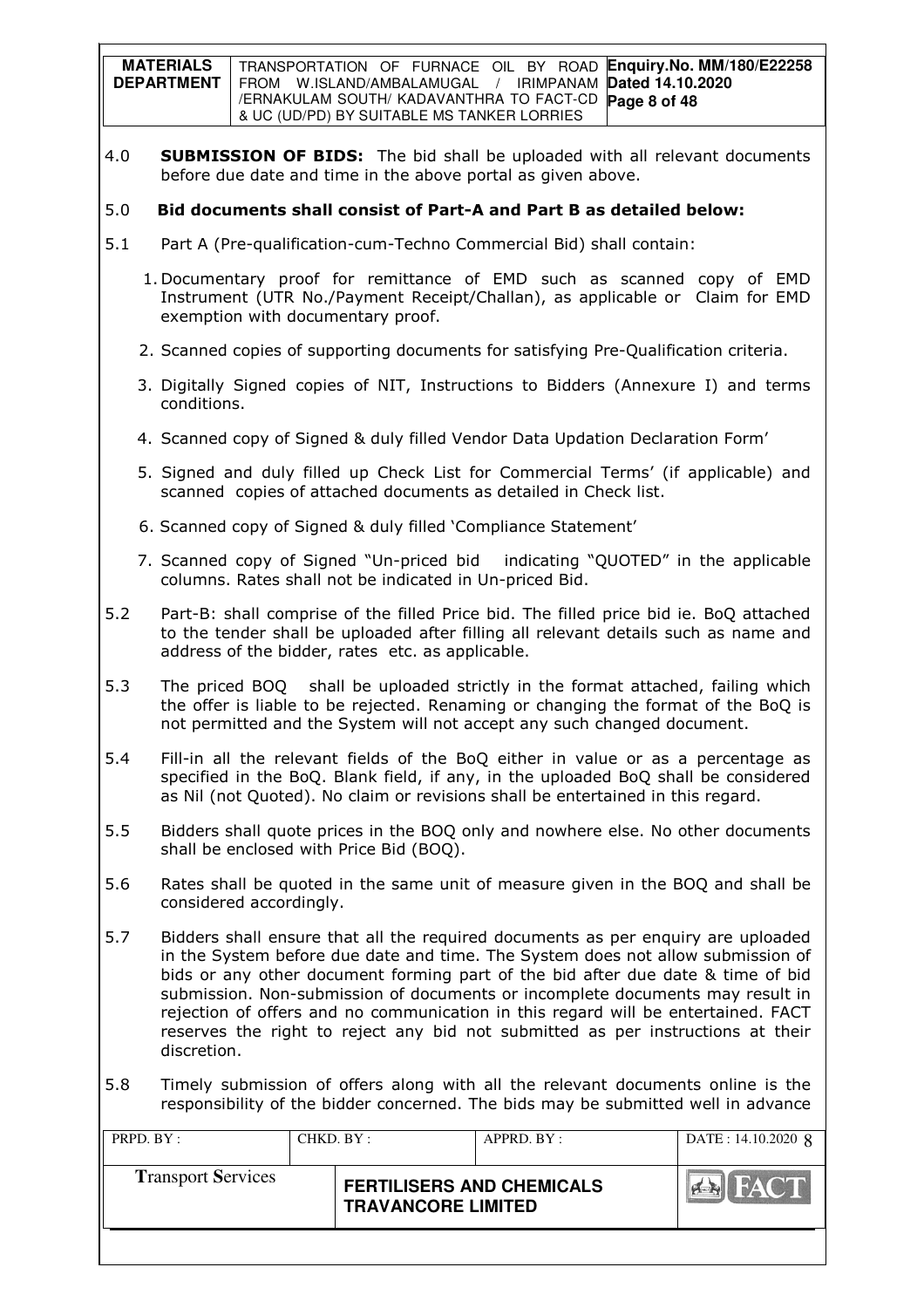| <b>MATERIALS</b>  | TRANSPORTATION OF FURNACE OIL BY ROAD Enquiry. No. MM/180/E22258 |
|-------------------|------------------------------------------------------------------|
| <b>DEPARTMENT</b> | FROM W.ISLAND/AMBALAMUGAL / IRIMPANAM Dated 14.10.2020           |
|                   | /ERNAKULAM SOUTH/ KADAVANTHRA TO FACT-CD Page 9 of 48            |
|                   | 8 UC (UD/PD) BY SUITABLE MS TANKER LORRIES                       |

to avoid last minute issues like non availability of internet, server not available, power failure etc. FACT shall not be held responsible for bidder's inability to submit documents in time, incomplete submission of offers or non submission of any documents forming part of the offers etc.

5.9 Bidders shall meet all expenses in connection with submission of his bid, attending the bid opening, meetings etc.

### 6.0 BID OPENING:

- 6.1 Part-A of the bids of all bidders who submit their Bids as per the instructions on or before the due date and time shall be opened online, on the specified bid opening date and time. Bids submitted not in conformity with the Enquiry instructions are liable to be rejected without further processing.
- 6.2 Part-B Price bids of those bidders whose Part-A bid is acceptable, based on prequalification and techno-commercial evaluation, only shall be opened online on a subsequent date, on completion of evaluation.

## 7.0 EARNEST MONEY:

- 7.1 Earnest Money Deposit (EMD) shall be furnished for the respective amount indicated in the NIT only through NEFT/RTGS to FACT a/c No. 57017844467 with the State Bank of India, Udyogamandal Branch, IFSC Code SBIN0070158. A scanned copy of the Payment Receipt /UTR No. shall also be furnished along with Part-A bid. Bids without EMD or inadequate amount of EMD will be rejected. No interest shall be paid on the EMD. EMD of the unsuccessful bidder will be refunded after awarding the contract. EMD furnished against one enquiry will not be adjusted against any other enquiry.
- 7.2 Bids without EMD shall be rejected except in the following cases. EMD will be exempted for Govt. Depts/firms/public sector units/ Startups recognized by Dept. of Industrial policy & Promotion, MSE units registered under MSMED Act/ firms registered under NSIC/Khadi Board etc. as per applicable govt. directions, on submission of valid documents in proof of the same.
- 7.3 If any bidder retracts from or without request of FACT revises his bid during its validity period or fails to submit Security Deposit and execute the required agreement when the contract is awarded or fails to commence the execution of the work on the stipulated date, the EMD furnished shall be liable to be forfeited without prejudice to FACT's other right to claim damages.

### 8.0 PURCHASE PREFERENCE:

This tender shall be based on MSME order dt. 23rd March 2012, and as amended from time to time, pertaining to Public Procurement Policy in respect of procurement of goods and services, produced and provided by micro and small enterprises, including special benefits to MSE firms owned by SC/ST and women entrepreneurs, on furnishing relevant documents as proof. Declaration of UAM numbers on CPPP is mandatory; failing which bidders will not be able to enjoy the benefits as per PP policy. Bidders will get the benefit of PP policy only if they are MSE bidders at the time of submission of their offers.

| PRPD. BY:                 | CHKD. BY : |                                                               | APPRD. BY: | DATE: 14.10.2020 9 |
|---------------------------|------------|---------------------------------------------------------------|------------|--------------------|
| <b>Transport Services</b> |            | <b>FERTILISERS AND CHEMICALS</b><br><b>TRAVANCORE LIMITED</b> |            |                    |
|                           |            |                                                               |            |                    |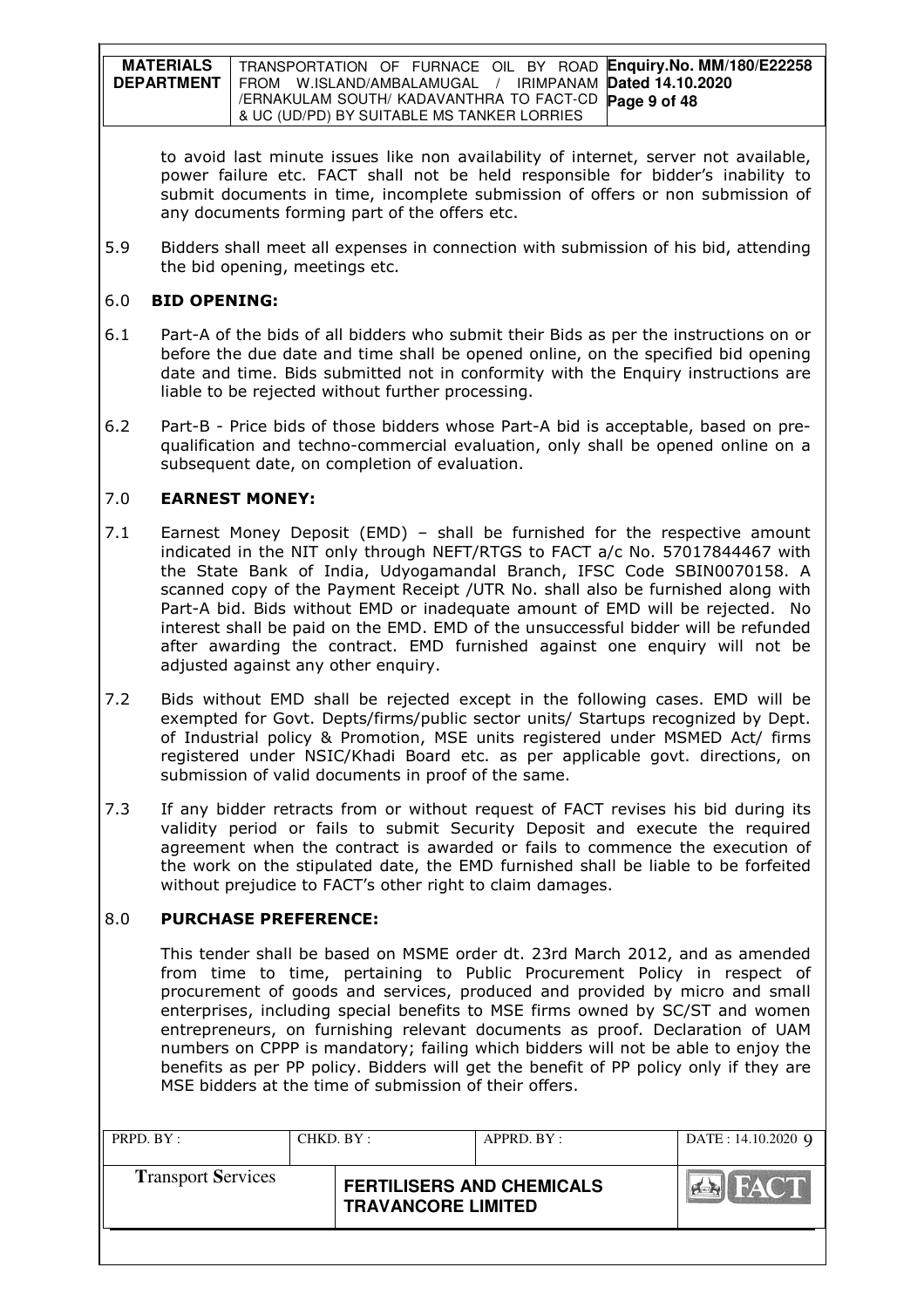| <b>MATERIALS</b> | TRANSPORTATION OF FURNACE OIL BY ROAD Enquiry.No. MM/180/E22258     |
|------------------|---------------------------------------------------------------------|
|                  | DEPARTMENT   FROM W.ISLAND/AMBALAMUGAL / IRIMPANAM Dated 14.10.2020 |
|                  | /ERNAKULAM SOUTH/KADAVANTHRA TO FACT-CD <b>Page 10 of 48</b>        |
|                  | & UC (UD/PD) BY SUITABLE MS TANKER LORRIES                          |

In divisible tenders, participating MSEs quoting price within price band of L1+15% shall also be allowed to supply a portion of requirement by bringing down their price to L1 price in a situation where L1 price is from someone other than an MSE. Such MSEs shall be allowed to supply atleast 25% (or as applicable) of the total tendered value. In case of more than one such MSE, the supply will be shared proportionately (to tendered quantity). Special provisions extended to certain categories of MSEs as per the order shall also be applicable.

In case of non divisible tenders, an MSE quoting in the price band of  $L1+15%$  may be awarded for full/compete work of tendered value, considering the spirit of policy for enhancing the Government procurement from MSEs subject to bringing down of price to L1 by the MSE concerned.

This tender is non divisible.

## 9.0 DEVIATIONS:

- 9.1 Deviations in the tender clauses shall not be accepted.
- 9.2 FACT reserves the right to reject the offers with deviations without further correspondence.
- 9.3 Bidder shall clearly indicate the time required for mobilisation / commencement of work from the date of receipt of Letter of Intent (LOI) / Work Order.

### 10.0 CONFORMITY:

Bids must conform in all respects with the applicable terms and conditions of this enquiry. Bidder must certify in the compliance Statement that his bid complies with all Enquiry documents and technical specifications.

### 11.0 Rates:

11.1 Bidder shall quote his lowest rate for the work strictly as per the BoQ (Price Bid format). Bids not complying with the above are liable to be rejected.

The Un-priced bid shall be submitted along with Part-A bid duly signed by the Bidder, indicating "QUOTED" in the columns. Rates shall not be indicated in Unpriced Bid.

- 11.2 Bidder shall quote all-inclusive rate for the work, but exclusive of GST. GST if applicable will be payable extra by FACT as per statutory notification.
- 11.3 The rates quoted in the tender are to hold good for a period of four months from the date of opening of the Pre-Qualification-cum-Techno-Commercial bid (Part-A). If contract is awarded, the work order rates shall be valid for the entire period of contract inclusive of extension / extensions. No bidder can withdraw his tender or revoke or revise the rates within the aforesaid period of 120 days. If the bidder withdraws/revises/revokes OR shows unwillingness to confirm with his offer, the Earnest Money Deposit (EMD) remitted by the bidder against the tender shall be forfeited by FACT, without prejudice to FACT's other rights to claim damages.

| PRPD. BY:                 | CHKD. BY : |                                                               | APPRD. BY: | DATE: $14.10.20201$ O       |
|---------------------------|------------|---------------------------------------------------------------|------------|-----------------------------|
| <b>Transport Services</b> |            | <b>FERTILISERS AND CHEMICALS</b><br><b>TRAVANCORE LIMITED</b> |            | <b>I FACT</b><br><b>PER</b> |
|                           |            |                                                               |            |                             |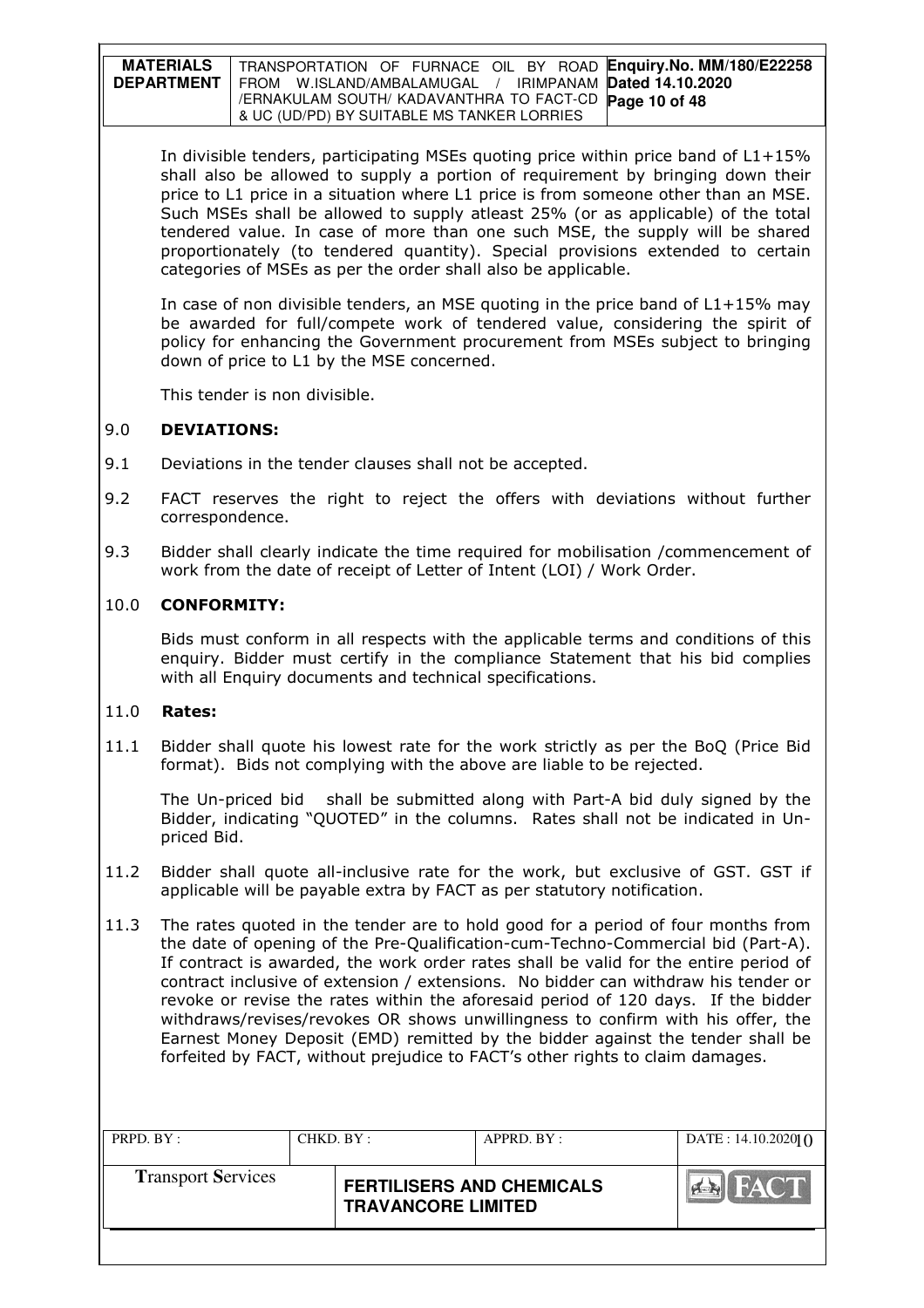| <b>MATERIALS</b>  | TRANSPORTATION OF FURNACE OIL BY ROAD Enquiry.No. MM/180/E22258 |
|-------------------|-----------------------------------------------------------------|
| <b>DEPARTMENT</b> | FROM W.ISLAND/AMBALAMUGAL / IRIMPANAM Dated 14.10.2020          |
|                   | /ERNAKULAM SOUTH/ KADAVANTHRA TO FACT-CD Page 11 of 48          |
|                   | & UC (UD/PD) BY SUITABLE MS TANKER LORRIES                      |

#### 12.0 SECURITY DEPOSIT:

- 12.1 The successful bidder (Contractor) shall be required to furnish an interest free Security Deposit (SD) equivalent to five percent (5%) of the total contract value by DD/NEFT/RTGS or by Bank Guarantee issued by a Nationalised / Scheduled Bank as per the Proforma prescribed within 15 days of issue of the work order. The Bank Guarantee shall be valid till the expiry of the contract with a claim period of six months thereafter. FACT a/c No. 57017844467 with the State Bank of India, Udyogamandal Branch, IFSC Code SBIN0070158 shall be used in case of remittance of Security deposit by NEFT/RTGS and proof of remittance shall be submitted to FACT.
- 12.2 In case the bidder whose bid is accepted, fails to deposit the prescribed Security Deposit or fails to execute the agreement or fails to commence the execution of the work within the specified time, the contract issued to him is liable to be terminated and the Earnest Money already deposited by the contractor shall be forfeited without any further reference to the contractor and alternative arrangements made at the risk and cost of the Contractor.

## 13.0 PURCHASER'S RIGHT:

 FACT reserves the right to reject any or all bids without assigning any reason whatsoever. No claims shall lie against FACT on this account and FACT's decision in this regard shall be final and binding on the bidders. FACT reserves the right to negotiate with the lowest bidder.

### 14.0 CONTRACTOR TO EXECUTE AGREEMENT:

 The contractor's responsibility under this contract will commence on the date specified in the Letter of Intent/Work Order. The successful Bidder shall be required to execute an Agreement with FACT, within 15 days of the receipt by him of the Work order issued by FACT for carrying out the work according to the terms and conditions of the contract given along with the Work Order. The Agreement shall be executed on Rs.500/- Stamp paper and shall be in the pro forma as specified by FACT. The provisions contained in tender papers and other documents exchanged between the Bidder and FACT shall form part of the contract. The Earnest Money Deposit is liable to be forfeited in case the contractor fails to execute the Agreement within the stipulated period as mentioned above.

### 15.0 The bidder shall furnish the following along with the offers.

- 1. The GST registration Number and details. In the case of Provisional ID, GST Registration Number shall be provided on receipt of the same.
- 2. Place of supply/Service
- 3. Address of the supplier/service provider's billing the item if it is different from 2 above
- 4. GST rates applicable for each item
- 5. HSN / SAC codes of each of the goods / services quoted
	- In case of unregistered contractor, a declaration to that effect with reason should be furnished.

FACT's GST No. in the state of Kerala is 32AAACT6204C1Z2. FACT's GST numbers in other southern states is as follows:

| PRPD. BY:                 | CHKD. BY : |                                                               | APPRD. BY : | DATE: 14.10.202011 |
|---------------------------|------------|---------------------------------------------------------------|-------------|--------------------|
| <b>Transport Services</b> |            | <b>FERTILISERS AND CHEMICALS</b><br><b>TRAVANCORE LIMITED</b> |             | <b>FACT</b>        |
|                           |            |                                                               |             |                    |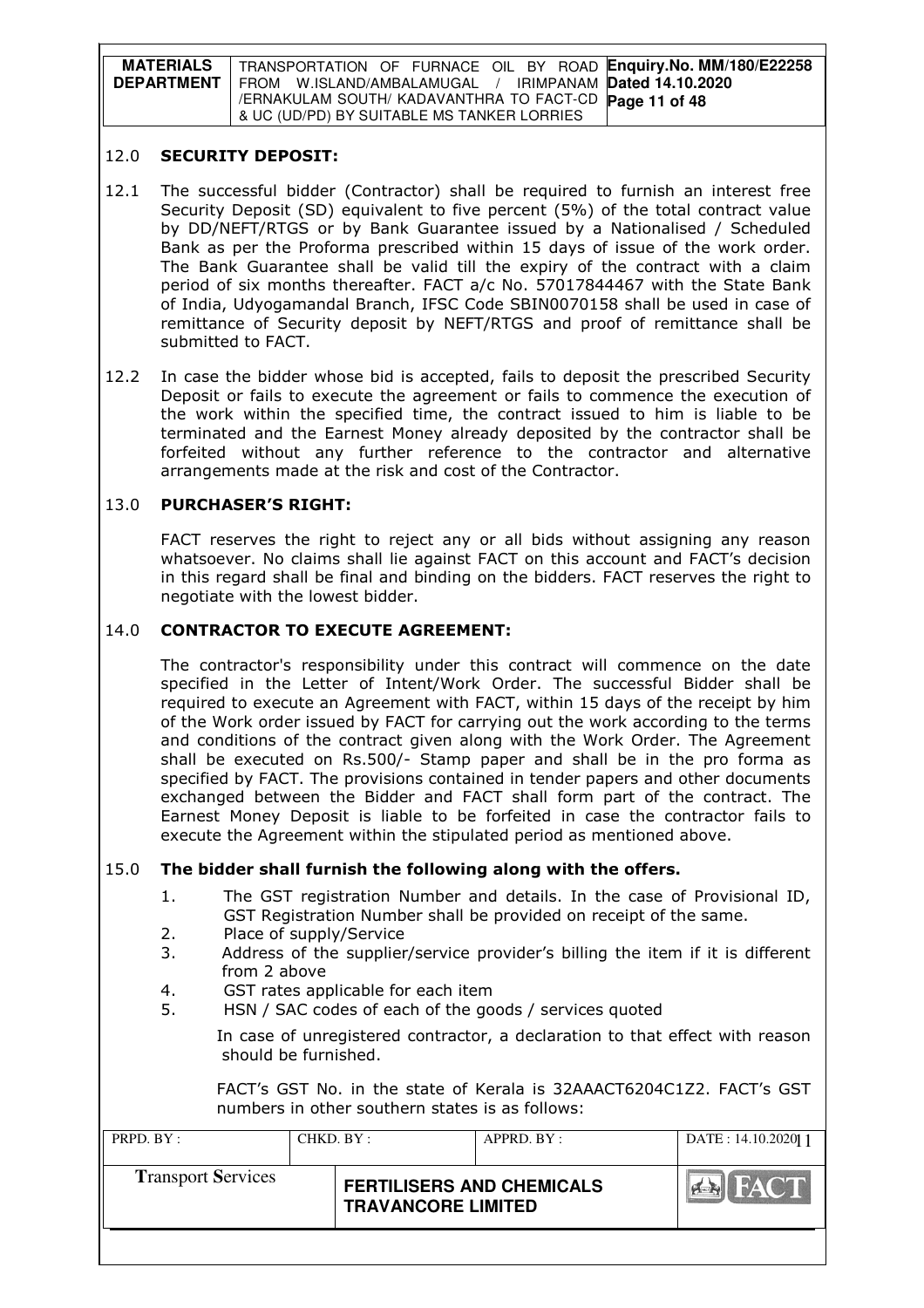| <b>MATERIALS</b><br><b>DEPARTMENT</b> |                                                                                                                                                                                                                                                                                                                                                                                                                                                                                                 | TRANSPORTATION OF FURNACE OIL BY ROAD<br>FROM W.ISLAND/AMBALAMUGAL<br>/ERNAKULAM SOUTH/ KADAVANTHRA TO FACT-CD<br>& UC (UD/PD) BY SUITABLE MS TANKER LORRIES | <b>IRIMPANAM</b><br>$\sqrt{2}$ | Dated 14.10.2020<br>Page 12 of 48 | Enquiry.No. MM/180/E22258                                                                                                                                                                                                                                                                                                                                                                                               |  |  |  |  |  |
|---------------------------------------|-------------------------------------------------------------------------------------------------------------------------------------------------------------------------------------------------------------------------------------------------------------------------------------------------------------------------------------------------------------------------------------------------------------------------------------------------------------------------------------------------|--------------------------------------------------------------------------------------------------------------------------------------------------------------|--------------------------------|-----------------------------------|-------------------------------------------------------------------------------------------------------------------------------------------------------------------------------------------------------------------------------------------------------------------------------------------------------------------------------------------------------------------------------------------------------------------------|--|--|--|--|--|
|                                       | Tamilnadu:<br>Karnataka:<br>Andhra Pradesh:<br>Telangana:<br>Puducherry:                                                                                                                                                                                                                                                                                                                                                                                                                        | 33AAACT6204C1Z0<br>29AAACT6204C1ZP<br>37AAACT6204C1ZS<br>36AAACT6204C1ZU<br>34AAACT6204C1ZY                                                                  |                                |                                   |                                                                                                                                                                                                                                                                                                                                                                                                                         |  |  |  |  |  |
|                                       | The supplier/contractor shall do the following:<br>Submit GST compliant tax invoice to FACT along with supply.<br>Shall ensure uploading the above invoice as per statute &<br>File monthly returns in time enabling FACT to claim the input tax credit.                                                                                                                                                                                                                                        |                                                                                                                                                              |                                |                                   |                                                                                                                                                                                                                                                                                                                                                                                                                         |  |  |  |  |  |
|                                       |                                                                                                                                                                                                                                                                                                                                                                                                                                                                                                 | of outward supply of the supplier/contractor.                                                                                                                |                                |                                   | GST charged by the supplier/contractor shall be released separately to the<br>supplier/contractor only after filing of (i) the outward supply details & the<br>monthly return on GSTN portal by the supplier/contractor and (ii) on<br>matching the input tax credit to such invoice with the corresponding details                                                                                                     |  |  |  |  |  |
|                                       | by the<br>supplier/contractor, the<br>supplier/contractor                                                                                                                                                                                                                                                                                                                                                                                                                                       | supplier/contractor, for<br>same                                                                                                                             | the<br>shall                   | reasons<br>be<br>recovered        | In case FACT incurs any liability (like interest, penalty etc.,) due to<br>denial/reversal of such input tax credit in respect of the invoice submitted<br>attributable<br>the<br>to<br>from<br>the                                                                                                                                                                                                                     |  |  |  |  |  |
|                                       |                                                                                                                                                                                                                                                                                                                                                                                                                                                                                                 | recovered if already paid to the supplier/contractor.                                                                                                        |                                |                                   | Further in case FACT is deprived of the input tax credit due to any reason<br>attributable to the supplier/contractor, the same shall not be paid or                                                                                                                                                                                                                                                                    |  |  |  |  |  |
| 16.0<br><b>GENERAL:</b>               |                                                                                                                                                                                                                                                                                                                                                                                                                                                                                                 |                                                                                                                                                              |                                |                                   |                                                                                                                                                                                                                                                                                                                                                                                                                         |  |  |  |  |  |
| 16.1                                  |                                                                                                                                                                                                                                                                                                                                                                                                                                                                                                 | the bids will be opened at the same time on the next full working day.                                                                                       |                                |                                   | FACT reserves the right to extend without giving any reason, the last date for<br>submission and opening of bid, but such extension will be duly intimated to those<br>who have submitted online. In case the date of bid opening happens to be a day<br>of strike/hartal etc. due to any reasons or happens to be a holiday for FACT,<br>declared due to unforeseen and emergency reasons or due to any tech problems, |  |  |  |  |  |
| 16.2                                  |                                                                                                                                                                                                                                                                                                                                                                                                                                                                                                 | counter check with portal before submitting their bids.                                                                                                      |                                |                                   | FACT reserves the right to make changes in the tender documents, but such<br>changes will be published in our portal as a corrigendum. Bidders are requested to                                                                                                                                                                                                                                                         |  |  |  |  |  |
| 16.3                                  |                                                                                                                                                                                                                                                                                                                                                                                                                                                                                                 | suitable. Worthiness assessed by FACT will be final and binding on the Bidder.                                                                               |                                |                                   | Mere submission of all the documents will not necessarily mean that the Bidder is                                                                                                                                                                                                                                                                                                                                       |  |  |  |  |  |
| 16.4                                  | FACT may relax condition of prior turnover and prior experience (if specified in the<br>tender) with respect to Micro & Small Enterprises (MSEs) subject to meeting of<br>quality and technical specifications.                                                                                                                                                                                                                                                                                 |                                                                                                                                                              |                                |                                   |                                                                                                                                                                                                                                                                                                                                                                                                                         |  |  |  |  |  |
| 16.5                                  | Except in the cases of items/services related to public safety, health, critical<br>security operations and equipment etc., FACT at its discretion may relax the<br>conditions of prior turnover and prior experience (if specified in the tender) for<br>Startups recognised by Dept. of Industrial policy and promotion (DIPP) subject to<br>meeting quality and technical specifications, on furnishing copies of relevant<br>certificates / documents in proof of such recognition by DIPP. |                                                                                                                                                              |                                |                                   |                                                                                                                                                                                                                                                                                                                                                                                                                         |  |  |  |  |  |
| PRPD. BY:                             | CHKD. BY:                                                                                                                                                                                                                                                                                                                                                                                                                                                                                       |                                                                                                                                                              | APPRD. BY:                     |                                   | DATE: 14.10.2020  2                                                                                                                                                                                                                                                                                                                                                                                                     |  |  |  |  |  |
| <b>Transport Services</b>             |                                                                                                                                                                                                                                                                                                                                                                                                                                                                                                 | <b>FERTILISERS AND CHEMICALS</b><br><b>TRAVANCORE LIMITED</b>                                                                                                |                                |                                   |                                                                                                                                                                                                                                                                                                                                                                                                                         |  |  |  |  |  |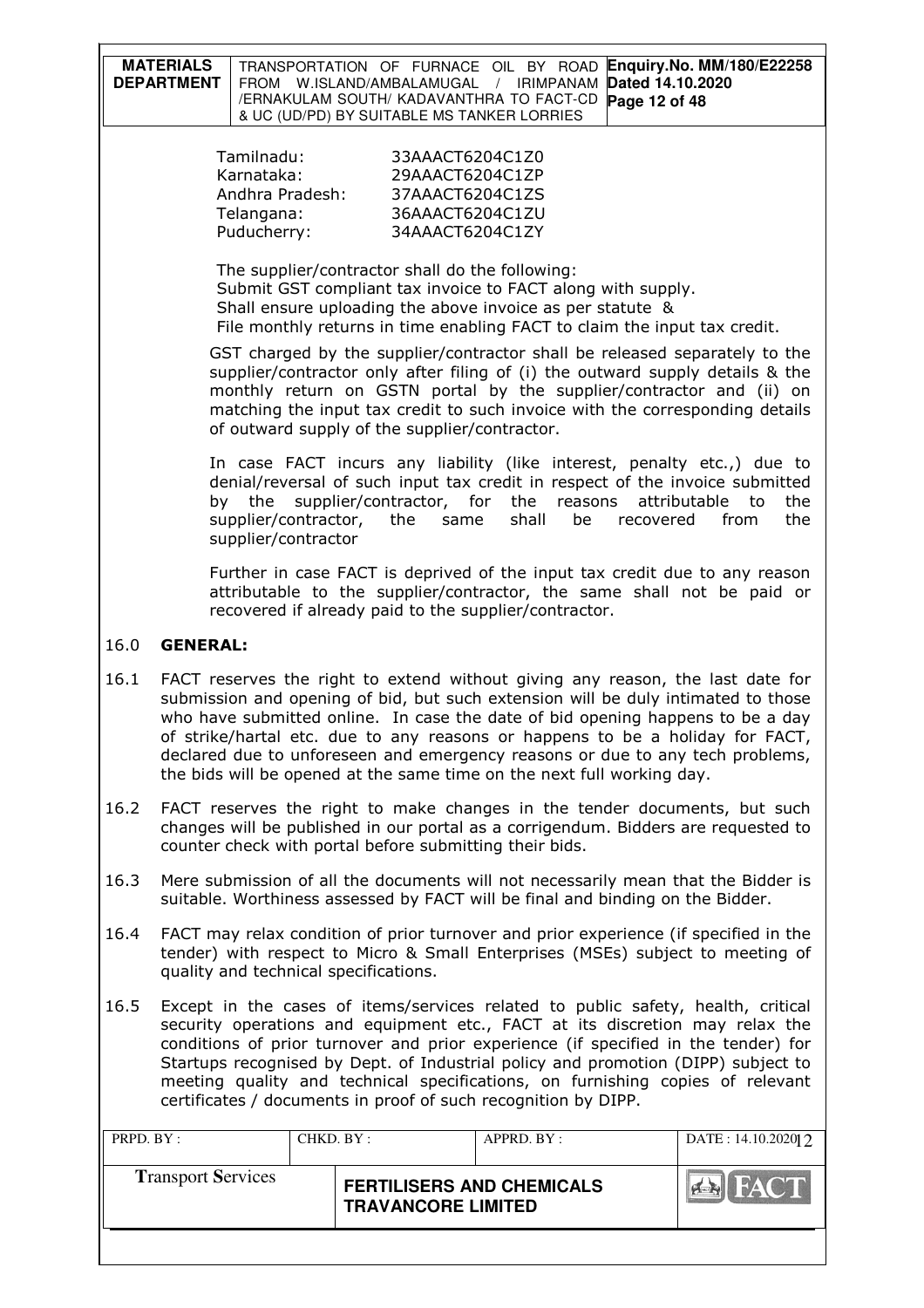**MATERIALS DEPARTMENT**  TRANSPORTATION OF FURNACE OIL BY ROAD **Enquiry.No. MM/180/E22258**  FROM W.ISLAND/AMBALAMUGAL / IRIMPANAM **Dated 14.10.2020**  /ERNAKULAM SOUTH/ KADAVANTHRA TO FACT-CD **Page 13 of 48** & UC (UD/PD) BY SUITABLE MS TANKER LORRIES

- 16.6 All clarification and correspondence related to this enquiry shall be made only in English to the Asst.General Manager(Materials)T&S, Centralised Materials, PD Administrative Building, FACT Ltd., Udyogamandal – 683 501, Tel : 0484- 2568260/2568629/2545196, Email:julian@factltd.com
- 16.7 All disputes and questions, claims, rights, matters or things, whatsoever, in any way, arising out of or relating to the calling of bids, evaluation of offers, award of contract, change in structure of bids or any other matter relating to finalization of contract are to be referred to the sole Arbitrator who shall be the General Manager [Materials] of FACT. The award shall be binding on both the parties. The bidders are advised to get informed of all details they require regarding the work before submitting their bids.

Work order shall be issued by Asst. General Manager [Materials]-T&S.

## 17.0 TENDER UPDATES:

Bidders are requested to visit Central Public Procurement Portal (https://eprocure.gov.in) regularly for any updates/corrigendum on the tender, including extension of due date, if any. No other mode of communication shall be made in this regard.

## 18.0 FRAUD PREVENSION POLICY:

Bidders shall comply with Fraud Prevention Policy of FACT 2012 (FPPF 2012). The said Policy is available in FACT's Website www.fact.co.in.

# ASST. GENERAL MANAGER (MATERIALS)-TS

| PRPD. BY :                | CHKD. BY : |                                                               | $APPRD$ . BY : | DATE: $14.10.20201$ 3 |
|---------------------------|------------|---------------------------------------------------------------|----------------|-----------------------|
| <b>Transport Services</b> |            | <b>FERTILISERS AND CHEMICALS</b><br><b>TRAVANCORE LIMITED</b> |                | HACT.<br><b>PERS</b>  |
|                           |            |                                                               |                |                       |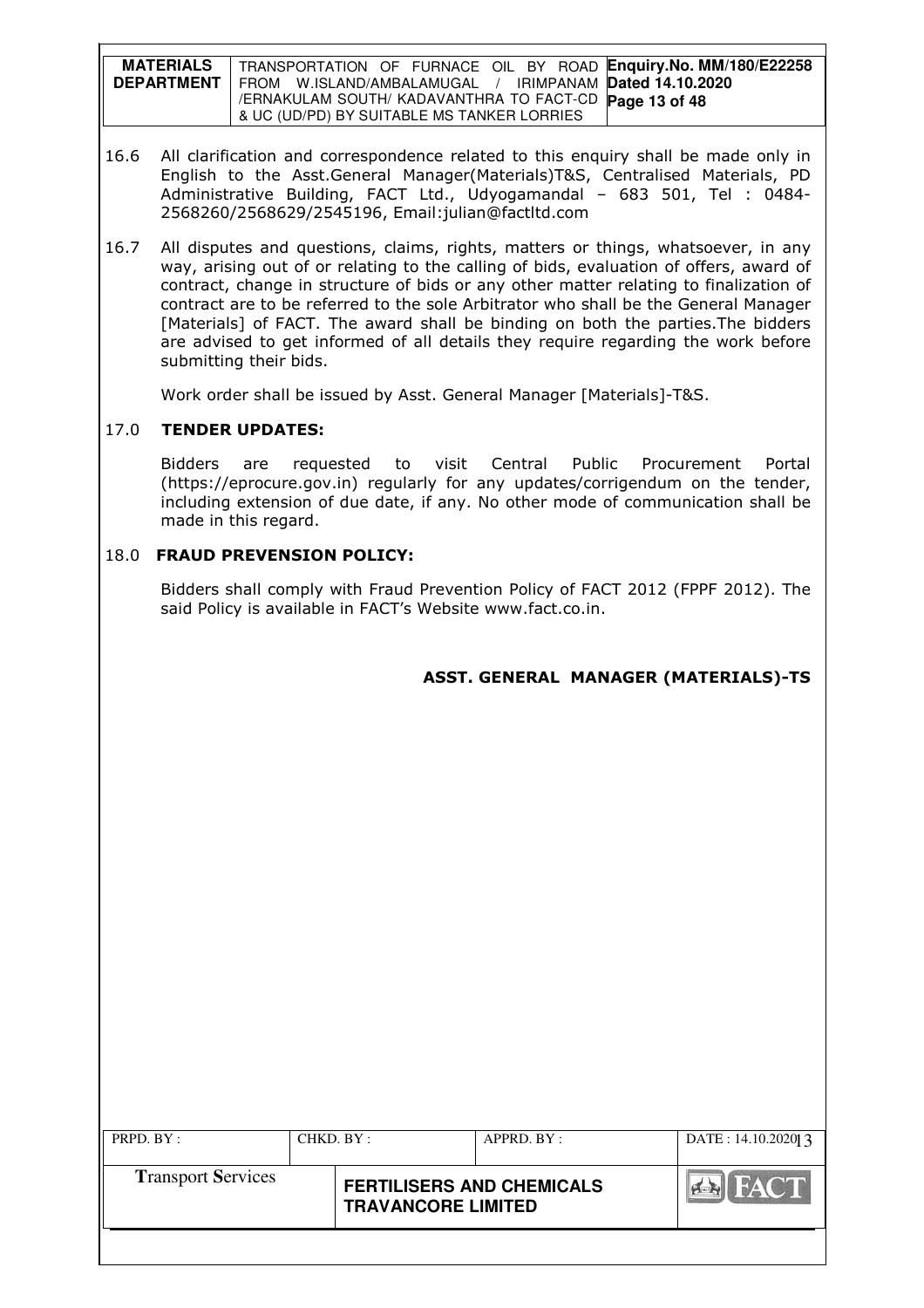**MATERIALS DEPARTMENT**  TRANSPORTATION OF FURNACE OIL BY ROAD **Enquiry.No. MM/180/E22258**  FROM W.ISLAND/AMBALAMUGAL / IRIMPANAM **Dated 14.10.2020**  /ERNAKULAM SOUTH/ KADAVANTHRA TO FACT-CD **Page 14 of 48** & UC (UD/PD) BY SUITABLE MS TANKER LORRIES

## Annexure II

## PRE-QUALIFICATION CRITERIA FOR BIDDERS

The bidder should meet all of the following prequalification criteria for the above work:

1. The bidder must have experience in transporting not less than 2,000 KL liquid cargo such as acids, chemicals, petrochemicals, petroleum products, etc., in MS/ rubber lined/FRP/SS tanker lorries during any one of the preceding five years as on date of tender.

 Documentary evidence in support of the above such as i) Work order supported by corresponding ii) Experience certificate and iii) Performance certificate from organization served, shall be enclosed along with Part A bid as documentary evidence. For this purpose, documents from organisations of similar standing as FACT, or organisations of sound financial capability and having status of principal employer; or Govt./Quasi Govt. Depts., which do their work mainly through public contracts shall be considered for acceptance. In case of running contracts, Performance certificate submitted should have been issued after the date of enquiry.

2. Bidders must own / have control from the date of opening of Part-A bid till the expiry of the contract period, sufficient number of MS tanker lorries, suitable for the work, with a minimum total capacity of 30 KL for Road transportation of Furnace Oil.

Documentary evidence in support of the above such as lease agreements (for leased vehicles), Copies of Registration Certificate, Permit, Insurance, Fitness certificates etc., shall be furnished along with Part-A Bid. In case of lease, lease agreement in original on Rs.500/- stamp paper shall be enclosed with Part-A Bid.

- 3. Bidder shall furnish a solvency certificate (original) for a minimum of Rs.4.00 lakh from a Nationalised/ Scheduled Bank along with Part-A (Techno commercial) Bid. The Solvency Certificate issued shall be dated after the date of enquiry.
- 4. Must have an Office in Kochi / nearby areas or be willing to open one immediately on awarding the contract. The office must have a responsible person with sufficient authority to co-ordinate day-to-day activities with FACT.

#### The bidder shall submit the following documents in proof of above, along with Part-A of the bid:

- a) Scanned Copies of Work order supported by corresponding Experience certificate and Performance certificate relevant to that particular Work Order from the clients indicated at Criterion 1 above.
- b) Scanned Copies of the R.C. Book, License, Insurance Certificate, Calibration Certificate, valid permit, fitness certificate for each tanker lorry in proof of Criterion 2 above.

| PRPD. BY:                 | CHKD. BY: |                                                               | APPRD. BY: | DATE: 14.10.202014            |
|---------------------------|-----------|---------------------------------------------------------------|------------|-------------------------------|
| <b>Transport Services</b> |           | <b>FERTILISERS AND CHEMICALS</b><br><b>TRAVANCORE LIMITED</b> |            | <b>ILFACT</b><br><b>CLERK</b> |
|                           |           |                                                               |            |                               |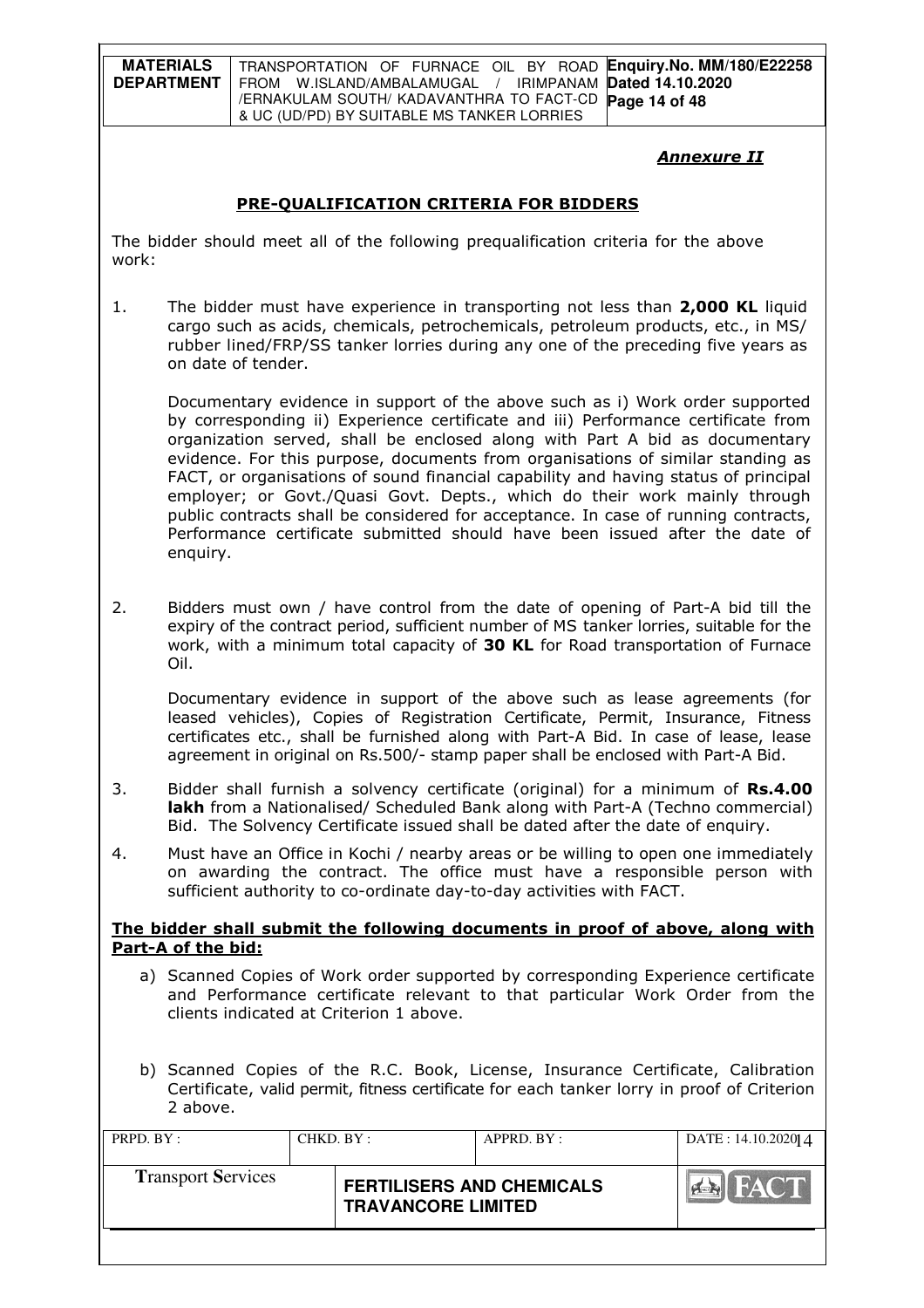| <b>MATERIALS</b>  | TRANSPORTATION OF FURNACE OIL BY ROAD Enquiry.No. MM/180/E22258 |
|-------------------|-----------------------------------------------------------------|
| <b>DEPARTMENT</b> | FROM W.ISLAND/AMBALAMUGAL / IRIMPANAM Dated 14.10.2020          |
|                   | /ERNAKULAM SOUTH/ KADAVANTHRA TO FACT-CD Page 15 of 48          |
|                   | & UC (UD/PD) BY SUITABLE MS TANKER LORRIES                      |

- c) Scanned Copies of Consent letter / Lease Agreement in Rs.500/- Stamp Paper from the owner's of the tanker lorries to utilise their tanker lorries for the purpose, if tanker lorries are not owned by the bidder.
- d) Scanned copy of Solvency Certificate for a minimum of Rs.4.0 lakh from a Nationalised/Scheduled Bank issued after the date of enquiry in proof of Criterion 3 above. Original solvency to be furnished offline.
- e) Details of Kochi Office/nearby areas in support of Criterion 4 above.

Note: The offers of such bidders who meet PO Criteria shall only be considered for technical evaluation and opening of price bids. Offers received without supporting documents or with incomplete form / documents are liable to be rejected. FACT reserves the right to verify the claim of the bidders /documents submitted by them, directly with the clients or any other agency in this regard.

### Note for Micro & Small Enterprises and Startups

Prequalification criteria specified above shall also be applicable for Micro & Small Enterprises and Startups without any relaxation.

| PRPD. BY:                 | CHKD. BY: |                                                               | APPRD. BY: | DATE: $14.10.2020$ [5] |
|---------------------------|-----------|---------------------------------------------------------------|------------|------------------------|
| <b>Transport Services</b> |           | <b>FERTILISERS AND CHEMICALS</b><br><b>TRAVANCORE LIMITED</b> |            | <b>FACT</b>            |
|                           |           |                                                               |            |                        |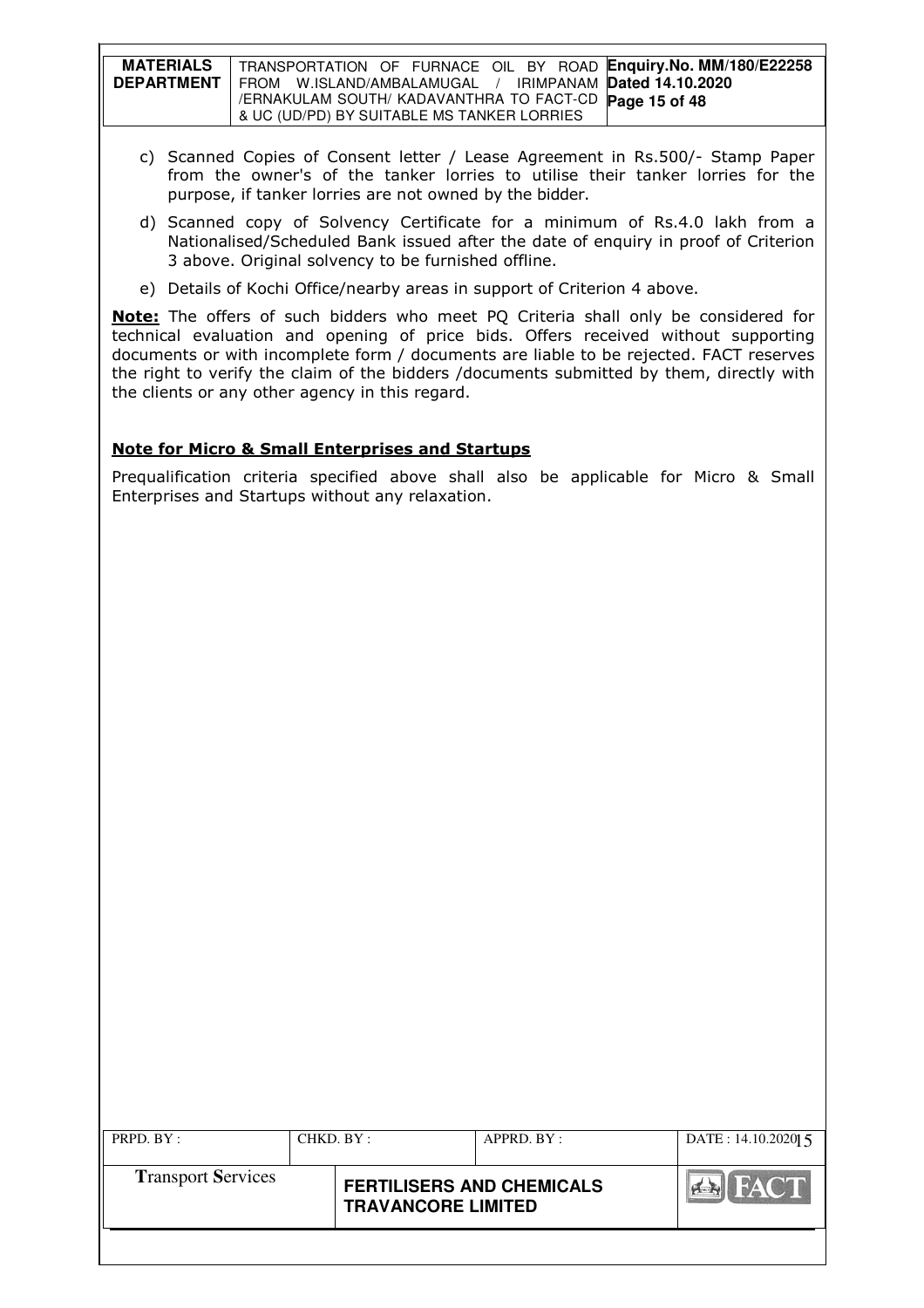| <b>MATERIALS</b>  | TRANSPORTATION OF FURNACE OIL BY ROAD Enquiry. No. MM/180/E22258 |
|-------------------|------------------------------------------------------------------|
| <b>DEPARTMENT</b> | I FROM W.ISLAND/AMBALAMUGAL / IRIMPANAM Dated 14.10.2020         |
|                   | / ERNAKULAM SOUTH/ KADAVANTHRA TO FACT-CD Page 16 of 48          |
|                   | & UC (UD/PD) BY SUITABLE MS TANKER LORRIES                       |

**Annexure III** 

#### VENDOR DATA UPDATION FORM

(PLEASE USE ADDITIONAL SHEETS, IF SPACE IS INSUFFICIENT)

FACT reserves the right to verify the information given as per the format and enclosures. It is the responsibility of the bidder to give the full details asked for as per this format for evaluating his bid as per this Enquiry. Any misrepresentation of facts and withholding of information may result in disqualification

| SI.<br>No.                                                                                 | Description                      |           |                                                     | To be filled in by Vendor |                                                  |       |
|--------------------------------------------------------------------------------------------|----------------------------------|-----------|-----------------------------------------------------|---------------------------|--------------------------------------------------|-------|
| $\mathbf{1}$                                                                               | Name of the bidder               |           |                                                     |                           |                                                  |       |
| 2                                                                                          | with whom company may correspond |           | Name, address and designation of the key person     |                           |                                                  |       |
| 3                                                                                          | Address:                         |           | a. Regd. Office:                                    |                           |                                                  |       |
| 4                                                                                          |                                  |           | b. Branch Office:                                   |                           |                                                  |       |
| 5                                                                                          | PIN Code                         |           |                                                     |                           |                                                  |       |
| 6                                                                                          |                                  |           | Telephone Nos. (with Country/STD codes)             |                           |                                                  |       |
| $\overline{7}$                                                                             | Tele fax Nos.                    |           |                                                     |                           |                                                  |       |
| 8                                                                                          | E-Mail id                        |           |                                                     |                           |                                                  |       |
| 9                                                                                          | Contact Person                   |           |                                                     |                           |                                                  |       |
| 10                                                                                         | Agents                           |           | Details of Local Office/ Representatives/ Liaison   |                           |                                                  |       |
| 11                                                                                         | Address                          |           |                                                     |                           |                                                  |       |
| 12                                                                                         | PIN Code                         |           |                                                     |                           |                                                  |       |
| 13                                                                                         | Telephones                       |           |                                                     |                           |                                                  |       |
| 14                                                                                         | Fax Number                       |           |                                                     |                           |                                                  |       |
| 15                                                                                         | E-Mail ID                        |           |                                                     |                           |                                                  |       |
| 16                                                                                         | Contact Person                   |           |                                                     |                           |                                                  |       |
| 17                                                                                         | and related documents            |           | Name of the person authorized to sign the bid       |                           |                                                  |       |
| 18                                                                                         | Date of Registration of Firm     |           |                                                     |                           |                                                  |       |
| 19                                                                                         | applicable                       |           | Constitution of the bidder (Strike out which is not |                           | Proprietorship /<br>Partnership/ Limited Company | Regd. |
| 20                                                                                         | Directors                        |           | Name and address of proprietor/ Partners/           |                           |                                                  |       |
| 21                                                                                         | <b>CATEGORY:</b>                 |           |                                                     |                           |                                                  |       |
| PRPD. BY:                                                                                  |                                  | CHKD. BY: | APPRD. BY :                                         | DATE: 14.10.202016        |                                                  |       |
| <b>Transport Services</b><br><b>FERTILISERS AND CHEMICALS</b><br><b>TRAVANCORE LIMITED</b> |                                  |           |                                                     |                           |                                                  |       |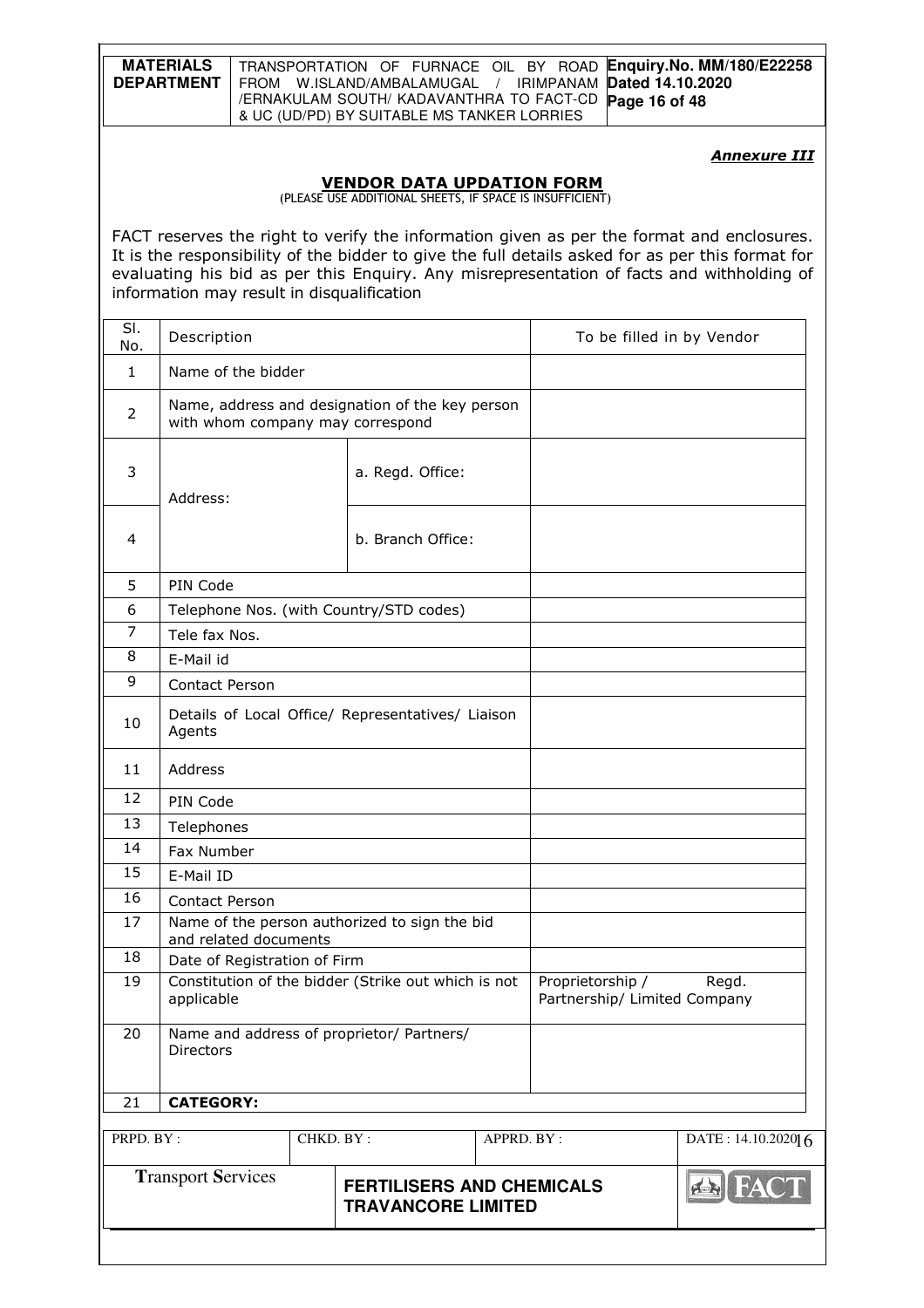| Whether the entrepreneur comes under the<br>a<br>following status (Micro/ Small/ Medium)<br>In case of Micro/Small pl. enclose UAM<br>certificate. All MSE bidders shall register /<br>declare their UAM Number on CPP Portal;<br>failing which such bidders will not be able to<br>enjoy benefits as per PP Policy for MSME<br>order, 2012.<br>In case the bidder is an Entrepreneur whether<br>$\mathbf b$<br>he/she belongs to SC/ST category<br><b>INFRASTRUCTURE/ FACILITIES</b><br>22.<br>Own facilities available for repair of<br>İ<br>tankers:<br>No. of office staff<br>ii.<br>iii<br>No. of skilled workers<br>No. of unskilled workers<br>iv<br>Quantity (KL) of FO that can be transported from<br>WI to FACT-CD per day computed based on the<br>$\mathsf{v}$<br>total carrying capacity of all tankers offered for<br>the work<br>c) Quantity (KL) of FO that can be transported<br>from WI to FACT-UC per day computed based on<br>vi<br>the total carrying capacity of all tankers offered<br>for the work<br>Details of tankers owned / under control with Reg. Nos., Model and<br>23.<br>capacity:<br>Owned in the name of proprietor / partner/ Company etc. offered for this work<br>(Use additional sheets, if required)<br>SI.<br>Reg. No. of<br>Approved carrying capacity of<br>Model<br>Material of tank<br>tanker lorries<br>the tank (KL)<br>No.<br>Taken of lease:<br>SI.<br>Reg. No. of<br>Approved carrying capacity of<br>Model<br>Material of tank<br>tanker lorries<br>No.<br>the tank (KL)<br>24.<br><b>TECHNICAL EXPERTISE</b><br>(Proforma for furnishing details of previous experience in transporting not less than 2,000 KL<br>liquid cargo such as acids, chemicals, petrochemicals, petroleum products, etc., in MS/ rubber<br>lined/FRP/SS tanker lorries during any one of the <b>preceding five years</b> as on the date of<br>tender.<br>Quantity transported in KL<br>Work Order<br>Name of Client<br>Year 2<br>Year 5 (specify)<br>Year 1<br>Year 3<br>Year 4<br>No. & date<br>(specify)<br>(specify)<br>(specify)<br>(specify)<br>PRPD. BY:<br>CHKD. BY:<br>APPRD. BY :<br>DATE: 14.10.2020 7<br><b>Transport Services</b><br><b>FERTILISERS AND CHEMICALS</b><br><b>TRAVANCORE LIMITED</b> |  | <b>MATERIALS</b><br><b>DEPARTMENT</b> | FROM W.ISLAND/AMBALAMUGAL |  |  |  |  | TRANSPORTATION OF FURNACE OIL BY ROAD<br>$\frac{1}{2}$<br>/ERNAKULAM SOUTH/ KADAVANTHRA TO FACT-CD<br>& UC (UD/PD) BY SUITABLE MS TANKER LORRIES |  | IRIMPANAM | Dated 14.10.2020<br>Page 17 of 48 | Enquiry.No. MM/180/E22258 |  |
|-----------------------------------------------------------------------------------------------------------------------------------------------------------------------------------------------------------------------------------------------------------------------------------------------------------------------------------------------------------------------------------------------------------------------------------------------------------------------------------------------------------------------------------------------------------------------------------------------------------------------------------------------------------------------------------------------------------------------------------------------------------------------------------------------------------------------------------------------------------------------------------------------------------------------------------------------------------------------------------------------------------------------------------------------------------------------------------------------------------------------------------------------------------------------------------------------------------------------------------------------------------------------------------------------------------------------------------------------------------------------------------------------------------------------------------------------------------------------------------------------------------------------------------------------------------------------------------------------------------------------------------------------------------------------------------------------------------------------------------------------------------------------------------------------------------------------------------------------------------------------------------------------------------------------------------------------------------------------------------------------------------------------------------------------------------------------------------------------------------------------------------------------------------------------------------------------------------------------------------------------|--|---------------------------------------|---------------------------|--|--|--|--|--------------------------------------------------------------------------------------------------------------------------------------------------|--|-----------|-----------------------------------|---------------------------|--|
|                                                                                                                                                                                                                                                                                                                                                                                                                                                                                                                                                                                                                                                                                                                                                                                                                                                                                                                                                                                                                                                                                                                                                                                                                                                                                                                                                                                                                                                                                                                                                                                                                                                                                                                                                                                                                                                                                                                                                                                                                                                                                                                                                                                                                                               |  |                                       |                           |  |  |  |  |                                                                                                                                                  |  |           |                                   |                           |  |
|                                                                                                                                                                                                                                                                                                                                                                                                                                                                                                                                                                                                                                                                                                                                                                                                                                                                                                                                                                                                                                                                                                                                                                                                                                                                                                                                                                                                                                                                                                                                                                                                                                                                                                                                                                                                                                                                                                                                                                                                                                                                                                                                                                                                                                               |  |                                       |                           |  |  |  |  |                                                                                                                                                  |  |           |                                   |                           |  |
|                                                                                                                                                                                                                                                                                                                                                                                                                                                                                                                                                                                                                                                                                                                                                                                                                                                                                                                                                                                                                                                                                                                                                                                                                                                                                                                                                                                                                                                                                                                                                                                                                                                                                                                                                                                                                                                                                                                                                                                                                                                                                                                                                                                                                                               |  |                                       |                           |  |  |  |  |                                                                                                                                                  |  |           |                                   |                           |  |
|                                                                                                                                                                                                                                                                                                                                                                                                                                                                                                                                                                                                                                                                                                                                                                                                                                                                                                                                                                                                                                                                                                                                                                                                                                                                                                                                                                                                                                                                                                                                                                                                                                                                                                                                                                                                                                                                                                                                                                                                                                                                                                                                                                                                                                               |  |                                       |                           |  |  |  |  |                                                                                                                                                  |  |           |                                   |                           |  |
|                                                                                                                                                                                                                                                                                                                                                                                                                                                                                                                                                                                                                                                                                                                                                                                                                                                                                                                                                                                                                                                                                                                                                                                                                                                                                                                                                                                                                                                                                                                                                                                                                                                                                                                                                                                                                                                                                                                                                                                                                                                                                                                                                                                                                                               |  |                                       |                           |  |  |  |  |                                                                                                                                                  |  |           |                                   |                           |  |
|                                                                                                                                                                                                                                                                                                                                                                                                                                                                                                                                                                                                                                                                                                                                                                                                                                                                                                                                                                                                                                                                                                                                                                                                                                                                                                                                                                                                                                                                                                                                                                                                                                                                                                                                                                                                                                                                                                                                                                                                                                                                                                                                                                                                                                               |  |                                       |                           |  |  |  |  |                                                                                                                                                  |  |           |                                   |                           |  |
|                                                                                                                                                                                                                                                                                                                                                                                                                                                                                                                                                                                                                                                                                                                                                                                                                                                                                                                                                                                                                                                                                                                                                                                                                                                                                                                                                                                                                                                                                                                                                                                                                                                                                                                                                                                                                                                                                                                                                                                                                                                                                                                                                                                                                                               |  |                                       |                           |  |  |  |  |                                                                                                                                                  |  |           |                                   |                           |  |
|                                                                                                                                                                                                                                                                                                                                                                                                                                                                                                                                                                                                                                                                                                                                                                                                                                                                                                                                                                                                                                                                                                                                                                                                                                                                                                                                                                                                                                                                                                                                                                                                                                                                                                                                                                                                                                                                                                                                                                                                                                                                                                                                                                                                                                               |  |                                       |                           |  |  |  |  |                                                                                                                                                  |  |           |                                   |                           |  |
|                                                                                                                                                                                                                                                                                                                                                                                                                                                                                                                                                                                                                                                                                                                                                                                                                                                                                                                                                                                                                                                                                                                                                                                                                                                                                                                                                                                                                                                                                                                                                                                                                                                                                                                                                                                                                                                                                                                                                                                                                                                                                                                                                                                                                                               |  |                                       |                           |  |  |  |  |                                                                                                                                                  |  |           |                                   |                           |  |
|                                                                                                                                                                                                                                                                                                                                                                                                                                                                                                                                                                                                                                                                                                                                                                                                                                                                                                                                                                                                                                                                                                                                                                                                                                                                                                                                                                                                                                                                                                                                                                                                                                                                                                                                                                                                                                                                                                                                                                                                                                                                                                                                                                                                                                               |  |                                       |                           |  |  |  |  |                                                                                                                                                  |  |           |                                   |                           |  |
|                                                                                                                                                                                                                                                                                                                                                                                                                                                                                                                                                                                                                                                                                                                                                                                                                                                                                                                                                                                                                                                                                                                                                                                                                                                                                                                                                                                                                                                                                                                                                                                                                                                                                                                                                                                                                                                                                                                                                                                                                                                                                                                                                                                                                                               |  |                                       |                           |  |  |  |  |                                                                                                                                                  |  |           |                                   |                           |  |
|                                                                                                                                                                                                                                                                                                                                                                                                                                                                                                                                                                                                                                                                                                                                                                                                                                                                                                                                                                                                                                                                                                                                                                                                                                                                                                                                                                                                                                                                                                                                                                                                                                                                                                                                                                                                                                                                                                                                                                                                                                                                                                                                                                                                                                               |  |                                       |                           |  |  |  |  |                                                                                                                                                  |  |           |                                   |                           |  |
|                                                                                                                                                                                                                                                                                                                                                                                                                                                                                                                                                                                                                                                                                                                                                                                                                                                                                                                                                                                                                                                                                                                                                                                                                                                                                                                                                                                                                                                                                                                                                                                                                                                                                                                                                                                                                                                                                                                                                                                                                                                                                                                                                                                                                                               |  |                                       |                           |  |  |  |  |                                                                                                                                                  |  |           |                                   |                           |  |
|                                                                                                                                                                                                                                                                                                                                                                                                                                                                                                                                                                                                                                                                                                                                                                                                                                                                                                                                                                                                                                                                                                                                                                                                                                                                                                                                                                                                                                                                                                                                                                                                                                                                                                                                                                                                                                                                                                                                                                                                                                                                                                                                                                                                                                               |  |                                       |                           |  |  |  |  |                                                                                                                                                  |  |           |                                   |                           |  |
|                                                                                                                                                                                                                                                                                                                                                                                                                                                                                                                                                                                                                                                                                                                                                                                                                                                                                                                                                                                                                                                                                                                                                                                                                                                                                                                                                                                                                                                                                                                                                                                                                                                                                                                                                                                                                                                                                                                                                                                                                                                                                                                                                                                                                                               |  |                                       |                           |  |  |  |  |                                                                                                                                                  |  |           |                                   |                           |  |
|                                                                                                                                                                                                                                                                                                                                                                                                                                                                                                                                                                                                                                                                                                                                                                                                                                                                                                                                                                                                                                                                                                                                                                                                                                                                                                                                                                                                                                                                                                                                                                                                                                                                                                                                                                                                                                                                                                                                                                                                                                                                                                                                                                                                                                               |  |                                       |                           |  |  |  |  |                                                                                                                                                  |  |           |                                   |                           |  |
|                                                                                                                                                                                                                                                                                                                                                                                                                                                                                                                                                                                                                                                                                                                                                                                                                                                                                                                                                                                                                                                                                                                                                                                                                                                                                                                                                                                                                                                                                                                                                                                                                                                                                                                                                                                                                                                                                                                                                                                                                                                                                                                                                                                                                                               |  |                                       |                           |  |  |  |  |                                                                                                                                                  |  |           |                                   |                           |  |
|                                                                                                                                                                                                                                                                                                                                                                                                                                                                                                                                                                                                                                                                                                                                                                                                                                                                                                                                                                                                                                                                                                                                                                                                                                                                                                                                                                                                                                                                                                                                                                                                                                                                                                                                                                                                                                                                                                                                                                                                                                                                                                                                                                                                                                               |  |                                       |                           |  |  |  |  |                                                                                                                                                  |  |           |                                   |                           |  |
|                                                                                                                                                                                                                                                                                                                                                                                                                                                                                                                                                                                                                                                                                                                                                                                                                                                                                                                                                                                                                                                                                                                                                                                                                                                                                                                                                                                                                                                                                                                                                                                                                                                                                                                                                                                                                                                                                                                                                                                                                                                                                                                                                                                                                                               |  |                                       |                           |  |  |  |  |                                                                                                                                                  |  |           |                                   |                           |  |
|                                                                                                                                                                                                                                                                                                                                                                                                                                                                                                                                                                                                                                                                                                                                                                                                                                                                                                                                                                                                                                                                                                                                                                                                                                                                                                                                                                                                                                                                                                                                                                                                                                                                                                                                                                                                                                                                                                                                                                                                                                                                                                                                                                                                                                               |  |                                       |                           |  |  |  |  |                                                                                                                                                  |  |           |                                   |                           |  |
|                                                                                                                                                                                                                                                                                                                                                                                                                                                                                                                                                                                                                                                                                                                                                                                                                                                                                                                                                                                                                                                                                                                                                                                                                                                                                                                                                                                                                                                                                                                                                                                                                                                                                                                                                                                                                                                                                                                                                                                                                                                                                                                                                                                                                                               |  |                                       |                           |  |  |  |  |                                                                                                                                                  |  |           |                                   |                           |  |
|                                                                                                                                                                                                                                                                                                                                                                                                                                                                                                                                                                                                                                                                                                                                                                                                                                                                                                                                                                                                                                                                                                                                                                                                                                                                                                                                                                                                                                                                                                                                                                                                                                                                                                                                                                                                                                                                                                                                                                                                                                                                                                                                                                                                                                               |  |                                       |                           |  |  |  |  |                                                                                                                                                  |  |           |                                   |                           |  |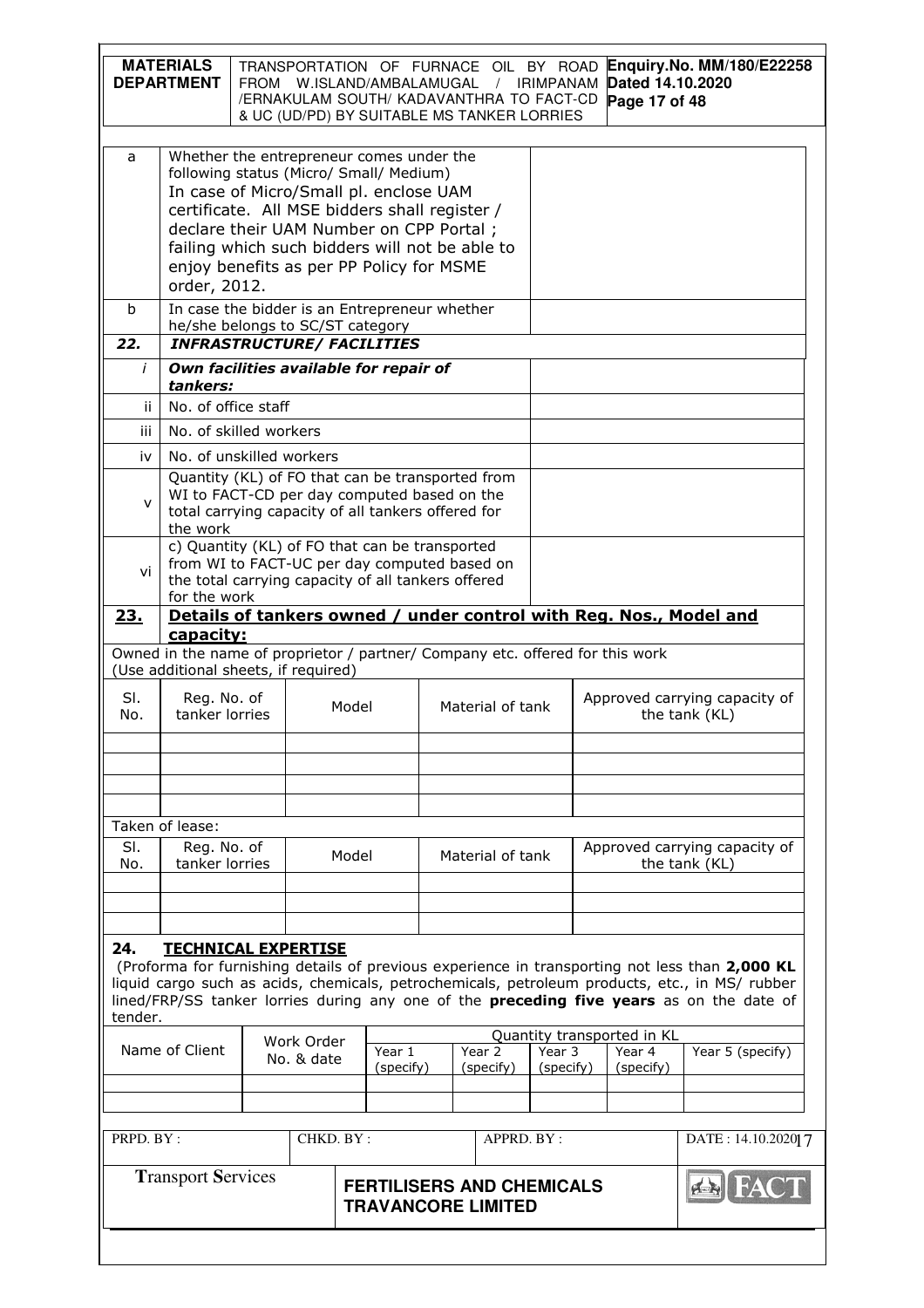|                                                                                                                                                                                                           | <b>MATERIALS</b><br><b>DEPARTMENT</b>                                                                                          |                    |  |           | TRANSPORTATION OF FURNACE OIL BY ROAD<br>FROM W.ISLAND/AMBALAMUGAL<br>/ERNAKULAM SOUTH/ KADAVANTHRA TO FACT-CD<br>& UC (UD/PD) BY SUITABLE MS TANKER LORRIES |       |  | / IRIMPANAM |  |  |  | Dated 14.10.2020<br>Page 18 of 48 |     | Enquiry.No. MM/180/E22258         |  |  |
|-----------------------------------------------------------------------------------------------------------------------------------------------------------------------------------------------------------|--------------------------------------------------------------------------------------------------------------------------------|--------------------|--|-----------|--------------------------------------------------------------------------------------------------------------------------------------------------------------|-------|--|-------------|--|--|--|-----------------------------------|-----|-----------------------------------|--|--|
|                                                                                                                                                                                                           |                                                                                                                                |                    |  |           |                                                                                                                                                              |       |  |             |  |  |  |                                   |     |                                   |  |  |
|                                                                                                                                                                                                           |                                                                                                                                |                    |  |           |                                                                                                                                                              |       |  |             |  |  |  |                                   |     |                                   |  |  |
| Note: Copies of Work order supported by Experience and Performance certificate<br>relevant to that Work Order from the clients indicated above, shall be furnished.<br>25.<br><b>FINANCIAL WORTHINESS</b> |                                                                                                                                |                    |  |           |                                                                                                                                                              |       |  |             |  |  |  |                                   |     |                                   |  |  |
|                                                                                                                                                                                                           | Name of the Bank and the Branches with which                                                                                   |                    |  |           |                                                                                                                                                              |       |  |             |  |  |  |                                   |     |                                   |  |  |
|                                                                                                                                                                                                           | bidder has dealings<br>Turn over for the three financial years ending 31st<br>March in (Rs. Lakhs)                             |                    |  |           |                                                                                                                                                              |       |  | 2016-17     |  |  |  | 2017-18                           |     | 2018-19                           |  |  |
|                                                                                                                                                                                                           | Details of credit / limits facilities enjoyed :                                                                                |                    |  |           |                                                                                                                                                              |       |  |             |  |  |  |                                   |     |                                   |  |  |
| SI.No.                                                                                                                                                                                                    | Name of the Bank                                                                                                               |                    |  |           | Type of credit (ie. CC/C, O/D                                                                                                                                | etc.  |  |             |  |  |  |                                   | Rs. | Amount of credit limit sanctioned |  |  |
|                                                                                                                                                                                                           |                                                                                                                                |                    |  |           |                                                                                                                                                              |       |  |             |  |  |  |                                   |     |                                   |  |  |
|                                                                                                                                                                                                           |                                                                                                                                |                    |  |           |                                                                                                                                                              |       |  |             |  |  |  |                                   |     |                                   |  |  |
| S.No.                                                                                                                                                                                                     | <b>Details of Profit &amp; Loss Account:</b><br>(Copies of audited Profit & Loss Account for the above periods to be enclosed) | Year               |  |           | Total revenue receipts                                                                                                                                       |       |  |             |  |  |  | Profit / Loss(Rs.)                |     |                                   |  |  |
| 1                                                                                                                                                                                                         |                                                                                                                                | 2016-17            |  |           |                                                                                                                                                              | (Rs.) |  |             |  |  |  |                                   |     |                                   |  |  |
| $\overline{2}$                                                                                                                                                                                            |                                                                                                                                | 2017-18            |  |           |                                                                                                                                                              |       |  |             |  |  |  |                                   |     |                                   |  |  |
| 3                                                                                                                                                                                                         |                                                                                                                                | 2018-19            |  |           |                                                                                                                                                              |       |  |             |  |  |  |                                   |     |                                   |  |  |
|                                                                                                                                                                                                           | Details of Balance Sheet of the firm for preceding three years:                                                                |                    |  |           |                                                                                                                                                              |       |  |             |  |  |  |                                   |     |                                   |  |  |
|                                                                                                                                                                                                           | (Copies of audited Profit & Loss Account for the above periods to be enclosed)                                                 |                    |  |           |                                                                                                                                                              |       |  |             |  |  |  |                                   |     |                                   |  |  |
| ı<br>$\overline{2}$                                                                                                                                                                                       |                                                                                                                                | 2016-17<br>2017-18 |  |           |                                                                                                                                                              |       |  |             |  |  |  |                                   |     |                                   |  |  |
| 3                                                                                                                                                                                                         |                                                                                                                                | 2018-19            |  |           |                                                                                                                                                              |       |  |             |  |  |  |                                   |     |                                   |  |  |
|                                                                                                                                                                                                           |                                                                                                                                |                    |  |           |                                                                                                                                                              |       |  |             |  |  |  |                                   |     |                                   |  |  |
| $\mathbf{1}$                                                                                                                                                                                              | <b>26. OTHER DETAILS:</b><br>signed with Workers' Union                                                                        |                    |  |           | When was the current long term agreement                                                                                                                     |       |  |             |  |  |  |                                   |     |                                   |  |  |
| $\overline{2}$                                                                                                                                                                                            | When is it due for renegotiation                                                                                               |                    |  |           |                                                                                                                                                              |       |  |             |  |  |  |                                   |     |                                   |  |  |
| 3                                                                                                                                                                                                         | at present                                                                                                                     |                    |  |           | Whether there is any serious labour unrest                                                                                                                   |       |  |             |  |  |  |                                   |     |                                   |  |  |
| 4                                                                                                                                                                                                         | Have you ever been blacklisted by Government<br>YES / NO<br>Department, Public Sector, Quasi Government,<br>Undertaking        |                    |  |           |                                                                                                                                                              |       |  |             |  |  |  |                                   |     |                                   |  |  |
| 5                                                                                                                                                                                                         |                                                                                                                                |                    |  |           | Any criminal cases pending against you / firm                                                                                                                |       |  |             |  |  |  |                                   |     |                                   |  |  |
| 6                                                                                                                                                                                                         | Mobilization period / Time required for<br>commencement of work                                                                |                    |  |           |                                                                                                                                                              |       |  |             |  |  |  |                                   |     |                                   |  |  |
| 7                                                                                                                                                                                                         |                                                                                                                                |                    |  |           | Bidder's Registration details with Labour/PF/ESI<br>Depts: (Attach copy of registrations)                                                                    |       |  |             |  |  |  |                                   |     |                                   |  |  |
| PRPD. BY:                                                                                                                                                                                                 |                                                                                                                                |                    |  | CHKD. BY: |                                                                                                                                                              |       |  | APPRD. BY:  |  |  |  |                                   |     | DATE: 14.10.202018                |  |  |
|                                                                                                                                                                                                           | <b>Transport Services</b>                                                                                                      |                    |  |           | <b>FERTILISERS AND CHEMICALS</b><br><b>TRAVANCORE LIMITED</b>                                                                                                |       |  |             |  |  |  |                                   |     | <b>ER FAC</b>                     |  |  |
|                                                                                                                                                                                                           |                                                                                                                                |                    |  |           |                                                                                                                                                              |       |  |             |  |  |  |                                   |     |                                   |  |  |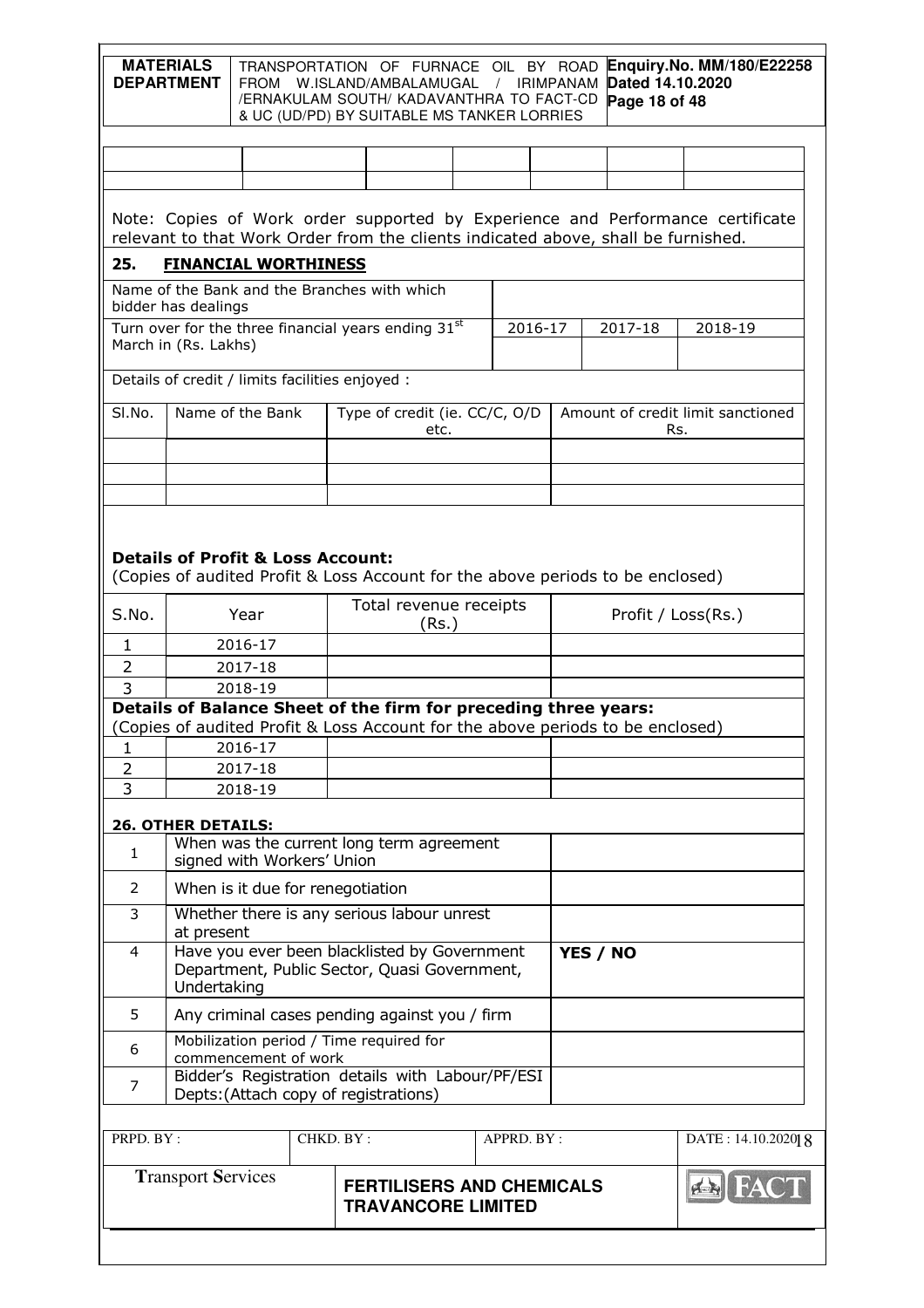| <b>MATERIALS</b> | TRANSPORTATION OF FURNACE OIL BY ROAD Enquiry. No. MM/180/E22258           |
|------------------|----------------------------------------------------------------------------|
|                  | <b>DEPARTMENT</b>   FROM W.ISLAND/AMBALAMUGAL / IRIMPANAM Dated 14.10.2020 |
|                  | /ERNAKULAM SOUTH/ KADAVANTHRA TO FACT-CD Page 19 of 48                     |
|                  | & UC (UD/PD) BY SUITABLE MS TANKER LORRIES                                 |

| 8            | <b>Details of EMD:</b>                                                              |                                 |      |  |  |  |  |  |  |  |  |
|--------------|-------------------------------------------------------------------------------------|---------------------------------|------|--|--|--|--|--|--|--|--|
|              | Name of Bank/issuing Branch                                                         | Challan<br>UTR.<br>/Receipt No. | Date |  |  |  |  |  |  |  |  |
|              |                                                                                     |                                 |      |  |  |  |  |  |  |  |  |
|              |                                                                                     |                                 |      |  |  |  |  |  |  |  |  |
|              |                                                                                     |                                 |      |  |  |  |  |  |  |  |  |
|              | Please furnish the following details along with your Banker's Authorisation letter: |                                 |      |  |  |  |  |  |  |  |  |
| $\mathbf{1}$ | Income Tax PAN No.                                                                  |                                 |      |  |  |  |  |  |  |  |  |
| 2            | <b>GST Registration No.</b>                                                         |                                 |      |  |  |  |  |  |  |  |  |
| 3            | Name of the Bank with address                                                       |                                 |      |  |  |  |  |  |  |  |  |
| 4            | Name of the Branch with                                                             |                                 |      |  |  |  |  |  |  |  |  |
|              | address                                                                             |                                 |      |  |  |  |  |  |  |  |  |
| 5.           | <b>MICR Code</b>                                                                    |                                 |      |  |  |  |  |  |  |  |  |
| 6            | <b>IFSC Code</b>                                                                    |                                 |      |  |  |  |  |  |  |  |  |
| 7            | <b>Account Type</b>                                                                 |                                 |      |  |  |  |  |  |  |  |  |
| 8            | Bank Account No.                                                                    |                                 |      |  |  |  |  |  |  |  |  |
| 9            | Account holder's Name                                                               |                                 |      |  |  |  |  |  |  |  |  |
| 10           | Vendor email address                                                                |                                 |      |  |  |  |  |  |  |  |  |

# **DECLARATION**

I/We hereby declare that the particulars furnished above are true to the best of my/our knowledge and belief. I/we hereby agree that FACT shall have the right to visit my/our office/works to satisfy themselves that the particulars furnished above are correct and I/we shall furnish any additional information/documents that may be required by FACT. I/we understand that suppression of any facts/furnishing false information shall render us liable for disqualification.

| Authorised Signatory, |  |
|-----------------------|--|

| Date: | Name |  |
|-------|------|--|
|       |      |  |

Place: Place: Place: Place: Place: Place: Place: Place: Place: Place: Place: Place: Place: Place: Place: Place: Place: Place: Place: Place: Place: Place: Place: Place: Place: Place: Place: Place: Place: Place: Place: Place

Signature :

(Seal)

| PRPD. BY:                 | CHKD. BY : |                                                               | APPRD. BY: | DATE: 14.10.202019       |
|---------------------------|------------|---------------------------------------------------------------|------------|--------------------------|
| <b>Transport Services</b> |            | <b>FERTILISERS AND CHEMICALS</b><br><b>TRAVANCORE LIMITED</b> |            | <b>FACT</b><br>$ A - A $ |
|                           |            |                                                               |            |                          |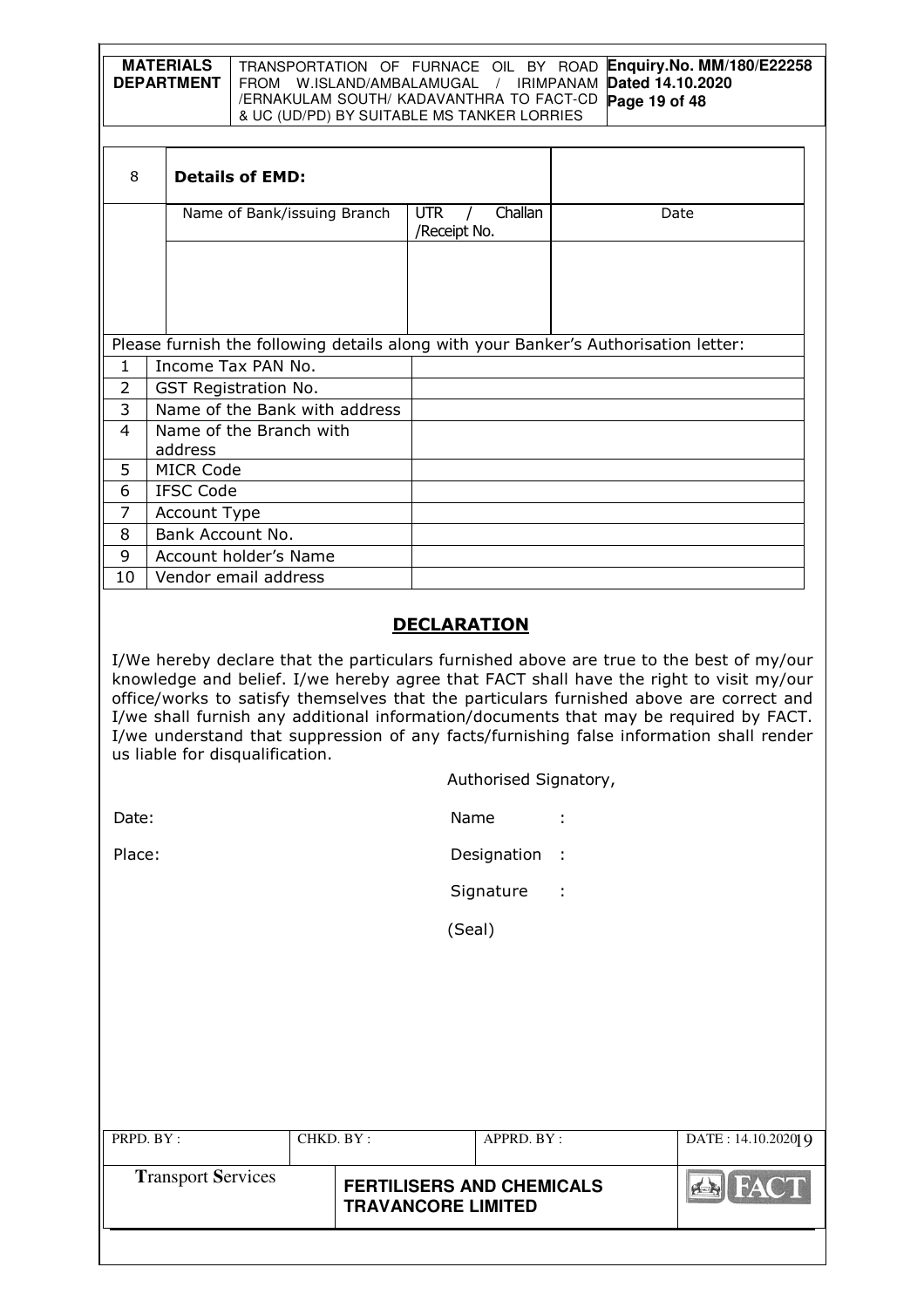| <b>MATERIALS</b>  | TRANSPORTATION OF FURNACE OIL BY ROAD Enquiry. No. MM/180/E22258 |
|-------------------|------------------------------------------------------------------|
| <b>DEPARTMENT</b> | FROM W.ISLAND/AMBALAMUGAL / IRIMPANAM Dated 14.10.2020           |
|                   | /ERNAKULAM SOUTH/ KADAVANTHRA TO FACT-CD Page 20 of 48           |
|                   | & UC (UD/PD) BY SUITABLE MS TANKER LORRIES                       |

#### ANNEXURE -IV

### Special Terms and Conditions

#### 1.0 Scope of Work :

Transportation of Furnace Oil which is classified as C class product as per Petroleum Act, from Storage tanks of Indian Oil Corporation Limited [IOCL] at Willington Island[WI]/ Ernakulam to FACT-Cochin Division[CD] at Ambalamedu and FACT – Udyogamandal Complex (FACT UD/PD) at Udyogamandal, from Storage Tanks of BPCL-Kochi Refinery at Ambalamugal/Irimpanam/WI to Cochin Division[CD] at Ambalamedu and FACT – Udyogamandal Complex (FACT UD/PD) at Udyogamandal and from Storage Tanks of HPCL -Kadavanthra to Cochin Division[CD] at Ambalamedu and FACT-Udyogamandal Complex (FACT-UD/PD) in suitable MS tanker lorries intended for such service.

- 1.1 Loading Point: Storage tanks of Indian Oil Corporation [IOC] Ltd., at W. Island/Ernakulam, storage tanks of BPCL Kochi Refinery at Ambalamugal/Irimpanam/WI and storage Tanks of HPCL -Kadavanthra.
- 1.2 Unloading Points:
- 1.2.1 FACT Cochin Division, Ambalamedu: Unloading site is at Tank Farm in Phase I.
- 1.2.2 FACT Udyogamandal Complex at Udyogamandal (Either FACT Udyogamandal Division ie., FACT-UD or FACT Petrochemical Division ie., FACT-PD)

The tankers are to be connected to the flexible hoses of 80 NB size with flanged connection at the end provided at the site. The tankers are to be placed on the ramp with the slope towards the connecting hoses, to ensure complete draining of FO from the tankers. The tankers shall be able to drain out the entire quantity of FO.

- 1.3 The Contractor shall provide only tanker lorries which are properly calibrated / stamped as per the Weights & Measures Act. These shall be calibrated for single capacity up to maximum permitted under Motor Vehicles Act.
- 1.4 The tankers should be complete with all safety as well as operational accessories including suitable hoses for transfer of Furnace Oil both at the loading point and at the unloading point, pipes with fittings and dip-rods duly certified by Weights & Measures Department. Connecting of hoses at loading point and disconnecting of hoses at unloading point are the responsibility of the contractor.
- 1.5 The Contractor or his authorised representative shall call on the Sr. Manager Process (Thermal & Ammonia)-CD for Cochin Division, AGM(CPP)UD, SM[OS]-PD & SM(PC&RM) for Udyogamandal Complex (FACT UD/PD) to receive instructions regarding the transport of furnace oil to be undertaken by him and arrange to work accordingly. The above Officer or his authorised representative will inform the quantity to be transported and the time of loading well in advance and the Contractor shall mobilize sufficient number of tanker lorries accordingly.
- 1.6 The contractor shall ensure that the product is safely transported to the destinations through the specified route without any deviation. The specified route for each destination is as below:

| PRPD. BY:                 | CHKD. BY: |                                                               | APPRD. BY: | DATA: 14.10.202020 |
|---------------------------|-----------|---------------------------------------------------------------|------------|--------------------|
| <b>Transport Services</b> |           | <b>FERTILISERS AND CHEMICALS</b><br><b>TRAVANCORE LIMITED</b> |            | <b>FACT</b><br> AB |
|                           |           |                                                               |            |                    |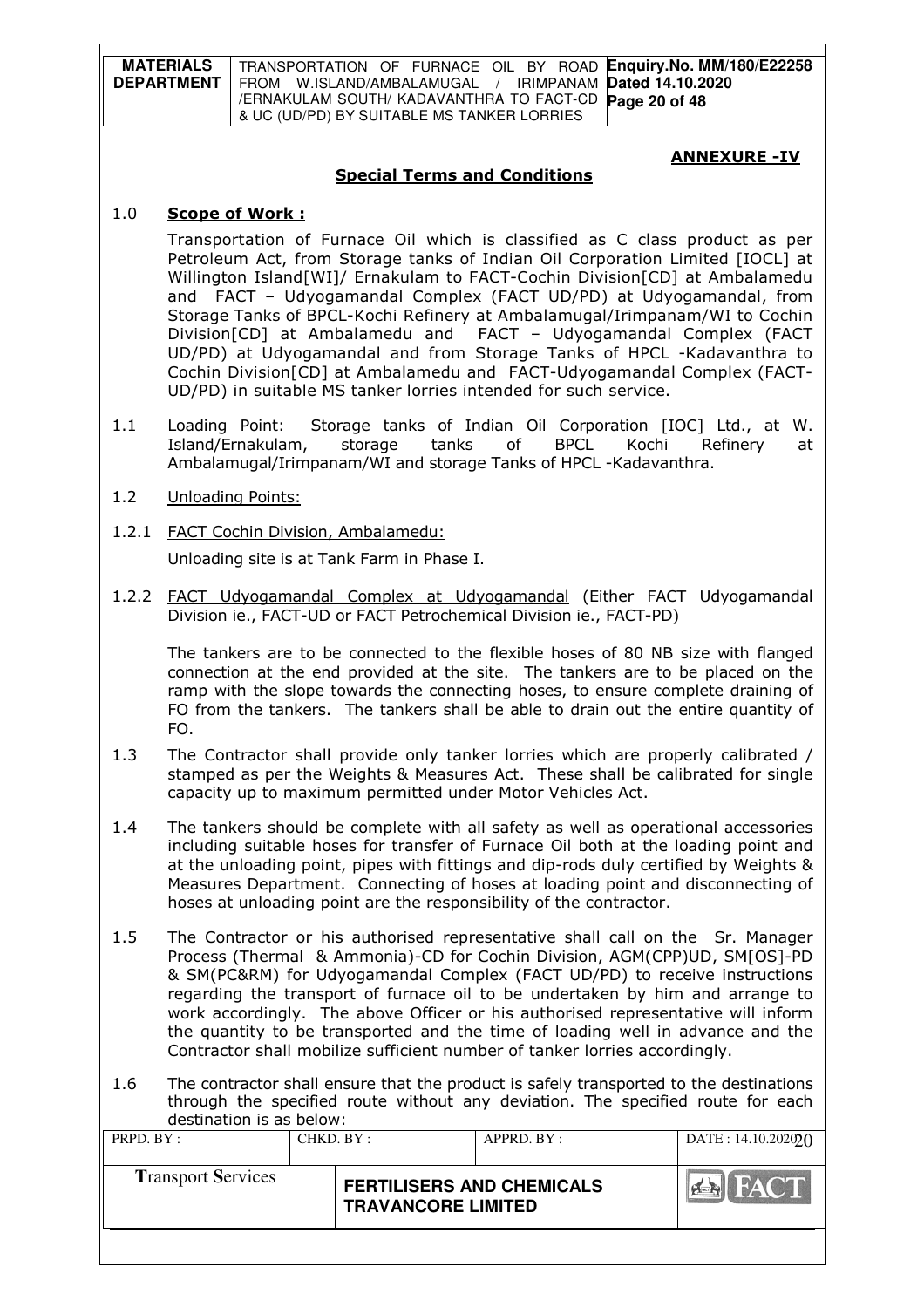|           | Enquiry.No. MM/180/E22258<br><b>MATERIALS</b><br>TRANSPORTATION OF FURNACE OIL BY ROAD<br><b>DEPARTMENT</b><br>Dated 14.10.2020<br>FROM W.ISLAND/AMBALAMUGAL / IRIMPANAM<br>/ERNAKULAM SOUTH/ KADAVANTHRA TO FACT-CD<br>Page 21 of 48<br>& UC (UD/PD) BY SUITABLE MS TANKER LORRIES                                                                                                        |                                                                                                                                                                                                                                                                                                                                                                  |                                                                                                                                                                                                                                                                    |           |                                                                                              |                                                                                                                                                                                 |  |                    |  |
|-----------|--------------------------------------------------------------------------------------------------------------------------------------------------------------------------------------------------------------------------------------------------------------------------------------------------------------------------------------------------------------------------------------------|------------------------------------------------------------------------------------------------------------------------------------------------------------------------------------------------------------------------------------------------------------------------------------------------------------------------------------------------------------------|--------------------------------------------------------------------------------------------------------------------------------------------------------------------------------------------------------------------------------------------------------------------|-----------|----------------------------------------------------------------------------------------------|---------------------------------------------------------------------------------------------------------------------------------------------------------------------------------|--|--------------------|--|
|           | a)                                                                                                                                                                                                                                                                                                                                                                                         | From IOCL W. Island to FACT Cochin Division at<br><b>Ambalamedu:</b> IOCL loading point at W.I $\rightarrow$ Kundanoor bridge $\rightarrow$<br>Kundanoor Jn. → Maradu-→ Pettah→ Tripunithura SN Jn→<br>Irimpanam Jn thro' Refinary Road→ Chithrapuzha→ BPCL Kochi<br>Refinery ambalamugal→ FACT Kuzhikadu Jn-→FACT-CD.                                           |                                                                                                                                                                                                                                                                    |           |                                                                                              |                                                                                                                                                                                 |  |                    |  |
|           | b)                                                                                                                                                                                                                                                                                                                                                                                         |                                                                                                                                                                                                                                                                                                                                                                  |                                                                                                                                                                                                                                                                    |           |                                                                                              | From BPCL Ambalamugal to FACT CD, Ambalamedu : BPCL<br>Kochi Refinery Ambalamugal→ FACT Kuzhikadu Jn→FACT-CD.                                                                   |  | 8 KM               |  |
|           | c)                                                                                                                                                                                                                                                                                                                                                                                         |                                                                                                                                                                                                                                                                                                                                                                  |                                                                                                                                                                                                                                                                    |           | Ambalamugal→ FACT Kuzhikadu Jn→FACT-CD.                                                      | From BPCL Irimpanam to FACT CD, Ambalamedu : BPCL<br>terminal→ Irimpanam Jn. → Chithrapuzha--→BPCL Kochi Refinery                                                               |  | <b>10 KM</b>       |  |
|           | d)                                                                                                                                                                                                                                                                                                                                                                                         |                                                                                                                                                                                                                                                                                                                                                                  |                                                                                                                                                                                                                                                                    |           | Refinary Road→ Chithrapuzha→ BPCL Kochi Refinery<br>ambalamugal→ FACT Kuzhikadu Jn-→FACT-CD. | From BPCL W. Island to FACT CD, Ambalamedu : :<br>BPCL(GBL) loading point at W.I→ Kundanoor bridge → Kundanoor<br>Jn. → Maradu-→ Pettah→ Tripunithura SN Jn→ Irimpanam Jn thro' |  | <b>22 KM</b>       |  |
|           | e)                                                                                                                                                                                                                                                                                                                                                                                         |                                                                                                                                                                                                                                                                                                                                                                  | <b>19 KM</b><br>From HPCL Kadavanthra to FACT CD, Ambalamedu : HPCL<br>Loading point Kadavanthra→Kadavanthra Jn. →Vytilla→Pettah →<br>Tripunithura SN Jn $\rightarrow$ Irimpanam Jn throu Refinary Road $\rightarrow$<br>Chithrapuzha→ FACT Kuzhikadu Jn-→FACT-CD. |           |                                                                                              |                                                                                                                                                                                 |  |                    |  |
|           | f)                                                                                                                                                                                                                                                                                                                                                                                         | <b>19 KM</b><br>From IOCL Ernakulam South to FACT Cochin Division at<br>Ambalamedu: IOC Ernakulam south loading point →Kadavanthra<br>Jn. → Vytilla → Pettah → Tripunithura SN Jn → Irimpanam Jn thro'<br>Refinary Road→ Chithrapuzha→ FACT Kuzhikadu Jn-→FACT-CD.                                                                                               |                                                                                                                                                                                                                                                                    |           |                                                                                              |                                                                                                                                                                                 |  |                    |  |
|           | g)                                                                                                                                                                                                                                                                                                                                                                                         | From IOCL W.Island to FACT Udl. Complex (FACT UD/PD) at<br><b>Udyogamandal</b> : IOCL loading point at $W.I \rightarrow$ Mattanchery<br>bridge → Kundanoor Jn. → Vytila Signal point-→ Edappally Bye<br>pass Signal point→ Cochin University Jn. Signal→ Kalamassery<br>Premier Jn. → Vallarpadam road → Old FACT Gate (Anavathil) →<br>Pathalam Jn. →FACT-UD/PD |                                                                                                                                                                                                                                                                    |           |                                                                                              |                                                                                                                                                                                 |  | <b>27 KM</b>       |  |
|           | h)                                                                                                                                                                                                                                                                                                                                                                                         | 26KM<br>From BPCL Ambalamugal to FACT Udl. Complex (FACT<br>: Sea Port/Airport Road--→ HMT jn-→ Kalamassery<br>UD/PD)<br>Premier Jn.-→ Vallarpadam road---→ Old FACT Gate--→ Pathalam<br>Jn.--→ FACT-UD/PD                                                                                                                                                       |                                                                                                                                                                                                                                                                    |           |                                                                                              |                                                                                                                                                                                 |  |                    |  |
|           | 24KM<br>i)<br>From BPCL Irimpanam to FACT Udl. Complex(FACT UD/PD)<br>: Sea Port/Airport Road--→ HMT jn-→ Kalamassery Premier Jn.-→<br>Vallarpadam road---→ Old FACT Gate--→ Pathalam Jn.--→ FACT-<br>UD/PD                                                                                                                                                                                |                                                                                                                                                                                                                                                                                                                                                                  |                                                                                                                                                                                                                                                                    |           |                                                                                              |                                                                                                                                                                                 |  |                    |  |
|           | 24.6 KM<br>j)<br>From BPCL W. Island to FACT Udl. Complex (FACT UD/PD)<br>: BPCL(GBL) loading point at W.I $\rightarrow$ Mattanchery bridge $\rightarrow$<br>Kundanoor Jn. → Vytila Signal point-→ Edappally Bye pass Signal<br>point→ Cochin University (CUSAT Jn.) Signal point→ Kalamassery<br>Premier Jn. → Vallarpadam road → Old FACT Gate (Anavathil) →<br>Pathalam Jn. →FACT-UD/PD |                                                                                                                                                                                                                                                                                                                                                                  |                                                                                                                                                                                                                                                                    |           |                                                                                              |                                                                                                                                                                                 |  |                    |  |
| PRPD. BY: |                                                                                                                                                                                                                                                                                                                                                                                            |                                                                                                                                                                                                                                                                                                                                                                  |                                                                                                                                                                                                                                                                    | CHKD. BY: |                                                                                              | APPRD. BY:                                                                                                                                                                      |  | DATE: 14.10.202021 |  |
|           |                                                                                                                                                                                                                                                                                                                                                                                            |                                                                                                                                                                                                                                                                                                                                                                  | <b>Transport Services</b>                                                                                                                                                                                                                                          |           | <b>TRAVANCORE LIMITED</b>                                                                    | <b>FERTILISERS AND CHEMICALS</b>                                                                                                                                                |  |                    |  |
|           |                                                                                                                                                                                                                                                                                                                                                                                            |                                                                                                                                                                                                                                                                                                                                                                  |                                                                                                                                                                                                                                                                    |           |                                                                                              |                                                                                                                                                                                 |  |                    |  |

 $\mathsf{l}$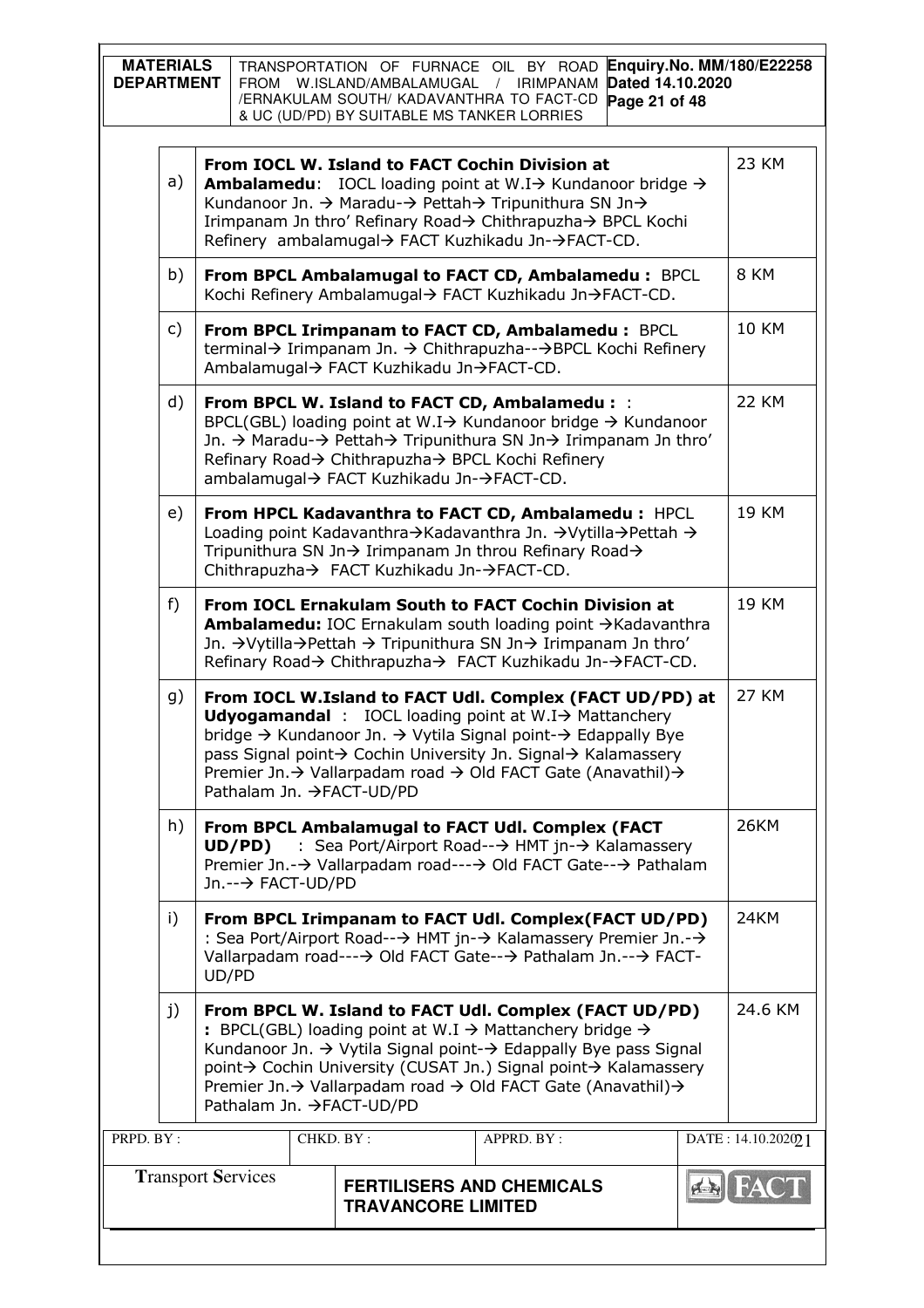| <b>MATERIALS</b><br><b>DEPARTMENT</b> |         | Enquiry.No. MM/180/E22258<br>TRANSPORTATION OF FURNACE OIL BY ROAD<br>Dated 14.10.2020<br>W.ISLAND/AMBALAMUGAL / IRIMPANAM<br>FROM<br>/ERNAKULAM SOUTH/ KADAVANTHRA TO FACT-CD<br>Page 22 of 48<br>& UC (UD/PD) BY SUITABLE MS TANKER LORRIES                                                                                                                        |         |
|---------------------------------------|---------|----------------------------------------------------------------------------------------------------------------------------------------------------------------------------------------------------------------------------------------------------------------------------------------------------------------------------------------------------------------------|---------|
|                                       | k)      | From HPCL Kadavanthra to FACT Udl. Complex (FACT<br>UD/PD) : HPCL loading point at Kadavanthra-Sahodaran<br>Ayyappan Road - Vytila Signal point-→ Edappally Bye pass Signal<br>point→ Cochin University(CUSAT) Jn. Signal point→ Kalamassery<br>Premier Jn. → Vallarpadam road → Old FACT Gate (Anavathil) →<br>Pathalam Jn. →FACT-UD/PD                             | 19.4 KM |
|                                       | $\vert$ | From IOCL near South Railway Station to FACT Udl. complex<br>(FACT UD/PD) : IOCL loading point near South Railway Station-<br>Sahodaran Ayyappan Road - Vytila Signal point-→ Edappally Bye<br>pass Signal point→ Cochin University(CUSAT) Jn. Signal point→<br>Kalamassery Premier Jn.→ Vallarpadam road → Old FACT Gate<br>(Anavathil) → Pathalam Jn. → FACT-UD/PD | 19.9 KM |

# 2.0 Quantity :

2.1 The estimated total quantity of Furnace Oil to be transported from IOCL, WI/ Ernakulam to FACT Cochin Division is 1,000 MT, from BPCL-Kochi Refinery, Ambalamugal/ Irimpanam/WI to FACT Cochin Division is 21,500 MT and from HPCL kadavanthra to FACT Cochin Division is 500 MT for the contract period of two years. The estimated quantity from IOCL –WI/ Ernakulam to FACT – UC (UD/PD) is 40 MT, BPCL-Kochi Refinery at Ambalamugal / Irimpanam/WI to FACT-UC (UD/PD) is 19600 MT and also from HPCL Kadavanthra to FACT-UC (UD/PD) is 20 MT for two years.

During the contract period, if the quantity exceeds for any of the item, it can be re-appropriated without exceeding the total contract value.

- 2.2 The average quantity of Furnace Oil to be moved per day from IOCL Willingdon Island/Ernakulam, from BPCL/Kochi Refinery Amabalamugal/ Irimpanam/ Willingdon Island and from & HPCL-Kadavanthra to FACT - CD will be about 60-90 MT. Contractor shall plan Trips/Tankers accordingly. This is only an approximate indication and the daily / total quantity is liable to vary either way depending on the arrival of the ships, production pattern, storage capacity available, plant requirements, availability of indigenous Furnace Oil, barge transport and performance of the loading/unloading equipments at IOCL Willingdon Island/Ernakulam , BPCL Kochi Refinery Amabalamugal/ Irimpanam/ Willingdon Island, HPCL-Kadavanthra, Cochin Division & Udyogamandal Complex (UD/PD).
- 2.3 FACT reserves the right to reduce or increase the estimated quantity as in para 2.1 & 2.2 above at any time without assigning any reason whatsoever and does not give any guarantee regarding the quantity to be transported. FACT cannot guarantee to the Contractor, either continuity of work or any definite or minimum quantity for transportation at any time or during the contract period. The Contractor shall have no right to claim damages including idle time or loss of profit on account of reduction in revenue arising out of variation in quantity made available for transport.

| PRPD. BY:                 | CHKD. BY: |                                                               | APPRD. BY: | DATA: 14.10.202022 |
|---------------------------|-----------|---------------------------------------------------------------|------------|--------------------|
| <b>Transport Services</b> |           | <b>FERTILISERS AND CHEMICALS</b><br><b>TRAVANCORE LIMITED</b> |            | <b>HACT</b>        |
|                           |           |                                                               |            |                    |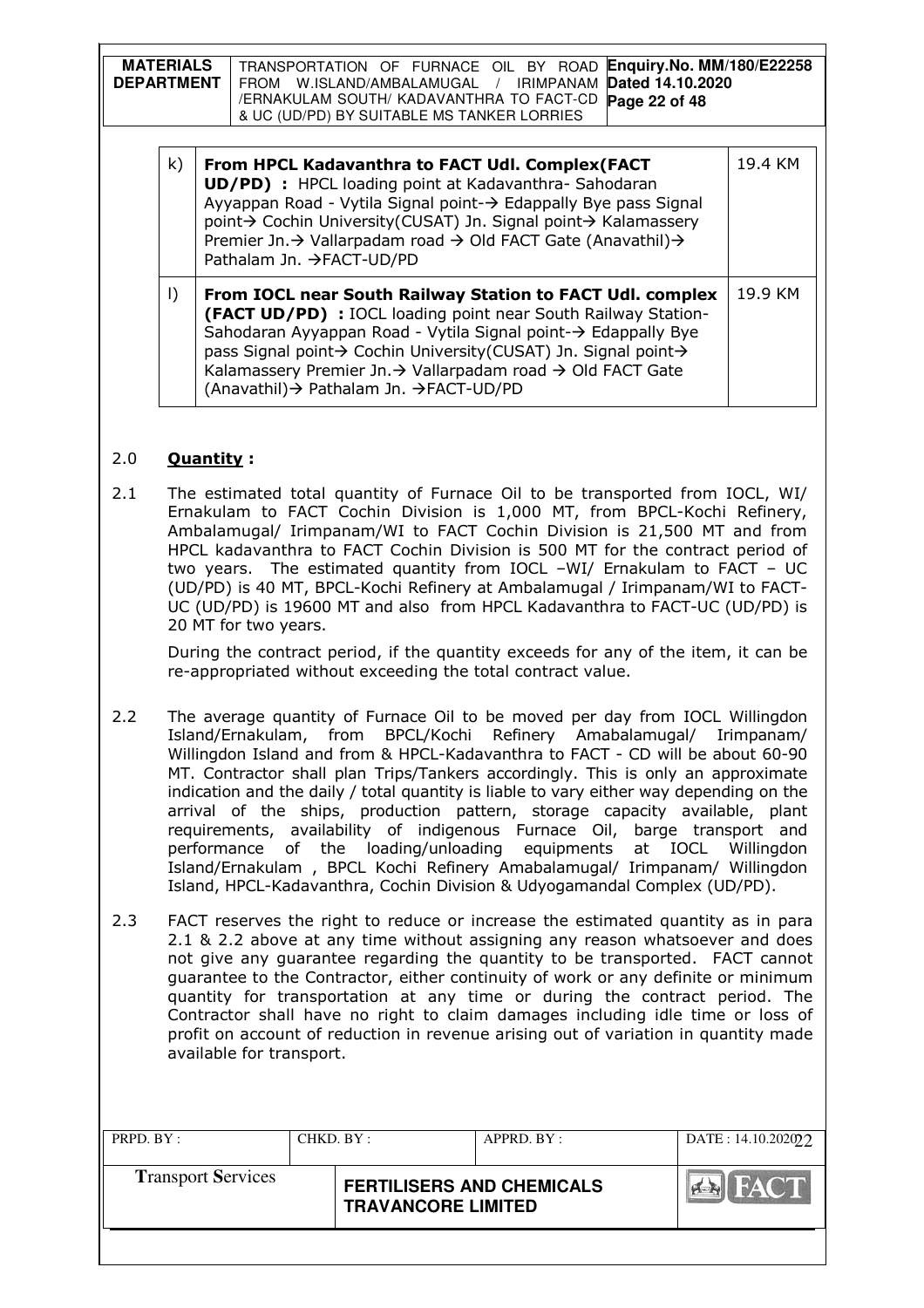| <b>MATERIALS</b>  | TRANSPORTATION OF FURNACE OIL BY ROAD Enquiry. No. MM/180/E22258 |
|-------------------|------------------------------------------------------------------|
| <b>DEPARTMENT</b> | FROM W.ISLAND/AMBALAMUGAL / IRIMPANAM Dated 14.10.2020           |
|                   | /ERNAKULAM SOUTH/ KADAVANTHRA TO FACT-CD Page 23 of 48           |
|                   | & UC (UD/PD) BY SUITABLE MS TANKER LORRIES                       |

3.0 Period of Contract : The period of contract shall be two years from the date of commencement of work as per Letter of Intent / Work order.

## 4.0 Rates:

- 4.1 The rates shall be for per MT of Furnace Oil transported from Storage tanks of IOCL at Willington Island/Ernakulam to FACT-Cochin Division [CD] / FACT Udyogamandal Complex (FACT UD/PD), from Storage tanks of BPCL-Kochi Refinery at Ambalamugal / Irimpanam/ Willington Island and from HPCL-Kadavanthra to FACT-Cochin Division [CD] / FACT Udyogamandal Complex (FACT UD/PD).
- 4.2 No revision of the rates will be allowed during the period of contract except as provided for in clause 3 of Annexure V.
- 4.3. For the purposes of calculation of variation in rates as per clause 3 of Annexure-V (Standard Terms & Conditions), the HSD price at Cochin on the date of Part-A bid opening shall be the base rate and distance approx. for one way (from the place of loading to place of unloading) is as indicated at Clause 1.6 above.

## 5.0 Capacity of Contractor:

- 5.1 Contractor shall own/control adequate number of suitable tankers and other resources to discharge their transport obligations to FACT as detailed in clauses 6.1 to 6.32 below. The tanker lorries shall have all valid statutory license / documents required for transport of Furnace Oil.
- 5.2 If tankers are not owned by the contractor, consent letter / lease agreement in Rs.500/- worth Non-Judicial Stamp paper and proof of ownership and other documents shall be produced from the lawful owners permitting the use of their tankers / equipment for transportation of Furnace Oil for the contract period without any liability to FACT for any damage, loss that may be incurred by the owner during operations connected with the contract. Statutory obligations with regard to tankers / equipment and its drivers, operators etc., shall be complied with by the Contractor.

### 6.0 Liability to move Furnace Oil:

- 6.1 The Contractor or his authorised representative shall call on the Sr. Manager Thermal [Ammonia]-CD for Cochin Division, AGM(CPP)UD, SM[OS-PD] & SM(PC&RM) for Udyogamandal Complex (FACT UD/PD) to receive instructions regarding the transport of furnace oil to be undertaken by him and arrange to work accordingly.
- 6.2 The Contractor shall provide only tanker lorries which are properly calibrated / stamped as per the Weights & Measures Act. These shall be calibrated for single capacity up to maximum permitted under Motor Vehicles Act. The Contractor shall carry copy of valid Calibration Certificates for tanker lorries issued by Legal Metrology department all times.
- 6.3 The Contractor shall provide dip hole / Dip pipe in center of manhole of fitting duly welded. The dip rod for measurement shall be duly stamped by Legal Metrology Dept.

| PRPD. BY:                 | CHKD. BY: |                                                               | APPRD. BY: | DATE: 14.10.202023         |
|---------------------------|-----------|---------------------------------------------------------------|------------|----------------------------|
| <b>Transport Services</b> |           | <b>FERTILISERS AND CHEMICALS</b><br><b>TRAVANCORE LIMITED</b> |            | <b>FACT</b><br>$O(\log N)$ |
|                           |           |                                                               |            |                            |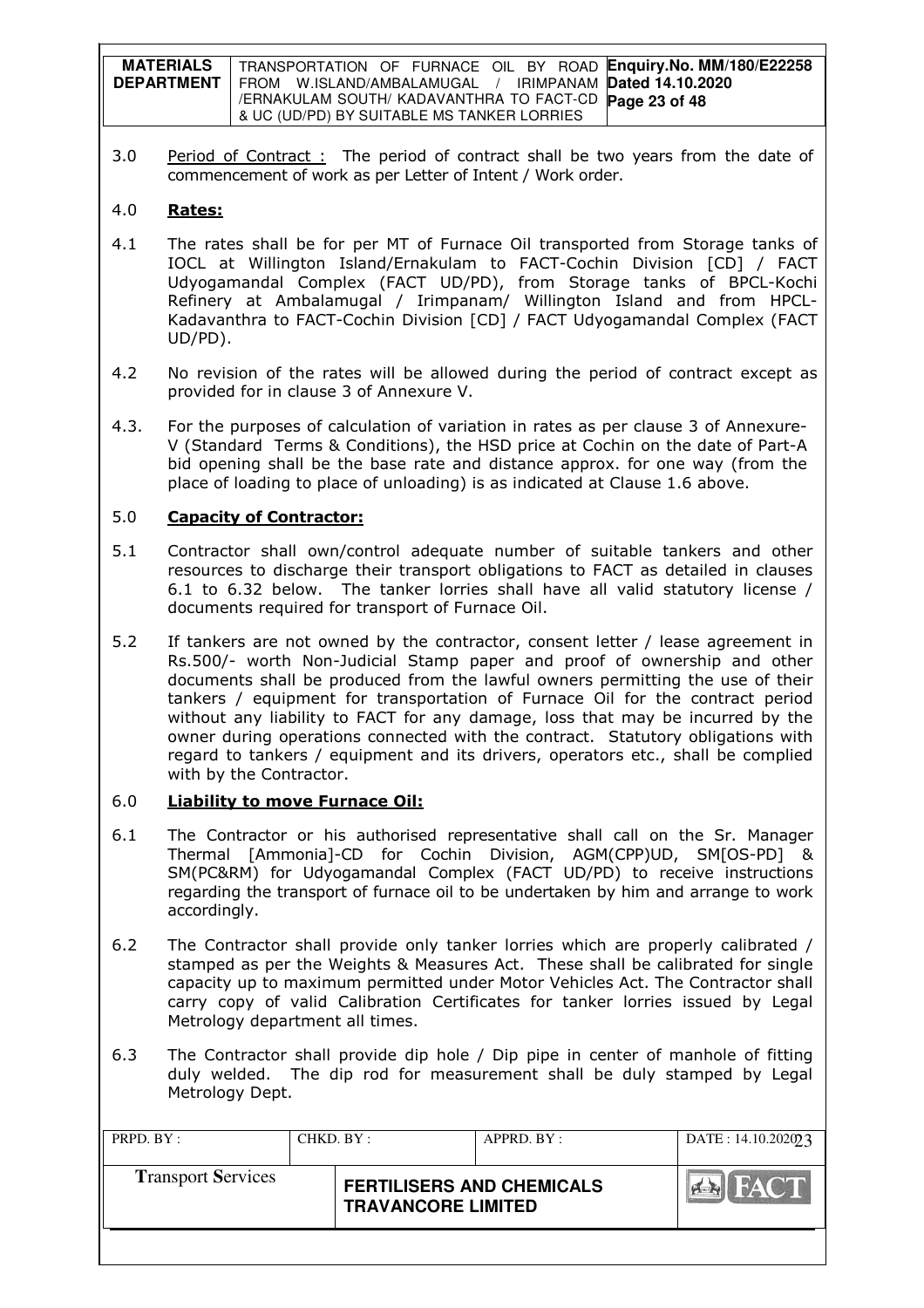| <b>MATERIALS</b>  | TRANSPORTATION OF FURNACE OIL BY ROAD Enquiry. No. MM/180/E22258 |
|-------------------|------------------------------------------------------------------|
| <b>DEPARTMENT</b> | FROM W.ISLAND/AMBALAMUGAL / IRIMPANAM Dated 14.10.2020           |
|                   | /ERNAKULAM SOUTH/ KADAVANTHRA TO FACT-CD Page 24 of 48           |
|                   | & UC (UD/PD) BY SUITABLE MS TANKER LORRIES                       |

- 6.4 Datum Plate height should not be more than 10mm from the bottom plate and should be shown in the drawing.
- 6.5 Contractor, if found tampering with calibration of vehicle in any manner resulting in malpractice and loss of product will be liable for recovery for the alleged losses from the date of last calibration.
- 6.6 The Contractor shall provide dedicated tankers which shall not be diverted for any purposes without the consent of FACT. The Contractor shall place only totally clean and suitable tankers to transport quality Furnace Oil. Before commencing work, the contractor shall get clearance from FACT for the tankers that would be engaged for transportation.
- 6.7 The tanker Lorries once cleaned and approved for transportation of quality Furnace Oil shall not be engaged for any other work without written consent from FACT.
- 6.8 No deviation is taken from specified route from the loading point to unloading point without prior approval from FACT. Deviation without permission can lead to cancellation of contract without notice.
- 6.9 The Contractor shall make available the sufficient number of tanker lorries and transport the required quantity of Furnace Oil as per oral / written instructions from the above mentioned officers or any other officer authorised by them.
- 6.10 In case the contractor fails to transport the required quantity as stipulated in 6.9 above, FACT shall have the right to make alternative arrangements to transport the furnace oil and realise from the Contractor any loss sustained by FACT on account of such alternative arrangements. In addition to FACT shall have the option to claim liquidated damages at Rs.50/- per MT for the shortfall in the quantity (i.e. quantity requirement indicated by FACT per day to the Contractor minus actual quantity transported per day) from the bills of the Contractor or from any amounts due to the Contractor. The maximum LD applicable shall be limited to the daily maximum quantity offered for transportation by the Contractor.
- 6.11 In case, the contractor fails to carry out the works satisfactorily as per contract, FACT may give 24 hours notice in writing to the contractor calling him to make good the failure, neglect or contravention complained of within the said time. In default of compliance of said notice, the company shall have the option and be at liberty without prejudice to its rights, to arrange to complete the work by other means/other agencies and the loss or damage or extra expenditure incurred in this connection shall be debited to the contractor's account as already mentioned. The cost of such removal shall be in addition to Liquidated Damages as per terms under Clause 6.10 above.
- 6.12 When tankers have to be taken out of service for statutory inspection or repairs, Contractor shall obtain prior permission of the concerned as in 6.1 above, and shall make alternative arrangements to transport Furnace Oil without additional cost to FACT with the prior permission of FACT, failing which FACT shall have the right to make alternate arrangements to transport Furnace Oil at the risk and cost of the Contractor and realise from the Contractor any loss sustained by FACT on account of such arrangements.

| PRPD. BY:                 | CHKD. BY : |                                                               | APPRD. BY: | DATE: 14.10.202024 |
|---------------------------|------------|---------------------------------------------------------------|------------|--------------------|
| <b>Transport Services</b> |            | <b>FERTILISERS AND CHEMICALS</b><br><b>TRAVANCORE LIMITED</b> |            | <b>EN FACT</b>     |
|                           |            |                                                               |            |                    |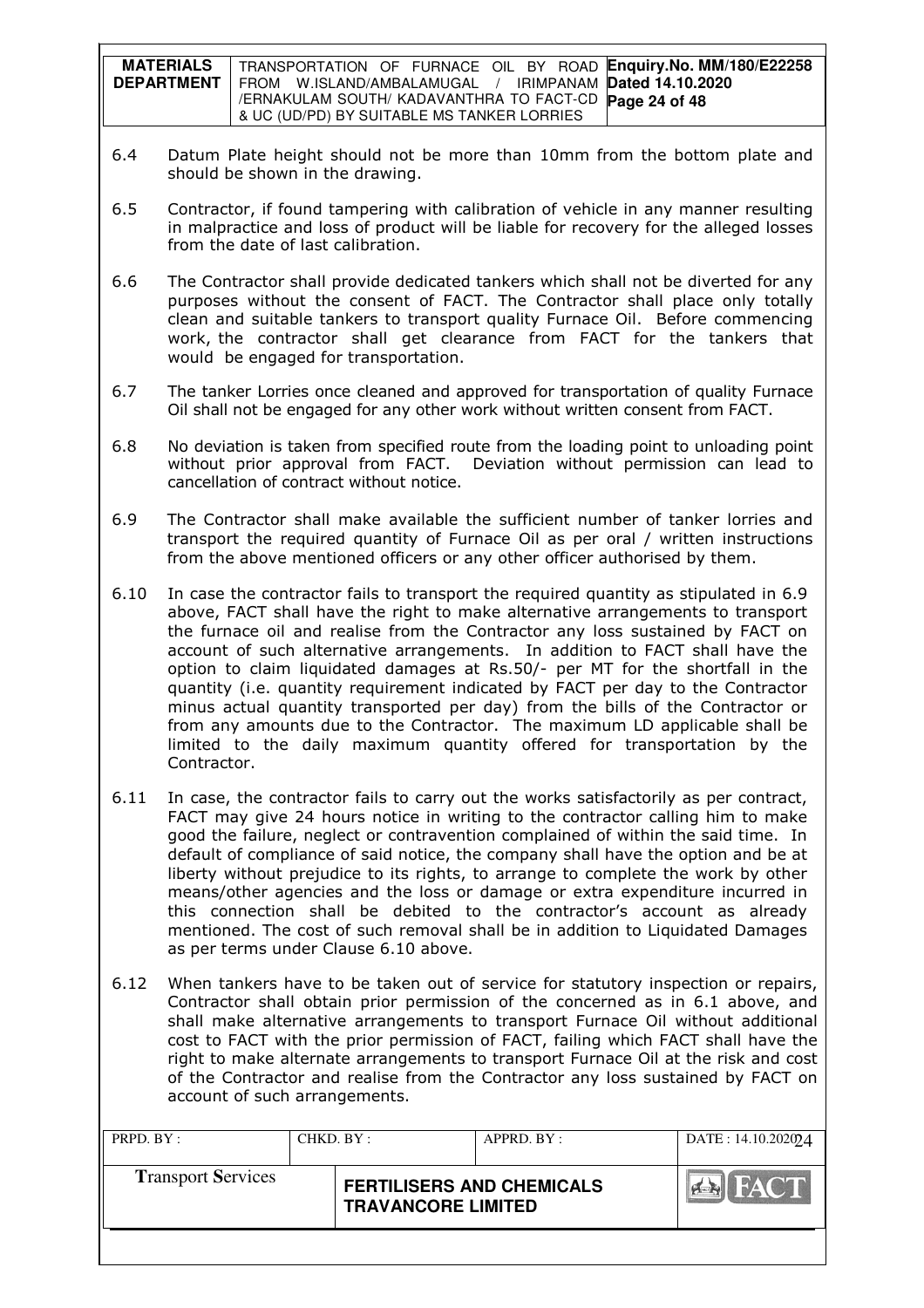**MATERIALS DEPARTMENT**  TRANSPORTATION OF FURNACE OIL BY ROAD **Enquiry.No. MM/180/E22258**  FROM W.ISLAND/AMBALAMUGAL / IRIMPANAM **Dated 14.10.2020**  /ERNAKULAM SOUTH/ KADAVANTHRA TO FACT-CD **Page 25 of 48** & UC (UD/PD) BY SUITABLE MS TANKER LORRIES

- 6.13 The Contractor shall maintain his authorised representative at loading/unloading points to receive and acknowledge instructions and documents. Orders given to the Contractor's representative shall be considered to have the same effect as if they have been given to the Contractor himself. The appointment of the authorised representative shall be got approved by the Contractor to the Sr. Manager Process (Thermal & Ammonia]-CD for Cochin Division, AGM(CPP)UD, SM [OS]-PD & SM(PC&RM) for Udyogamandal Complex (FACT UD/PD) and notified to AGM[Mat]-TS.
- 6.14 The Contractor, at the time of accepting the consignment, shall ensure that all necessary documents are collected to avoid detention at check posts / unloading point.
- 6.15 No detention charges shall be paid by FACT for any delay at loading and unloading points.
- 6.16 After loading the tanker Lorries with Furnace Oil, the outlet and inlet pipes shall be sealed at the loading point with tamper proof seals. Sealing materials shall be arranged by the supplier. The sealing shall be done in the presence of the representative of the supplier/ FACT. The seals shall be removed only in presence of the representatives of FACT just prior to unloading the materials. In case the seals are tampered enroute and/or if there is a shortage in the quantity transported, twice the actual cost of the short delivered material shall be recovered from the Contractor. Proper sealing has to be done at the loading point. Any tampering with the seal shall be viewed seriously and FACT may terminate the contract without notice and without prejudice to FACT's right to claim damages for all losses to FACT from the Contractor arising out of such act. FACT also reserves the right to blacklist the contractor from all future contracts of FACT.
- 6.17 Any additional or alternate Security system suggested by FACT like LOCKING SYSTEM to guard against malpractices shall be unconditionally accepted by the Contractor. Cost of modification / modifications of fittings if any on tanker lorries shall be borne by the Contractor.
- 6.18 The Contractor or his duly authorised representative shall take delivery of material for onward movement and the Contractor shall always be responsible for safety and preservation of Furnace Oil till it is duly delivered at the destination points.
- 6.19 The signing of FACT's transit documents by the Contractor's representative shall be deemed to be acknowledgement of receipt of goods on behalf of the Contractor.
- 6.20 All fittings in tanker lorries shall be ISI marked and each tanker lorry shall carry one portable ISI marked 10Kgs DCP fire extinguishers in an easily accessible position away from the discharge faucets and one portable 1kg CO2 / DCP/Approved equivalent fire extinguisher in drivers cabin.
- 6.21 The Contractor shall ensure that all the tankers carrying Furnace Oil carry copies of Transport Emergency Card [TREM Card] printed and issued by FACT. The crew shall be well versed with the contents of the card and should be able to act as per instructions therein.

| PRPD. BY:                 | CHKD. BY : |                                                               | APPRD. BY: | DATE: 14.10.202025 |
|---------------------------|------------|---------------------------------------------------------------|------------|--------------------|
| <b>Transport Services</b> |            | <b>FERTILISERS AND CHEMICALS</b><br><b>TRAVANCORE LIMITED</b> |            | FACT               |
|                           |            |                                                               |            |                    |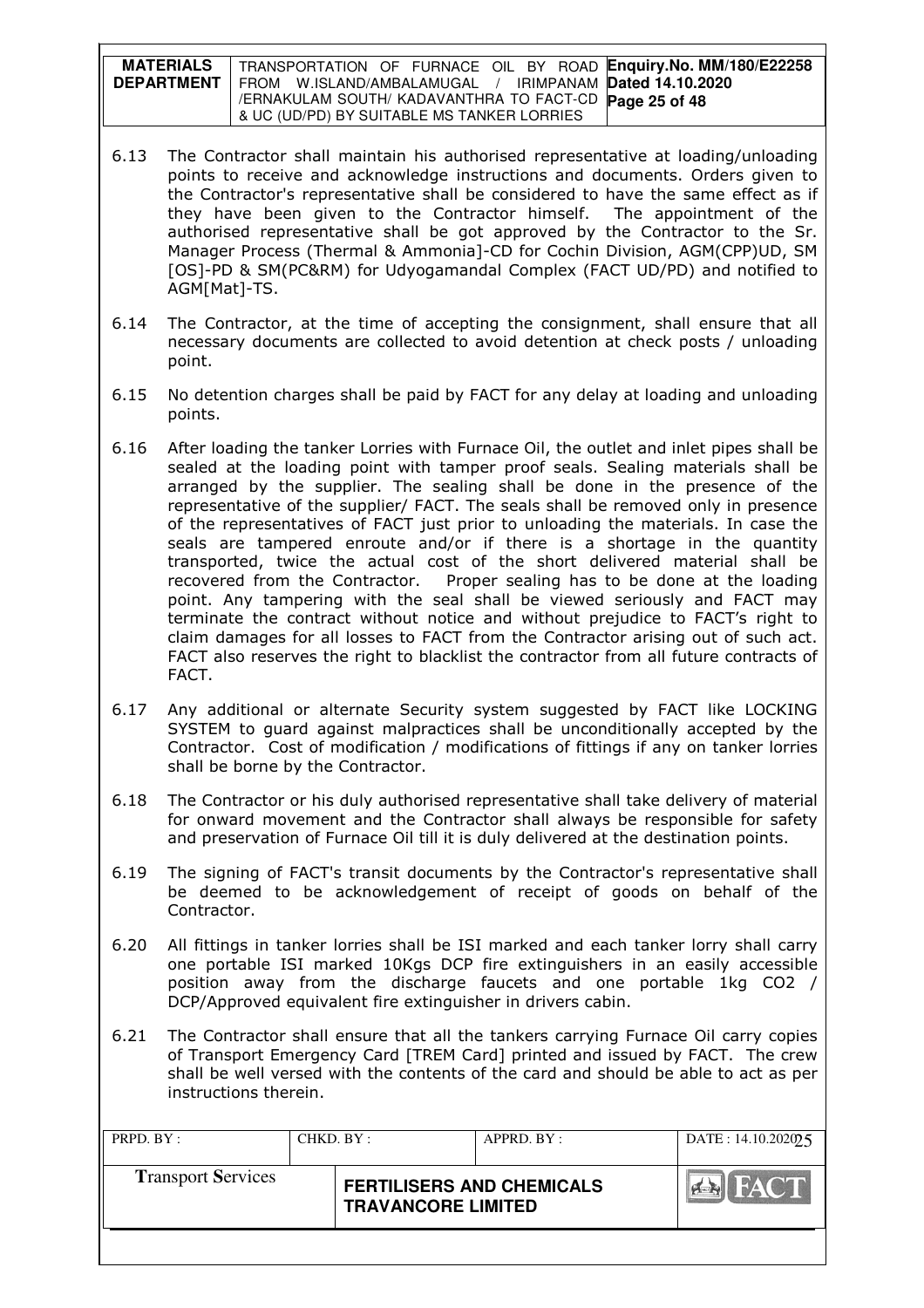**MATERIALS DEPARTMENT**  TRANSPORTATION OF FURNACE OIL BY ROAD **Enquiry.No. MM/180/E22258**  FROM W.ISLAND/AMBALAMUGAL / IRIMPANAM **Dated 14.10.2020**  /ERNAKULAM SOUTH/ KADAVANTHRA TO FACT-CD **Page 26 of 48** & UC (UD/PD) BY SUITABLE MS TANKER LORRIES

- 6.22 The contractor shall ensure that the vehicles engaged by him for transportation of Furnace Oil have all statutory licences, fitness certificate etc. and shall carry copies of all such licences/certificates while transporting the material.
- 6.23 The Contractor shall be responsible for all shortages, loss or contamination from the time the consignments are received to the time they are delivered at the stipulated destination. If any shortage/loss/contamination etc. occurs after the Furnace Oil is handed over to the Contractor, he shall compensate such shortage, loss, contamination etc. including non-delivery of material at rates decided by FACT. FACT reserves the right to realise such compensation by appropriating from the Contractor's bills/Security Deposit without prejudice to FACT's right to claim balance amount, if any, from the Contractor.
- 6.24 The contract shall not mean continuous work for the Contractor. The Contractor is expected to take up the work as and when required by FACT whether or not there is full day's work for his men/tankers.
- 6.25 FACT shall have the right to object to any unsafe practice used or resorted to by the Contractor and to direct the Contractor to carry out the job in a manner considered safe by FACT. Notwithstanding any instruction given by FACT in this respect or in any other respect, the responsibility for the safe and prompt delivery of the materials shall be that of the Contractor.
- 6.26 In case the goods are held up en-route due to any break-down or accident or force majeure condition the matter shall be intimated to the concerned Officers of CD, UD and PD i.e. Sr. Manager Process (Thermal & Ammonia]-CD for Cochin Division, AGM(CPP)UD, SM[OS]-PD & SM(PC&RM) for Udyogamandal Complex (FACT UD/PD) or their authorised representative over telephone or in person immediately and confirmed in writing thereafter. Tankers shall not stop anywhere enroute other than for reasons mentioned above.
- 6.27 FACT shall arrange insurance coverage for the product transported from the respective storage point till the product is unloaded into the storage tanks at the unloading points. FACT shall also arrange Public Liability Insurance to meet any liability under the Public Liability Insurance Act 1991. However, it is made clear that the Contractor has to compensate FACT for any loss sustained by FACT towards damages, shortages, losses, contamination, non-delivery of products etc., for reasons that are attributable to the Contractor. FACT's decision on the above shall be final and binding on the Contractor. FACT reserves the right to realize such compensation at rates decided by FACT by appropriating from the Contractor's bills/ security deposits without prejudice to FACT's rights to claim balance amount, if any, from the Contractor. FACT shall have recourse to the Contractor for any costs, claims, demands, proceedings, damages and expenses whatsoever arising out of or in connection with any failure of the Contractor to perform any of the obligations under the terms of the contract.
- 6.28 Insurance coverage for the Contractor's Tanker(s), all equipments, crew and all belongings engaged for the work shall be arranged by him at his own responsibility and cost. The Contractor shall be fully responsible for all damages to the tanker, personnel deployed by him, and also for liabilities on account of third party claims, if any, arising on account of accidents or any other calamities during the pendency of the contract.

| PRPD. BY:                 | CHKD. BY: |                                                               | APPRD. BY: | DATE: $14.10.202026$     |
|---------------------------|-----------|---------------------------------------------------------------|------------|--------------------------|
| <b>Transport Services</b> |           | <b>FERTILISERS AND CHEMICALS</b><br><b>TRAVANCORE LIMITED</b> |            | <b>FACT</b><br>$ A - R $ |
|                           |           |                                                               |            |                          |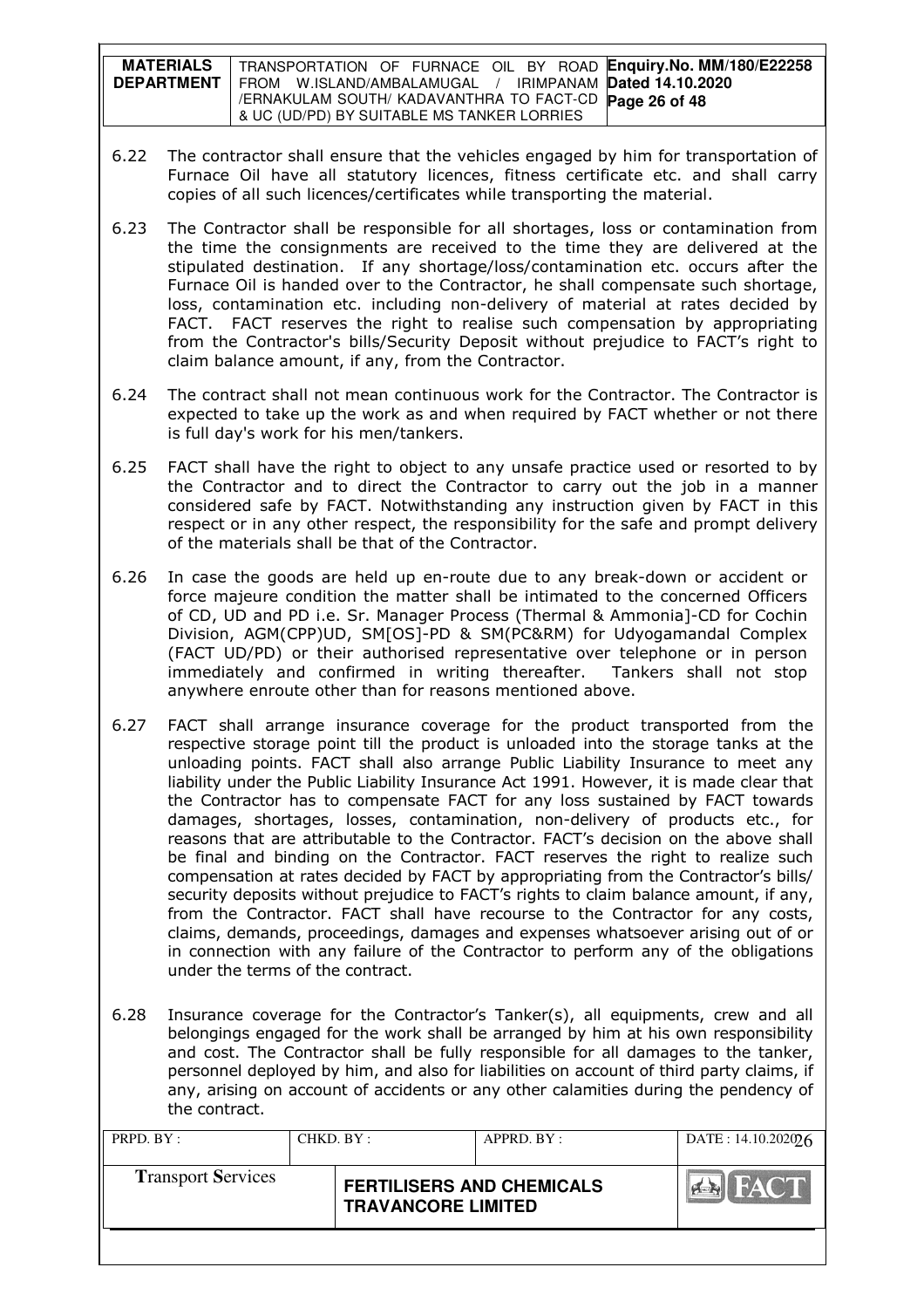| <b>MATERIALS</b>  | TRANSPORTATION OF FURNACE OIL BY ROAD Enquiry. No. MM/180/E22258 |
|-------------------|------------------------------------------------------------------|
| <b>DEPARTMENT</b> | FROM W.ISLAND/AMBALAMUGAL / IRIMPANAM <b>Dated 14.10.2020</b>    |
|                   | /ERNAKULAM SOUTH/ KADAVANTHRA TO FACT-CD Page 27 of 48           |
|                   | & UC (UD/PD) BY SUITABLE MS TANKER LORRIES                       |

- 6.29 The workers deployed by the Contractor for the work shall be covered under the PF & ESI Acts. The Contractor shall ensure full compliance to the above Acts. The Contractor shall be responsible for making all payments to his workmen, including ESI and Provident Fund benefits etc., as applicable. Deductions towards PF & ESI contributions on behalf of the workers will be made from the Contractor's bills, if applicable, and remitted to the concerned Departments by FACT based on wage roll cum attendance roll to be furnished by the Contractor. If the workers are not presently registered with PF & ESI, necessary applications signed by the workers shall be submitted by the Contractor for enabling their registration. It is also made clear that FACT shall not make any payments to the Contractor other than the rates agreed for the work. All extra payments, if any, to be made to the Contractor's workmen during the course of contract period shall be borne entirely by the Contractor. In case the Contractor fails to discharge his statutory obligations leading to a situation wherein FACT is to incur any expenditure/loss in their capacity as the Principal Employer, such expenditure/loss shall be realized from the Contractor.
- 6.30 During the pendency of this work order, if the Contractor uses tankers not owned by him, consent letters shall be produced from the owners permitting the use of their tankers, without any liability to FACT for any damage, loss that may be incurred by the owner/contractor during operations connected with the order. Statutory obligations regarding these tankers, personnel working in it etc. shall be complied with by the contractor as if the tankers were owned by him.
- 6.31 The security and safety of the Contractor's belongings shall be arranged by him at his own responsibility and cost.

# Quantity Assessment:

- 7.1 Before commencement of transportation, the contractor shall furnish calibration chart for the tanker certified by a Legal Metrology Dept. for dip measurements.
- 7.2 The quantity loaded, transported and unloaded will be determined by means of weighment. The tankers shall be weighed before and after loading at W/Island & Ambalamugal/ Irimpanam /Ernakulam/Kadavanthara and before and after unloading at Ambalamedu / Udyogamandal. Dip measurement shall be taken at the loading point. The dip measurement at the unloading point shall be taken by FACT's representatives. Contractor's representative may witness the dip measurement.
- 7.3 Billing shall be based on the loaded quantity. A per trip variation up to (-) 0.5% of the loaded quantity per trip shall be allowed in the weighment of the tankers at the unloading point. In case shortages beyond the tolerance as above is found during unloading, transport charges shall be limited to the actual quantity unloaded. However, in case the weighbridge report indicates excess quantity during unloading, transport charges shall be limited to the loaded quantity. The officer-in-charge or his authorized nominee at the unloading point shall record the net quantity unloaded. The trip – wise shortage / excess above 0.5% will be assessed on a monthly basis and for net of the shortage, twice the actual cost of material shall be recovered from the Contractor. However, no payment will be given for net excess, if any.

| PRPD. BY:                 | CHKD. BY: |                                                               | APPRD. BY: | DATE: 14.10.20209.7         |
|---------------------------|-----------|---------------------------------------------------------------|------------|-----------------------------|
| <b>Transport Services</b> |           | <b>FERTILISERS AND CHEMICALS</b><br><b>TRAVANCORE LIMITED</b> |            | <b>I FACT</b><br><b>PER</b> |
|                           |           |                                                               |            |                             |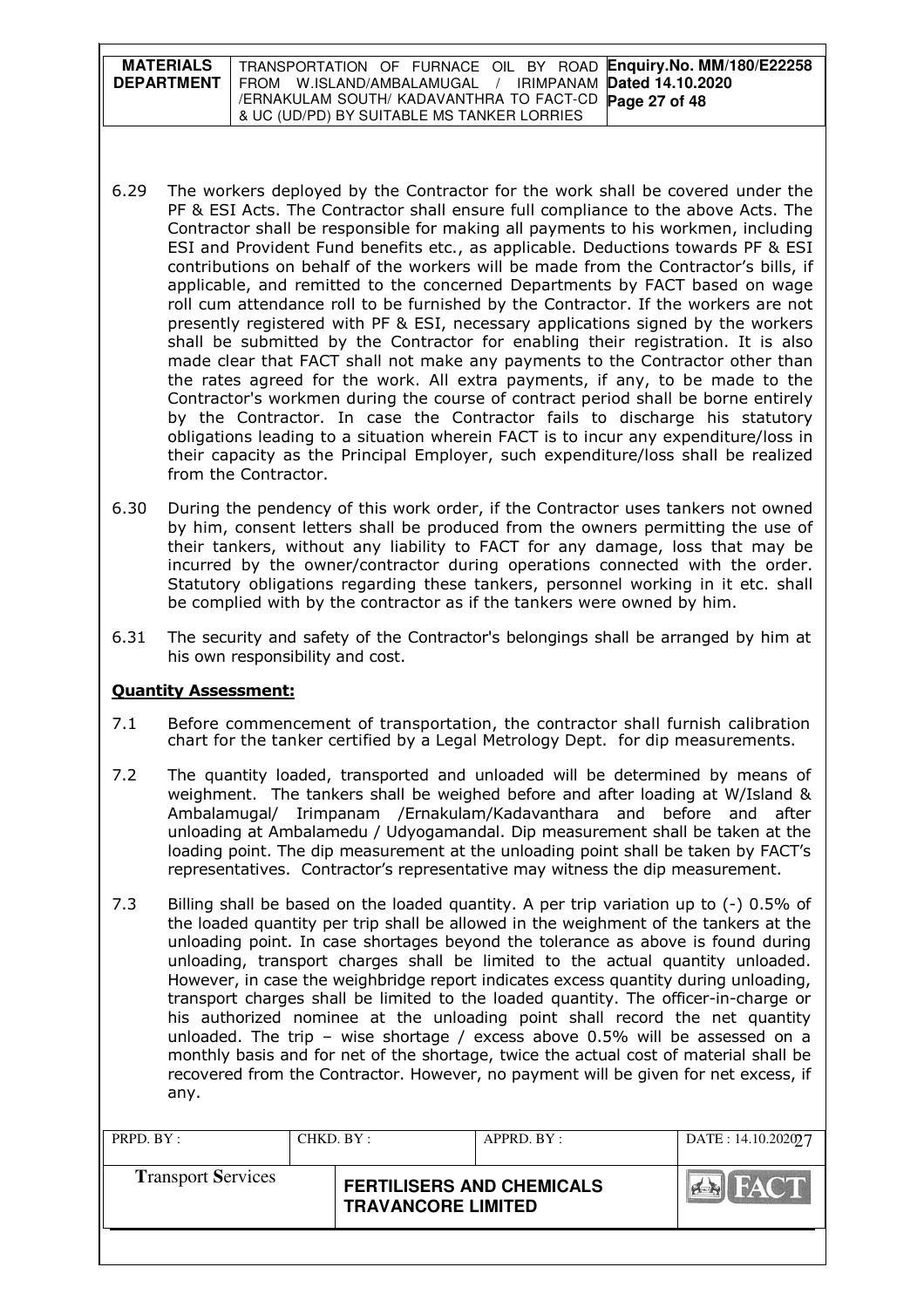**MATERIALS DEPARTMENT**  TRANSPORTATION OF FURNACE OIL BY ROAD **Enquiry.No. MM/180/E22258**  FROM W.ISLAND/AMBALAMUGAL / IRIMPANAM **Dated 14.10.2020**  /ERNAKULAM SOUTH/ KADAVANTHRA TO FACT-CD **Page 28 of 48** & UC (UD/PD) BY SUITABLE MS TANKER LORRIES

#### 8.0 Settlement of Bills:

- 8.1 Transportation charges shall be paid only for the quantity of Furnace Oil transported as per clause 7.3 above
- 8.2 Payment will be made for the bills duly certified by Sr. Manager Process (Thermal & Ammonia]-CD for Cochin Division, AGM(CPP)UD, SM[OS]-PD & SM(PC&RM) for Udyogamandal Complex (FACT UD/PD) or their authorised nominee after deducting liquidated damages for short fall in movement quantity for reasons attributable to the Contractor or any other amounts due from the Contractor as per cl.04 of Standard Terms and Conditions of this enquiry [Annexure – V].
- 8.3 The Contractor shall not be eligible for any other charges on any account other than that specifically mentioned in the work order.
- 8.4 The Contractor shall submit his bills together with supporting documents within 30 days of his taking up of the goods for transportation.
- 8.5 Payment shall be made within two weeks after submission, subject to compliance with terms & conditions of the order.
- 8.6 Payment will be credited to Contractor's bank through National Electronic Fund Transfer or RTGS. Contractors are required to furnish the following details along with their Banker's authorisation letter:

a) Bank Name, b) Branch Name, c) MICR Code, d) IFSC code, e) Account type f) Account No.

9. GST: The rate quoted by the Bidder for all the works as per this tender shall be exclusive of GST. GST, if applicable for the work as per any statutory notification, shall be extra and borne by FACT.

### 10. Working Hours:

The Contractor shall provide tankers for loading at Storage tanks of IOCL – WI and that of BPCL-KR during normal working hours i.e. from 9:00 AM to 5 PM excluding Sundays and Holidays. Unloading of tankers with Furnace Oil at FACT – CD, UD and PD shall be done up to 8:00 PM.

#### 11. Passes:

The Contractor shall obtain passes for himself, his workers and representatives for entry inside the premises of FACT and where loading / unloading points are located. Passes are not transferable and shall be renewed on expiry. Passes must be surrendered to FACT's Security Department, when workers/representatives are changed or when the contract is completed/terminated, failing which amount as fixed by the FACT shall be payable for every pass thus not surrendered.

- 12. The contract is not a guarantee to the Contractor either for continuity of work on all days or any definite volume of work at any time.
- 13. FACT reserves the right to suspend or terminate the contract partially or wholly at any date during the validity period of the contract.
- 14. If the Contractor fails to submit Security Deposit and execute the required agreement when the contract is awarded or fails to commence the execution of

| PRPD. BY:                 | CHKD. BY: |                                                               | APPRD. BY: | DATA: 14.10.20202      |
|---------------------------|-----------|---------------------------------------------------------------|------------|------------------------|
| <b>Transport Services</b> |           | <b>FERTILISERS AND CHEMICALS</b><br><b>TRAVANCORE LIMITED</b> |            | HAC I<br><b>PERSON</b> |
|                           |           |                                                               |            |                        |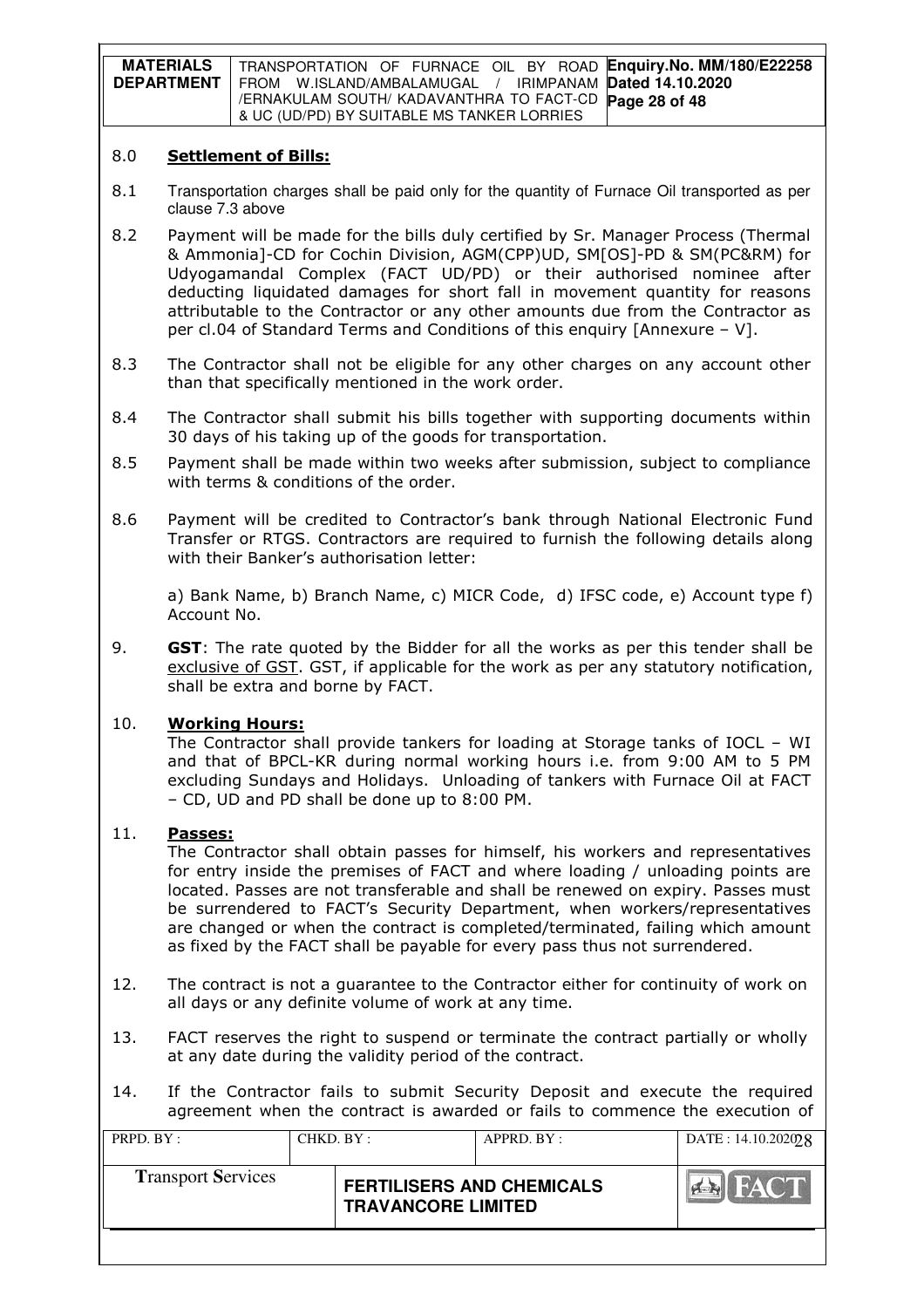| <b>MATERIALS</b>  | TRANSPORTATION OF FURNACE OIL BY ROAD Enquiry. No. MM/180/E22258 |
|-------------------|------------------------------------------------------------------|
| <b>DEPARTMENT</b> | FROM W.ISLAND/AMBALAMUGAL / IRIMPANAM <b>Dated 14.10.2020</b>    |
|                   | /ERNAKULAM SOUTH/ KADAVANTHRA TO FACT-CD Page 29 of 48           |
|                   | & UC (UD/PD) BY SUITABLE MS TANKER LORRIES                       |

the work on the stipulated date, the EMD furnished shall be liable to be forfeited without prejudice to FACT's right to claim damages.

### 15. Termination:

If the Contractor becomes insolvent or in the event of his going into liquidation or winding up his business as the case may be, or if in the opinion of the company if the Contractor fails to fulfill his obligations in the execution of the work to the company's satisfaction, the company may forthwith terminate the contract or take it over in whole or in part and employ any other agency or agencies to continue the work and forfeit the contractor's security deposit and retention of money without prejudice to the company's rights to claim compensation from the contractor for losses or damages suffered by the company as a result of the above arrangements. The contractor shall have no claim to compensation for any loss that may occur consequent to the above arrangements. Evaluation of the Contractor's performance by FACT and decisions taken thereon shall be final and binding on the Contractor.

16. In case the Contractor failed to perform the contract as per the terms and conditions of the contract, FACT shall have the power to terminate the contract and make alternative arrangements to carry out the work for the remaining period at the risk and cost the Contractor. In such case, the Contractor shall be liable for any expenses, loss or damage, which FACT may incur or sustain by reason of or in connection with the Contractor's default. FACT will also have the option to put the vendor on Enquiry Holiday for a minimum period of three years.

17. Giving or requesting any type of illegal gratification to/from any person / agency inside or outside FACT premises will be viewed very seriously and FACT reserves the right to take suitable action against the Contractor indulging in such practices, including termination of contract without notice, and the remaining work in such cases will be arranged by FACT through other parties at the contractor's risk and cost.

- 18. The contractor shall be liable for payment of all claims, compensation or expenses payable as a result of any accident or injury sustained by workmen employed or hired by the contractor in the execution of the contract, which the contractor is liable to pay by rule, law and order of Government. The expenses, if any, incurred by FACT on the above will be realized from any amount that may be due to the contractor from FACT.
- 19. Strike etc. by Contractor's labour owing to any dispute pertaining to the wages or otherwise will not be deemed to be a reason beyond the control of the Contractor.
- 20. The Contractor shall assume all liabilities for, and keep FACT wholly indemnified against, all actions or suits, costs, damages, changes and expenses arising out of or in connection with carrying out of the work covered by the contract with respect to the equipments/crew deployed by the contractor for the work as per this contract.
- 21. It is to be understood that FACT shall not provide any other services except as specifically defined. Contractor shall render all other services/carry out all incidental works whether mentioned herein or not, for executing the contract to the satisfaction of FACT.

| PRPD. BY:                 | CHKD. BY:                 |  | APPRD. BY:                       | DATA: 14.10.202099 |
|---------------------------|---------------------------|--|----------------------------------|--------------------|
| <b>Transport Services</b> | <b>TRAVANCORE LIMITED</b> |  | <b>FERTILISERS AND CHEMICALS</b> | FACT               |
|                           |                           |  |                                  |                    |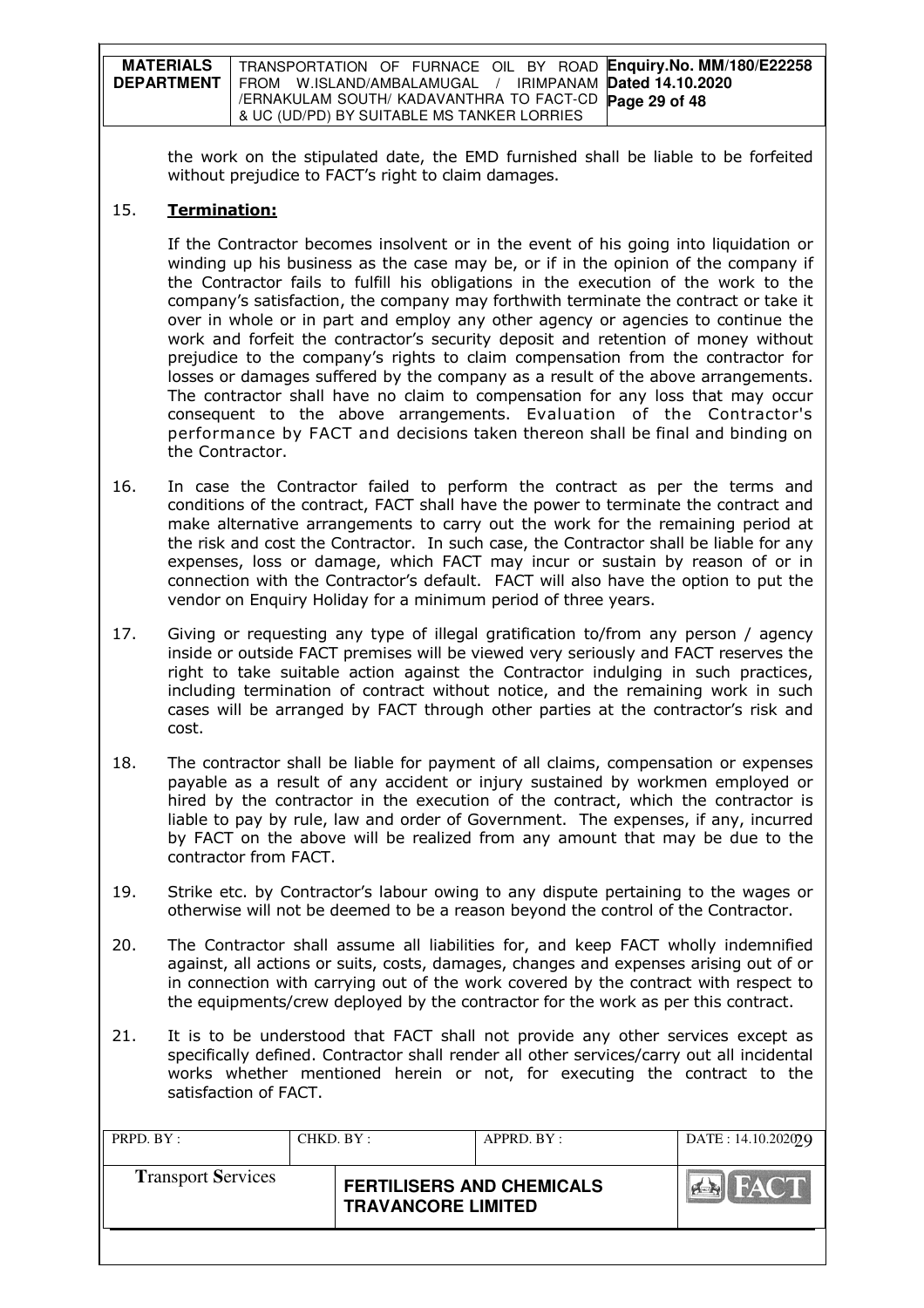| <b>MATERIALS</b><br><b>DEPARTMENT</b> | TRANSPORTATION OF FURNACE OIL BY ROAD Enquiry. No. MM/180/E22258<br>FROM W.ISLAND/AMBALAMUGAL / IRIMPANAM Dated 14.10.2020<br>/ERNAKULAM SOUTH/ KADAVANTHRA TO FACT-CD Page 30 of 48<br>& UC (UD/PD) BY SUITABLE MS TANKER LORRIES   |
|---------------------------------------|--------------------------------------------------------------------------------------------------------------------------------------------------------------------------------------------------------------------------------------|
| 22.                                   | Contract Administration: This contract shall be administered and executed by Sr.<br>Manager Process (Thermal & Ammonia]-CD for Cochin Division, Asst. General<br>Manager(CPP)UD, SM[OS]-PD & SM(PC&RM) for Udyogamandal Complex(FACT |

UD/PD) or his authorized representative.

OTHER TERMS AND CONDITIONS: All other terms and conditions shall be as per our "Standard Terms and Conditions of Contract - Annexure –V. In case of any contradiction between Special Terms and Conditions – Annexure – IV and Standard Terms and Conditions of Contract – Annexure – V, Annexure – IV will prevail.

| PRPD. BY:                 | CHKD. BY:                 |  | APPRD. BY:                       | DATA: 14.10.20203() |
|---------------------------|---------------------------|--|----------------------------------|---------------------|
| <b>Transport Services</b> | <b>TRAVANCORE LIMITED</b> |  | <b>FERTILISERS AND CHEMICALS</b> | FACT<br>$ A - R $   |
|                           |                           |  |                                  |                     |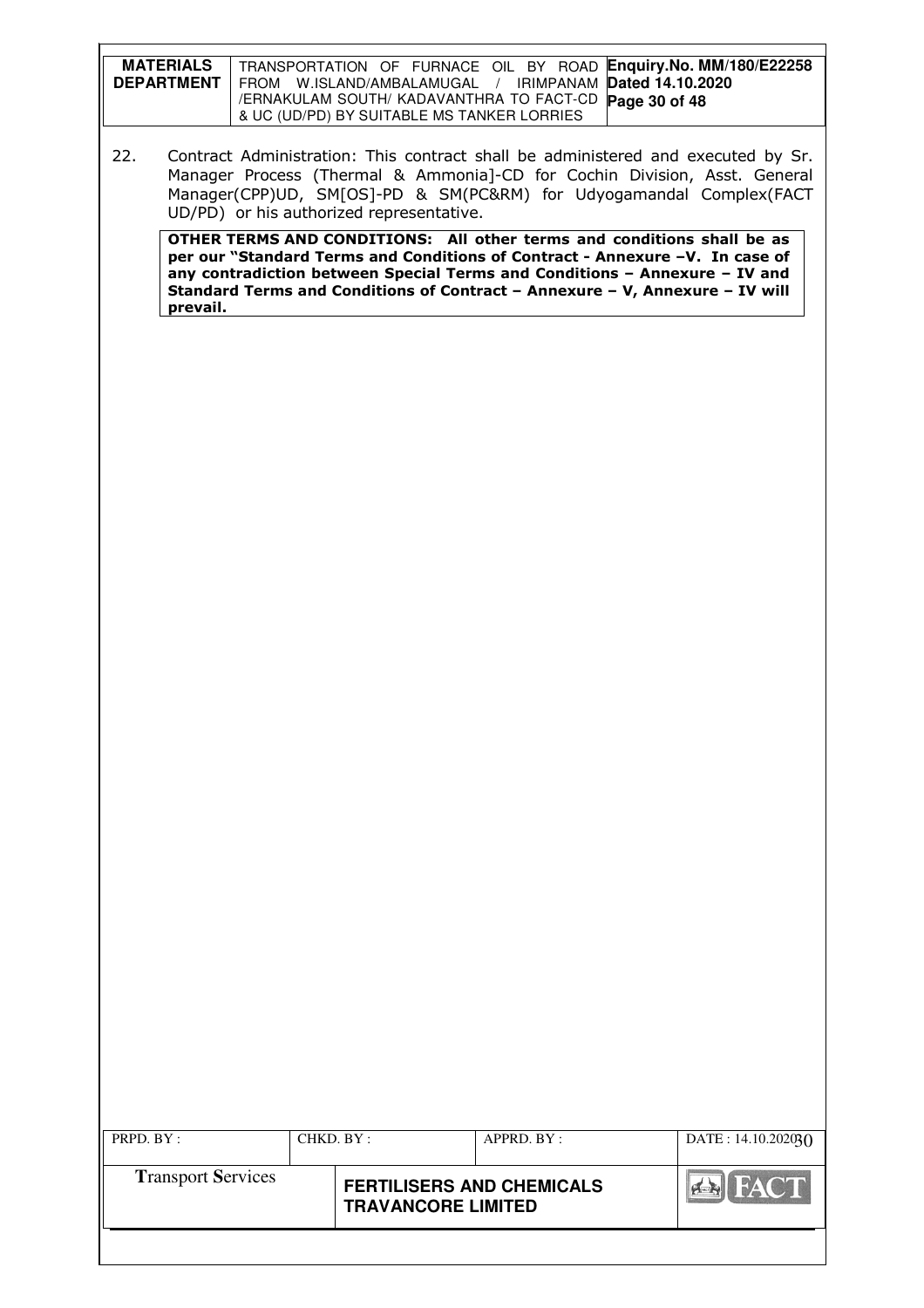|     | <b>MATERIALS</b><br><b>DEPARTMENT</b> | <b>Enguiry.No. MM/180/E22258</b><br>TRANSPORTATION OF FURNACE OIL BY ROAD<br>Dated 14.10.2020<br>IRIMPANAM<br>FROM<br>W.ISLAND/AMBALAMUGAL /<br>/ERNAKULAM SOUTH/ KADAVANTHRA TO FACT-CD<br>Page 31 of 48<br>& UC (UD/PD) BY SUITABLE MS TANKER LORRIES |
|-----|---------------------------------------|---------------------------------------------------------------------------------------------------------------------------------------------------------------------------------------------------------------------------------------------------------|
|     |                                       | <b>ANNEXURE – V</b>                                                                                                                                                                                                                                     |
|     |                                       | <i><b>STANDARD TERMS AND CONDITIONS OF CONTRACT</b></i>                                                                                                                                                                                                 |
| 00. | <b>CONTENTS:</b>                      |                                                                                                                                                                                                                                                         |
| 01. | GENERAL:                              |                                                                                                                                                                                                                                                         |
| 02. |                                       | <b>SECURITY DEPOSIT:</b>                                                                                                                                                                                                                                |
| 03. | RATES:                                |                                                                                                                                                                                                                                                         |
| 04. | PAYMENT:                              |                                                                                                                                                                                                                                                         |
| 05. | <b>QUANTITY:</b>                      |                                                                                                                                                                                                                                                         |
| 06. |                                       | CONTINUITY OF WORK:                                                                                                                                                                                                                                     |
| 07. |                                       | <i>RESPONSIBILITY FOR MATERIAL:</i>                                                                                                                                                                                                                     |
| 08. |                                       | <i>SECURITY &amp; SAFETY REGULATIONS</i>                                                                                                                                                                                                                |

- 09. STATUTORY OBLIGATIONS<br>10. CONTRACTOR's WORKMEN
- 10. CONTRACTOR's WORKMEN
- 11. DEFAULT
- 12. TERMINATION:
- 13. FORCE MAJEURE:
- 14. ASSIGNMENT:
- 15. APPLICABLE LAW & SETTLEMENT OF DISPUTES:
- 16. FRAUD PREVENTION POLICY OF FACT:
- 17. ENVIRONMENT MANAGEMENT SYSTEM:
- 18. ENTIRETY OF CONTRACT

#### 01.GENERAL:

"FACT" shall mean the Fertilisers and Chemicals Travancore Limited, with registered office at Udyogamandal and its operating Divisions at Udyogamandal and Ambalamedu.

"Contractor" shall mean the firm/company/individual, who has been awarded the work order (Contract) against their bid in response to the enquiry issued by FACT.

The Contractor shall return to FACT the duplicate copy of the work order with terms and conditions duly acknowledged and signed in confirmation of having accepted the order as per terms and conditions mentioned.

The Contractor shall execute within 15days from the date of receipt of FACT's Letter of Intent, an agreement in stamp paper in the form prescribed by FACT and shall bear all expenses incidental thereto.

The contract once awarded will not imply that the Contractor has exclusive right for the particular job.

The Contractor is deemed to have carefully examined and satisfied himself on the nature and extent of work to be executed and no claims for any extra payment shall be admissible under any circumstances.

FACT shall not in any way be responsible to the Contractor for payment of compensation for hold up of work, if any, due to any situation beyond the control of FACT.

| PRPD. BY:                 | CHKD. BY:                 |  | APPRD. BY:                       | DATA: 14.10.202031           |
|---------------------------|---------------------------|--|----------------------------------|------------------------------|
| <b>Transport Services</b> | <b>TRAVANCORE LIMITED</b> |  | <b>FERTILISERS AND CHEMICALS</b> | <b>I FACT</b><br><b>PERT</b> |
|                           |                           |  |                                  |                              |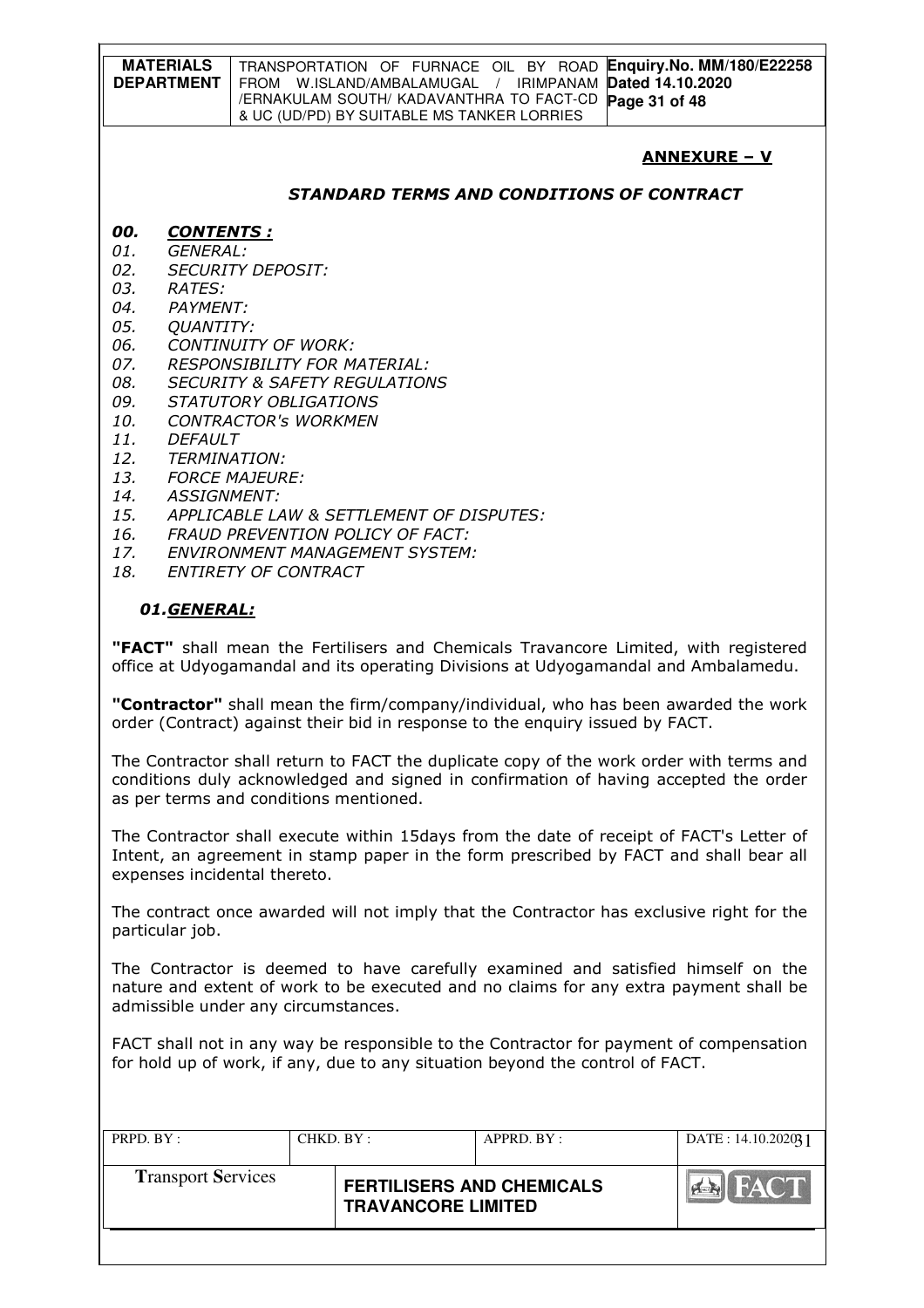| <b>MATERIALS</b>  | TRANSPORTATION OF FURNACE OIL BY ROAD Enquiry.No. MM/180/E22258 |
|-------------------|-----------------------------------------------------------------|
| <b>DEPARTMENT</b> | FROM W.ISLAND/AMBALAMUGAL / IRIMPANAM Dated 14.10.2020          |
|                   | /ERNAKULAM SOUTH/ KADAVANTHRA TO FACT-CD Page 32 of 48          |
|                   | & UC (UD/PD) BY SUITABLE MS TANKER LORRIES                      |

### 02. SECURITY DEPOSIT :

The Contractor shall remit 5% of the contract value as interest free Security Deposit or furnish a Bank Guarantee from a Nationalised/ Scheduled Bank in the format prescribed by FACT, for equivalent amount within 15 days of award of Letter Of Intent or contract, whichever is earlier. The Bank Guarantee shall be valid till the expiry of the contract with a claim period of six months thereafter.

The EMD remitted by the Contractor can be adjusted towards security deposit, if so desired by him. EMD shall be returned only on remittance of requisite Security Deposit.

The Security Deposit shall not be released until the work as per the Contract is satisfactorily completed and accepted and final bills paid. Any amount due from the Contractor to FACT shall be deducted from the Security Deposit without prejudice to FACT's right to claim balance amount, if any, from the Contractor.

The violation of any of the terms and conditions of Contract by the Contractor shall be liable to forfeiture of the Security Deposit and disqualification from further work with FACT without prejudice to FACT's right to avail other remedies.

# 03. RATES:

The rates shall be inclusive of all incidental and other charges which may have to be incurred by the Contractor in execution of the work as per this contract.

The rates shall be firm for the period of contract. However, during this period increase / decrease in the transport rates shall be applicable if the price of High Speed Diesel (HSD) oil is increased/decreased. The revision formula applicable shall be at the rate of 2.5 paise per MT per KM for 1 Rupee per Litre increase or decrease in price of HSD oil calculated for two-way distance. The revision in the contracted rate shall be calculated in this proportion i.e. if the increase or decrease is only 50 paise per litre, the rate shall be increased/decreased by 1.25 paise per MT/KM calculated for two-way distance. Diesel price variation shall be averaged (Simple) for the completed billing period and revised rates shall be applicable for that completed billing cycle.

Request for rate revision shall be submitted by the Contractor based on the revised retail price of HSD at Cochin and the revision if approved, shall be effective from the date of HSD price variation. The HSD price at Cochin on the date of bid opening (Techno-Commercial Part) shall be the base rate for the above purpose. In case of revisions from the date of bid opening to the date of issue of work order, work order shall be issued after adjusting the rate as per the above formula.

### 04. **PAYMENT**:

Payment shall be effected, on presentation of the bills to the Chief Manager(Fin)-Bills duly certified by the authorised person specified in the special conditions attached. Final settlement of contractors bill shall be made after deduction of (1) amounts due from them to FACT on account of shortage / damages / loss to the goods entrusted to them, (2) statutory levies such as PF liability, Income Tax etc. if any and (3) any other amount due from the contractor for any other reason. If the amount due from the contractor is more than the amount due to the contractor, the contractor shall arrange to pay FACT the difference without delay.

| PRPD. BY :                | CHKD. BY: |                                                               | APPRD. BY: | DATA: 14.10.202032 |
|---------------------------|-----------|---------------------------------------------------------------|------------|--------------------|
| <b>Transport Services</b> |           | <b>FERTILISERS AND CHEMICALS</b><br><b>TRAVANCORE LIMITED</b> |            | <b>FACT</b>        |
|                           |           |                                                               |            |                    |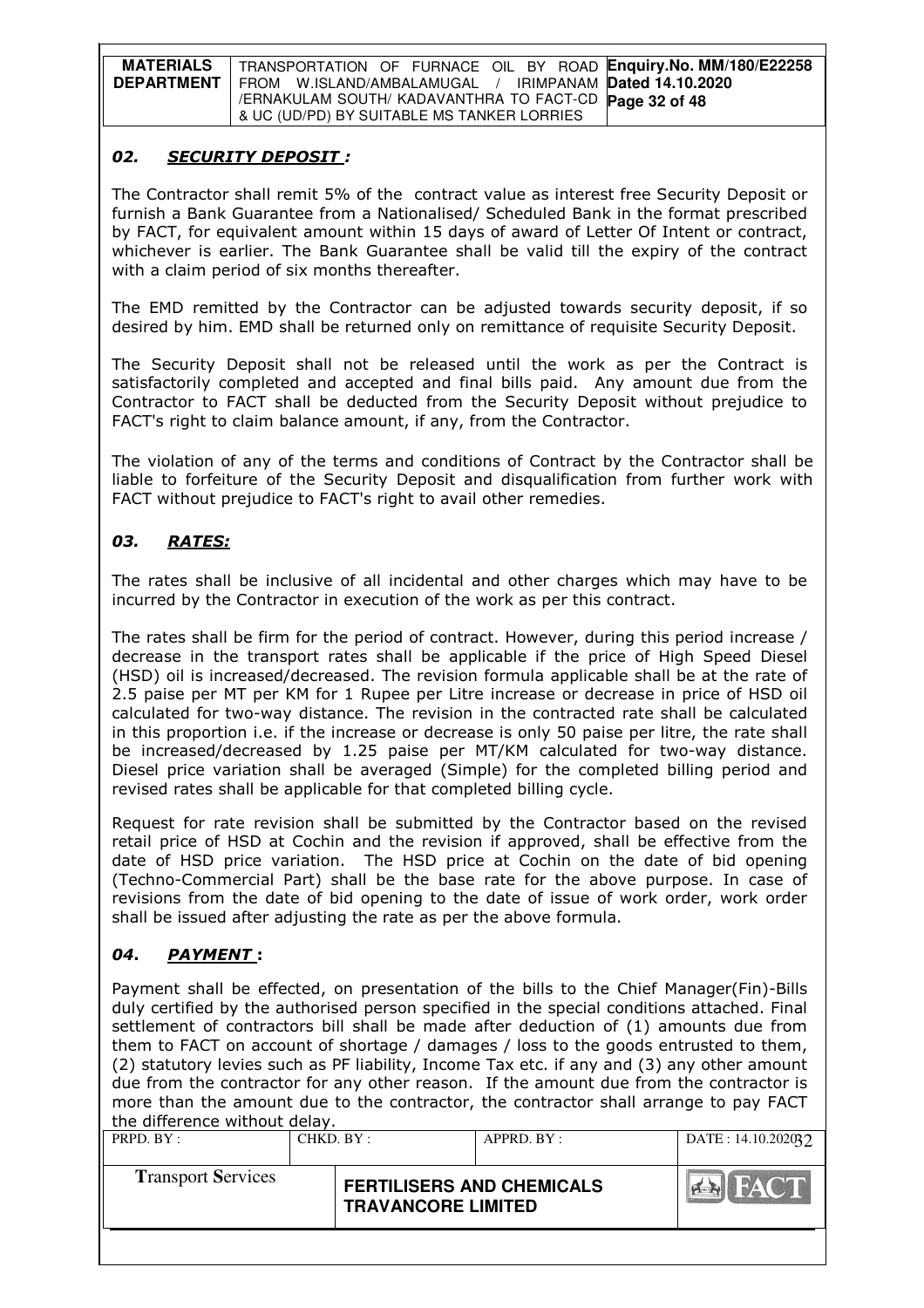| <b>MATERIALS</b>  | TRANSPORTATION OF FURNACE OIL BY ROAD Enquiry. No. MM/180/E22258 |
|-------------------|------------------------------------------------------------------|
| <b>DEPARTMENT</b> | FROM W.ISLAND/AMBALAMUGAL / IRIMPANAM <b>Dated 14.10.2020</b>    |
|                   | /ERNAKULAM SOUTH/ KADAVANTHRA TO FACT-CD Page 33 of 48           |
|                   | & UC (UD/PD) BY SUITABLE MS TANKER LORRIES                       |

### 05 OUANTITY :

Quantity given in the contract is only an approximate indication and FACT does not guarantee the total quantity to be transported. FACT reserves the right to reduce or increase the quantity at any time without assigning any reason whatsoever and does not give any guarantee regarding the quantity. The Contractor has no right to claim loss / loss of profit on account of reduction in revenue arising out of variation in quantity made available for transport.

## 06. CONTINUITY OF WORK :

The contract shall not mean continuity of work for the Contractor. The Contractor shall contact the authorised representatives of FACT for obtaining instructions. The instructions given over telephone have also to be complied with.

## 07. RESPONSIBILITY FOR MATERIAL:

The Contractor shall be responsible for the material entrusted to him and shall compensate FACT for any shortage or damage while the goods are in his custody.

### 08. SECURITY & SAFETY REGULATIONS :

The Contractor shall strictly observe the Security and Safety Regulations of FACT. Any loss or damage incurred by FACT, on account of the neglect or failure of the Contractor or the Contractor's employees, representatives including the crew of the vehicles/tankers to observe the security and safety regulations shall be to the Contractor's account.

Smoking and carrying smoking material (including matches) inside FACT premises is prohibited due to safety reasons and the Contractor shall ensure that his employees, representatives and crew comply with this.

Any damage caused to any of FACT's buildings, equipment, vehicles, crafts etc. and that of any other contractor/s due to the negligence of the Contractor, his employees, his representatives and crew shall be to the account of the Contractor and FACT shall be indemnified and compensated in all such respects by the Contractor.

All precautions in transporting and handling whether stipulated or not shall be adhered to by the Contractor. The Contractor shall exercise care, diligence and promptness in the work and adhere to transport Rules and regulations, statutory obligations and all other Rules and Laws that have a bearing on the work. Any damages/shortages/penalties or any action legal or otherwise arising out of the Contractor's delay or failure or negligence or breach of statutory obligations shall be to the Contractor's account. If any loss/expenditure arising from the breach thereof is not met satisfactorily by the Contractor, FACT reserves the right to withhold payment of bills/Security Deposit and discharge the obligations of the Contractor without prejudice to FACT claiming from the Contractor full value of damages/compensation. The account rendered by FACT in this connection shall be treated as final.

The vehicles/tankers, if any, employed during the course of the execution of the Contract, shall have valid permits for carrying out the intended task.

| PRPD. BY:                 | CHKD. BY : |                                                               | APPRD. BY: | DATE: 14.10.202033 |
|---------------------------|------------|---------------------------------------------------------------|------------|--------------------|
| <b>Transport Services</b> |            | <b>FERTILISERS AND CHEMICALS</b><br><b>TRAVANCORE LIMITED</b> |            | <b>FACT</b>        |
|                           |            |                                                               |            |                    |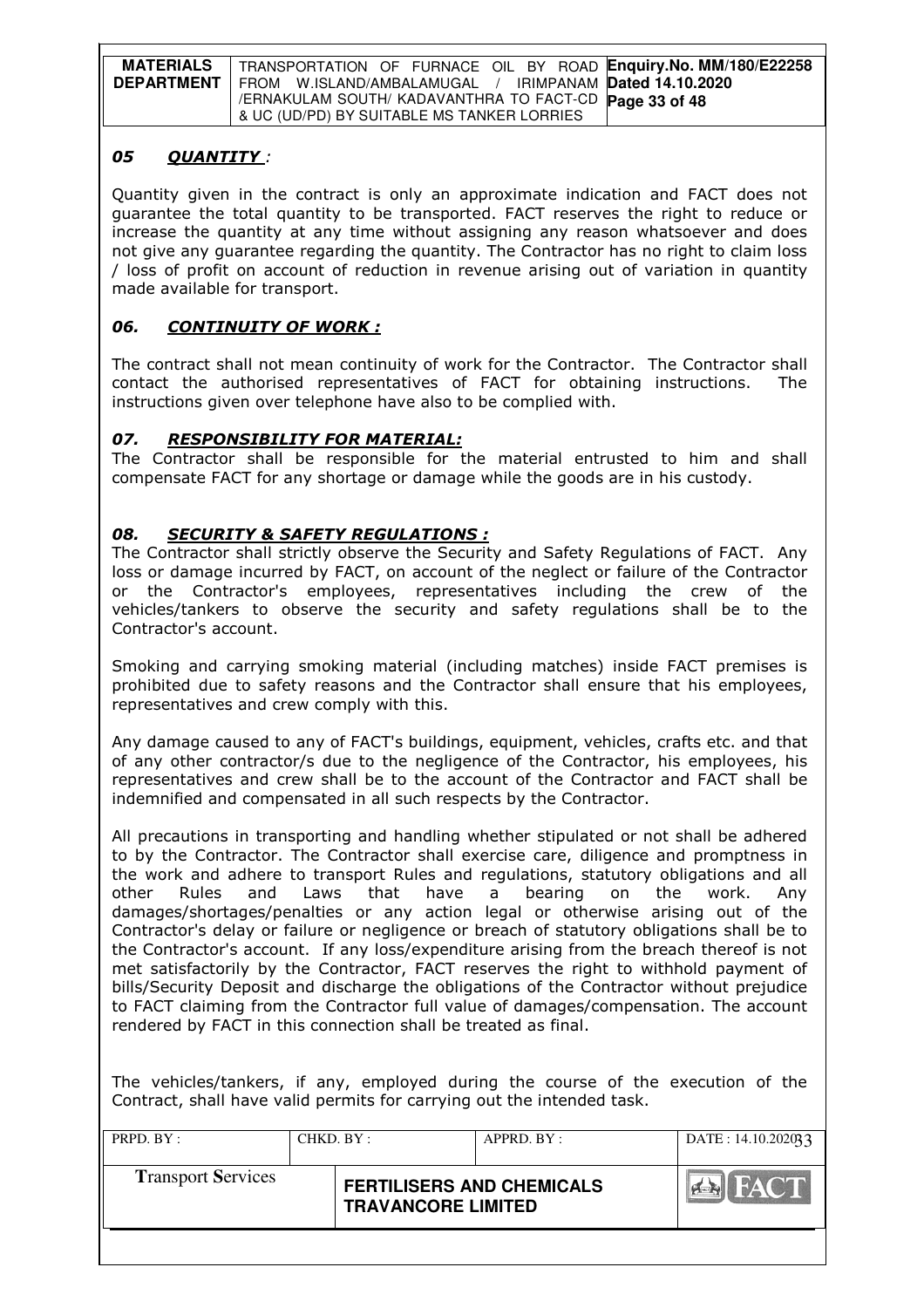| <b>MATERIALS</b>  | TRANSPORTATION OF FURNACE OIL BY ROAD Enquiry. No. MM/180/E22258 |
|-------------------|------------------------------------------------------------------|
| <b>DEPARTMENT</b> | FROM W.ISLAND/AMBALAMUGAL / IRIMPANAM Dated 14.10.2020           |
|                   | /ERNAKULAM SOUTH/KADAVANTHRA TO FACT-CD Page 34 of 48            |
|                   | & UC (UD/PD) BY SUITABLE MS TANKER LORRIES                       |

Due safety requirements in handling and transporting hazardous chemicals like liquid Sulphuric Acid, Sulphuric Acid etc. filled in tankers, as provided vide Motor Vehicles Act 1988 and the Central Motor Vehicle Rules 1989 and regulations formulated from time to time by the proper authority, shall be adhered to by the Contractor at his own expense. The vehicles shall be legibly and conspicuously marked with an emergency information panel, as applicable, in each of the three places as per Rule 134 of the Central Motor Vehicle Rules 1989. Further any person driving the vehicle employed in the work as per the Contract shall have the ability to read and write at least one Indian language as per rule 9 of the Central Motor Vehicle Rules 1989 and Rules 4 of the Central Motor Vehicles (amended) Rules 1993

The vehicles shall be equipped with all the necessary safety appliances/equipment for emergency and rescue purpose as stipulated in Motor Vehicles Act 1988 and rules thereto.

### 09. STATUTORY OBLIGATIONS

The Contractor shall comply with the requirements of all Local, State and Central Govt. Acts, Rules Regulations, By-Laws, Orders etc, in force from time to time and in particular Indian Factories Act, Workmen's Compensations Act, Contract Labour (regulations and abolition) Act 1970, Minimum Wages Act 1936, The Mines Act 1952, The Explosives Act 1884 and all other relevant Acts and Laws as amended from time to time in so far as they are or may be applicable to the execution of works as per this contract.

The Contractor shall obtain at his cost all permits, license and other authorisation, as required for his work, from Govt. authorities. The Contractor shall maintain proper records & registers as required by the concerned statutes and submit them to FACT as and when required.

Proper records of payment of wages to workers/labourers/crew etc. engaged in the work shall be maintained by the Contractor and produced for inspection when required by FACT.

The Contractor shall be responsible for all payments to his workmen including Employees State Insurance and Provident Fund benefits etc., if any, i.e. FACT shall not make any payments to the Contractor other than the rates agreed for the work. Contractor shall furnish a list of personnel employed for this contract with their ESI / PF details. FACT shall verify the list before certifying the bills of the Contractor. All extra payments, if any, to be made to the Contractor's workmen during the course of contract period shall be borne entirely by the Contractor.

In case the Contractor fails to discharge his statutory obligations leading to a situation wherein FACT is to incur any expenditure/loss in their capacity as the Principal Employer such expenditure/loss shall be realised from the Contractor.

### 10. CONTRACTOR's WORKMEN

FACT shall have no dealing with the Contractor's workmen or their Union. FACT reserves the right to debar any of the contractor's employees/workmen/crew from entering FACT premises for whatever reason FACT deems fit.

| PRPD. BY:                 | CHKD. BY: |                                                               | APPRD. BY: | DATE: 14.10.202034 |
|---------------------------|-----------|---------------------------------------------------------------|------------|--------------------|
| <b>Transport Services</b> |           | <b>FERTILISERS AND CHEMICALS</b><br><b>TRAVANCORE LIMITED</b> |            | <b>BIFACT</b>      |
|                           |           |                                                               |            |                    |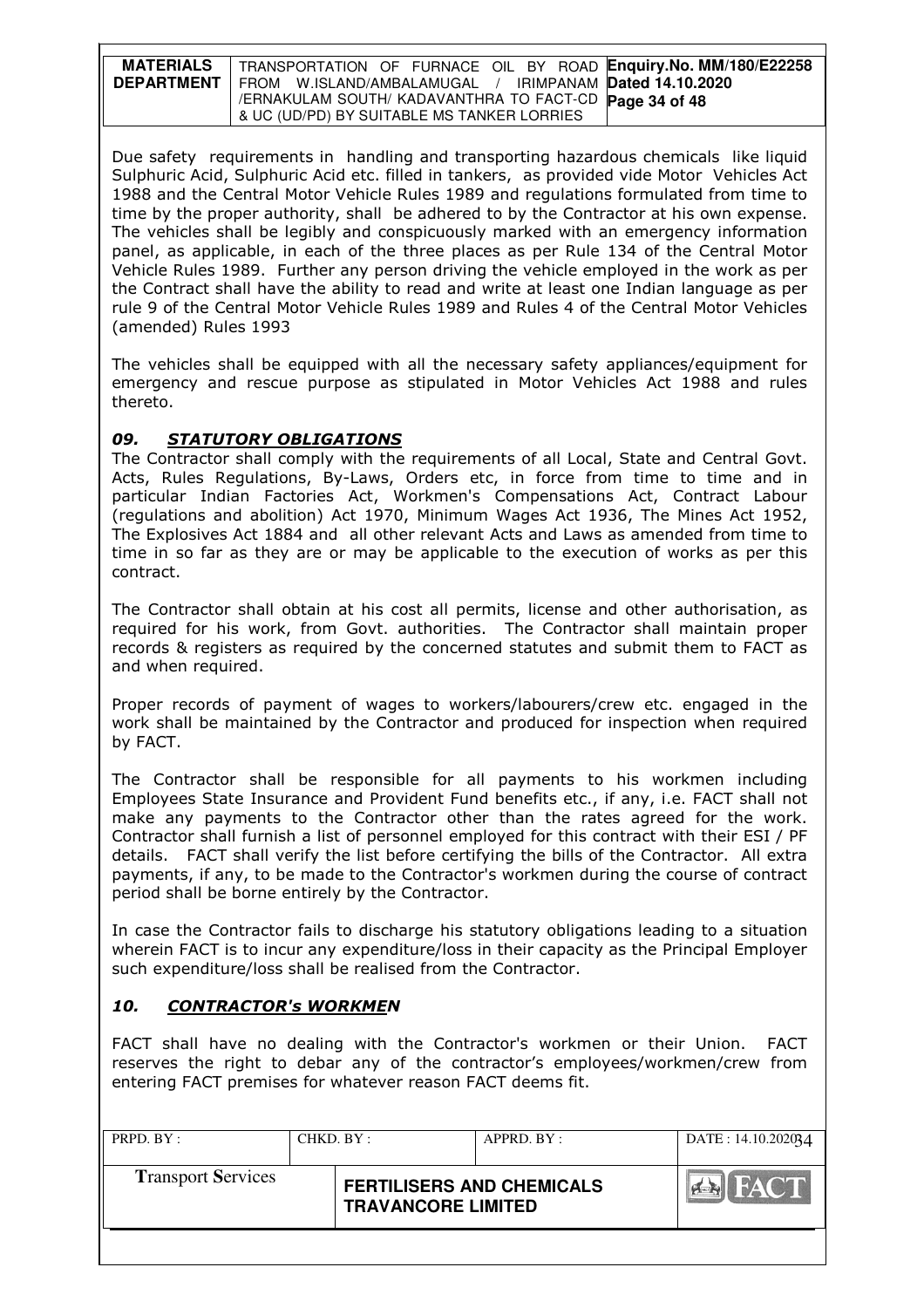| <b>MATERIALS</b>  | TRANSPORTATION OF FURNACE OIL BY ROAD Enquiry. No. MM/180/E22258 |
|-------------------|------------------------------------------------------------------|
| <b>DEPARTMENT</b> | FROM W.ISLAND/AMBALAMUGAL / IRIMPANAM Dated 14.10.2020           |
|                   | /ERNAKULAM SOUTH/ KADAVANTHRA TO FACT-CD Page 35 of 48           |
|                   | & UC (UD/PD) BY SUITABLE MS TANKER LORRIES                       |

# 11. DEFAULT:

In the event of failure on the part of the Contractor to execute the Contract to FACT's satisfaction, FACT may, at their option, either recover from the Contractor liquidated damages as prescribed in the "Special Conditions", if any, or at the risk and cost of the Contractor and without prejudice to FACT's other rights as per the Contract, terminate the Contract wholly or partially and carry out the work through other contractors or by themselves.

# 12. TERMINATION :

If any work entrusted with other contractors by FACT is obstructed by, interfered with or caused to be interfered with by the Contractor, his employees, his representatives or crew, the contract shall be terminated without notice and the remaining work for the unexpired portion of the contract arranged by FACT through others at the Contractor's risk and cost.

The contract can be terminated by FACT with one month's notice at any time during the pendency of the contract.

# 13. FORCE MAJEURE:

Neither the Contractor nor FACT shall be considered in default in the performance of their obligations under the Work Order so long as the performance is prevented or delayed because of Force Majeure conditions like war or hostilities, riots or civil commotion, earth quake, flood or tempest, drought, accident, fire or explosion, labour strike or lock-out or Act-of-God or because of any law and order proclamation, regulation or ordinance of Government or subdivision there of and situation arising out of our plant break downs. Notice of a Force Majeure situation shall be given by the affected party to the other party with in one week of its occurrence. Should such a delay be for more than three months, FACT shall have the right to cancel the Work Order at no charge to FACT and FACT shall be entitled to reimbursement of any amount due from the Contractor.

# 14. ASSIGNMENT :

The Contractor shall not assign, transfer or sub-let this work order without the prior written approval of FACT.

# 15. APPLICABLE LAW & SETTLEMENT OF DISPUTES:

This contract shall be subject to and shall in all respects be governed by Indian law.

If any dispute arises out of or relating to or in connection with this contract, between the contractor and the owner/FACT, the same shall be amicably settled through mutual discussions, failing which, the unresolved dispute (s) shall be referred to arbitration in accordance with the provisions of the Arbitration and Conciliation Act, 1996, as amended from time to time and number of Arbitrator shall be one. The Venue of the Arbitration shall be at Ernakulam and the proceeding shall be in English.

| PRPD. BY :                | CHKD. BY: |                                                               | APPRD. BY: | DATE: $14.10.202035$      |
|---------------------------|-----------|---------------------------------------------------------------|------------|---------------------------|
| <b>Transport Services</b> |           | <b>FERTILISERS AND CHEMICALS</b><br><b>TRAVANCORE LIMITED</b> |            | <b>FACT</b><br><b>PER</b> |
|                           |           |                                                               |            |                           |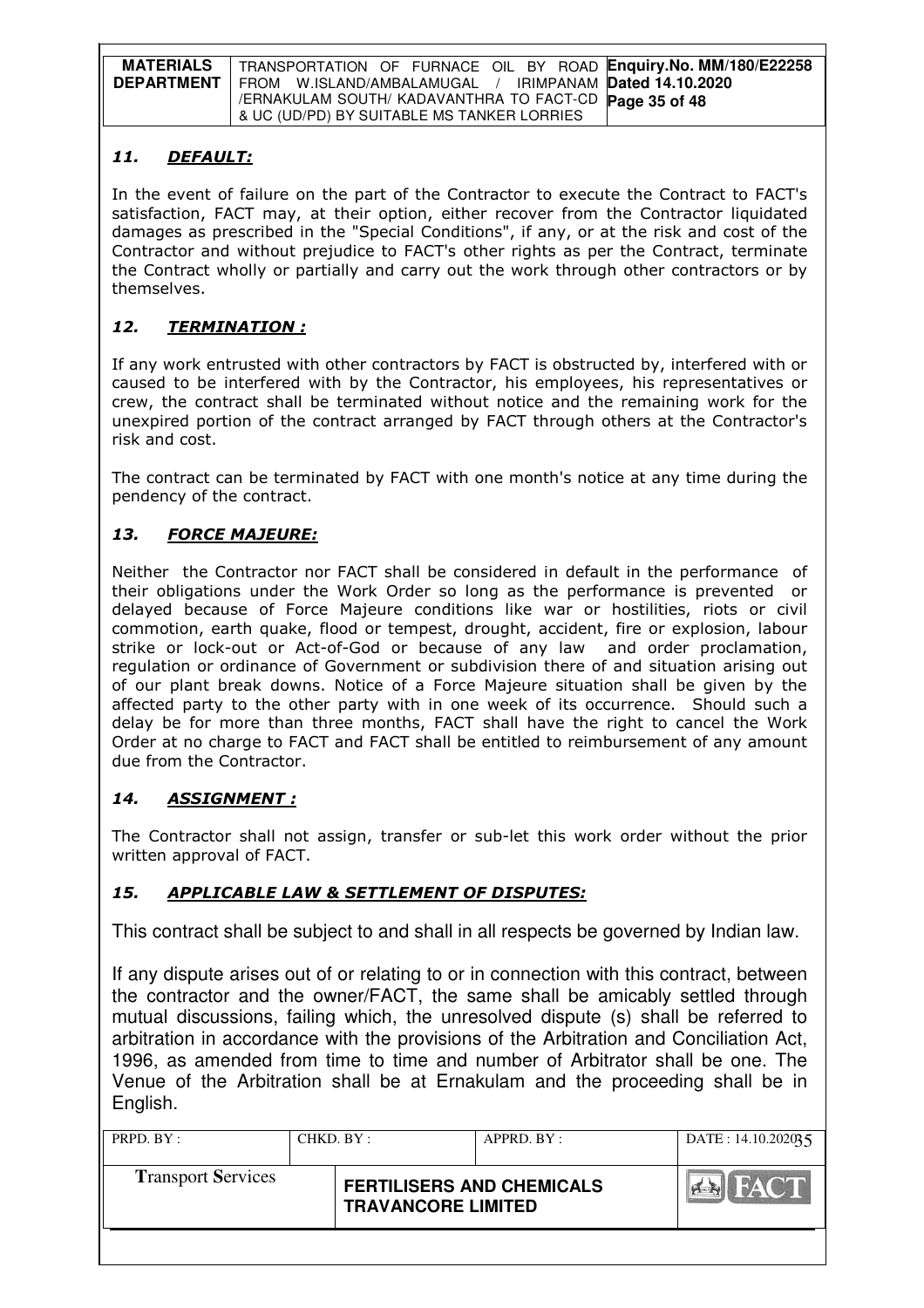| <b>MATERIALS</b>  | TRANSPORTATION OF FURNACE OIL BY ROAD Enquiry.No. MM/180/E22258 |
|-------------------|-----------------------------------------------------------------|
| <b>DEPARTMENT</b> | FROM W.ISLAND/AMBALAMUGAL / IRIMPANAM Dated 14.10.2020          |
|                   | /ERNAKULAM SOUTH/KADAVANTHRA TO FACT-CD Page 36 of 48           |
|                   | & UC (UD/PD) BY SUITABLE MS TANKER LORRIES                      |

Any legal proceedings relating to or in connection with this contract shall be limited to the exclusive jurisdiction of the High Court of Kerala.

# 16. FRAUD PREVENTION POLICY OF FACT:

FACT a Central Public Sector Undertaking (PSU) follows Corporate Governance principles proactively and has formulated a Fraud Prevention Policy. Details of Fraud Prevention Policy of FACT-2012 can be viewed in FACT's Website www.fact.co.in. Contractors shall make themselves aware and also ensure compliance of the same.

# 17. ENVIRONMENT MANAGEMENT SYSTEM :

FACT is a company having Environmental Management System according to ISO 14001 standard. The Contractor shall ensure that none of their activities cause damage to the environment.

# 18. ENTIRETY OF CONTRACT :

All of the terms agreed to between the Contractor and FACT are included in the Work Order and no other communication, written, oral, or implied shall be considered to be included in the Work Order or form part of the Work Order, unless specifically agreed to in writing by FACT.

----------

| PRPD. BY:                 | CHKD. BY: |                                                               | APPRD. BY: | DATE: $14.10.202036$ |
|---------------------------|-----------|---------------------------------------------------------------|------------|----------------------|
| <b>Transport Services</b> |           | <b>FERTILISERS AND CHEMICALS</b><br><b>TRAVANCORE LIMITED</b> |            | <b>HACT</b>          |
|                           |           |                                                               |            |                      |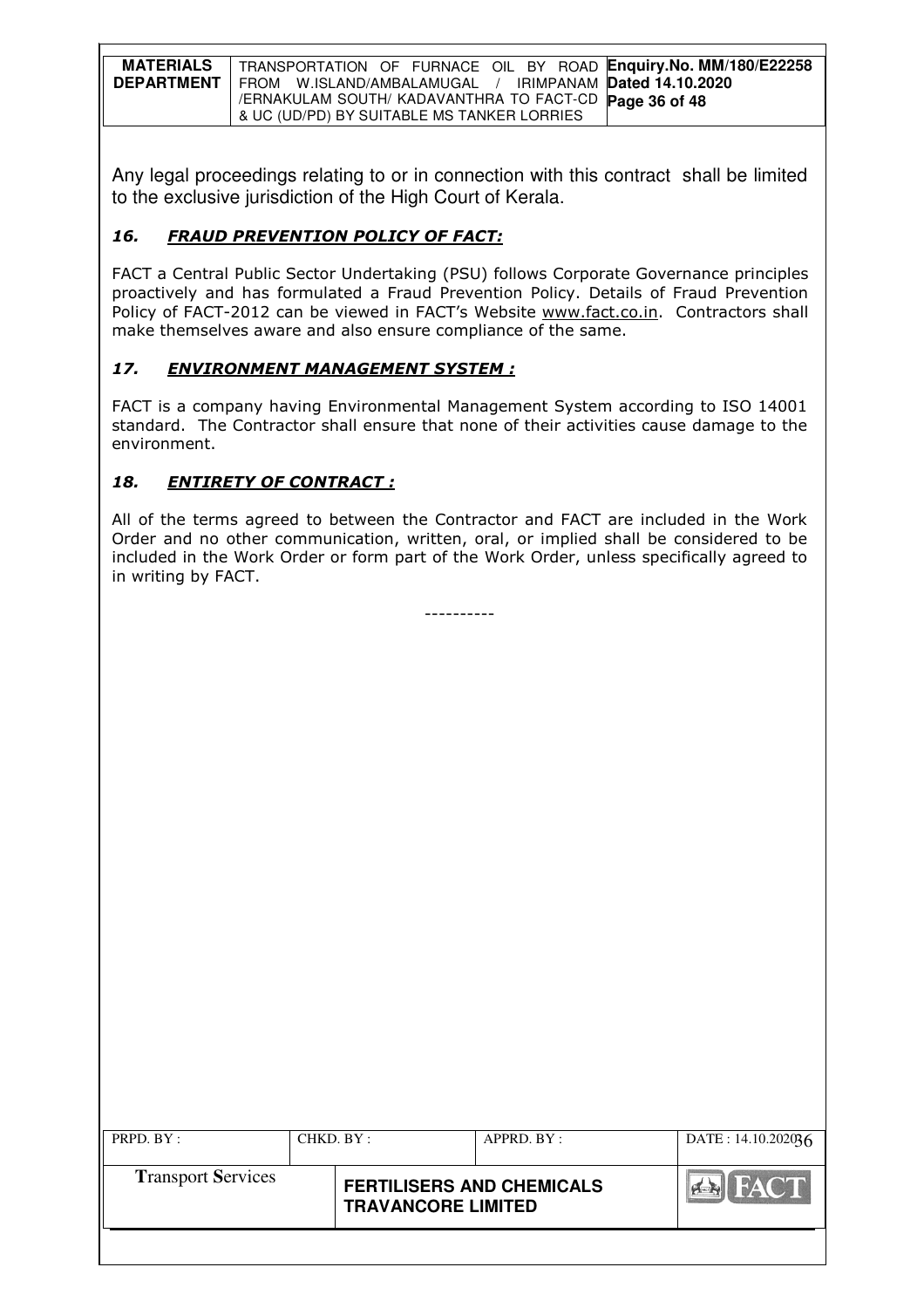| <b>MATERIALS</b> | TRANSPORTATION OF FURNACE OIL BY ROAD Enquiry. No. MM/180/E22258           |
|------------------|----------------------------------------------------------------------------|
|                  | <b>DEPARTMENT</b>   FROM W.ISLAND/AMBALAMUGAL / IRIMPANAM Dated 14.10.2020 |
|                  | I / ERNAKULAM SOUTH/ KADAVANTHRA TO FACT-CD Page 37 of 48                  |
|                  | 8 UC (UD/PD) BY SUITABLE MS TANKER LORRIES                                 |

#### **Annexure VI**

# COMPLIANCE STATEMENT

We state that Enquiry No. MM/180/E22258 DTD 14.10.2020 is in full compliance with the documents issued against the Enquiry No. MM/180/E22258 DTD 14.10.2020 and we have read and understood all documents (ie. NIT, Instructions to Bidders, Special terms and conditions and Standard Terms and conditions etc.) of this enquiry and hereby confirm our acceptance to the same.

Name of bidder: Signature of the Bidder:

Place: Date: (Seal)

| PRPD. BY:                 | CHKD. BY: |                                                               | APPRD. BY: | DATE: 14.10.202037 |
|---------------------------|-----------|---------------------------------------------------------------|------------|--------------------|
| <b>Transport Services</b> |           | <b>FERTILISERS AND CHEMICALS</b><br><b>TRAVANCORE LIMITED</b> |            | FACT               |
|                           |           |                                                               |            |                    |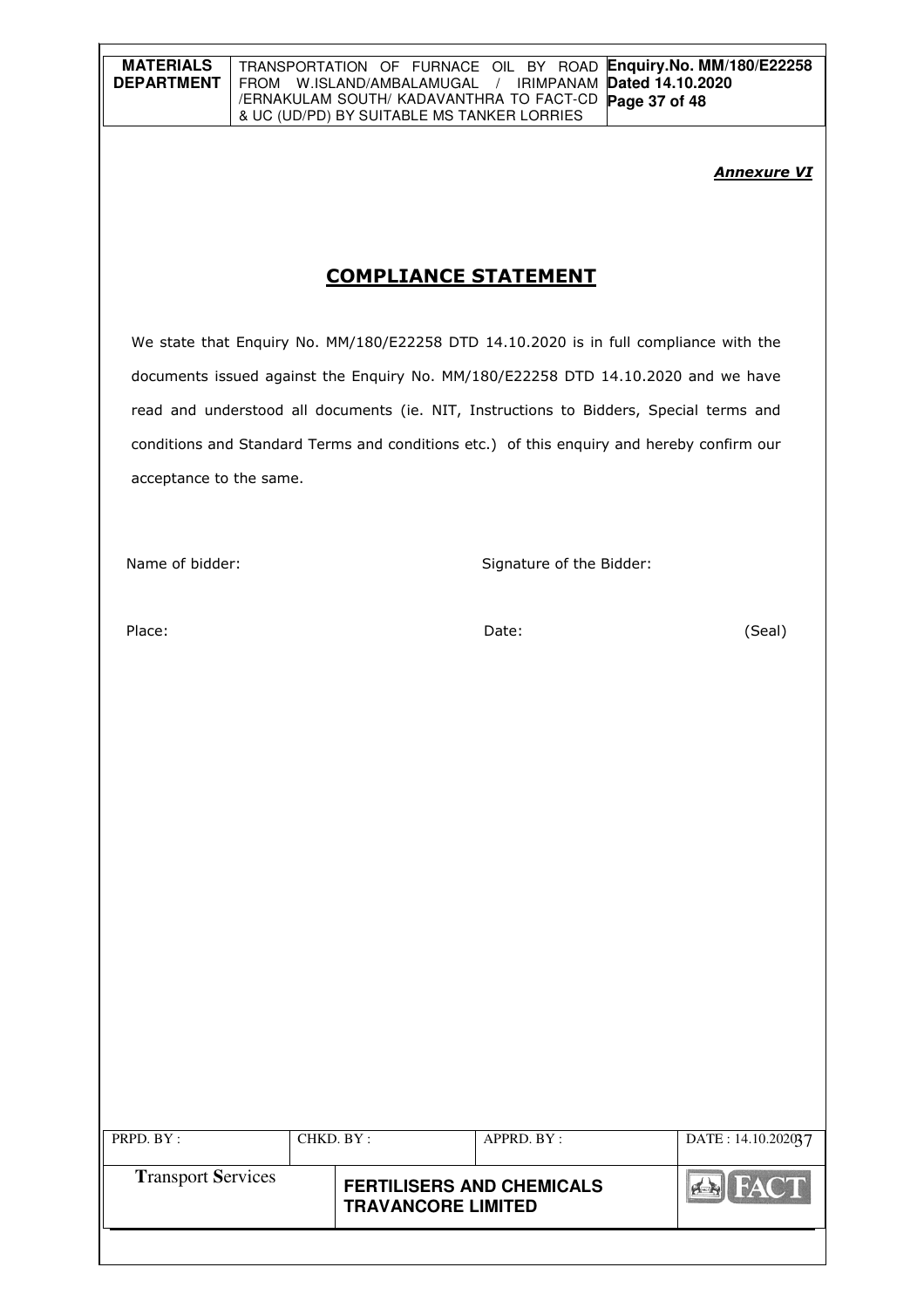#### **ANNEXURE – VII**

#### **PROFORMA OF UNPRICED COPY OF PRICE BID** (To be submitted with Part-A Bid)

## Sub: **TRANSPORTATION OF FURNACE OIL BY ROAD FROM BPCL, HPCL & IOCL TO FACT-CD & UC (UD/PD) BY SUITABLE MS TANKER LORRIES FOR A PERIOD OF TWO YEARS**.

Tender. No. MM/180/ E22258 DTD 14.10.2020

Note: Please **do not fill in Rates in this format**. Please fill in **"Quoted"** in the blank column provided against each.

 We here by quote our competitive rate as below for all the items of work cited above in compliance with the enquiry documents without any deviation

| Sl.<br>No.                                                                                 |                                                                                                                                                                                       |  | Schedule of Work                                                                                                                                    | Estimated<br>$2$ years (In<br>MT) | quantity for      | All-<br>Inclusive<br>rate<br>excluding<br>GST(Rs./<br>MT) |  |
|--------------------------------------------------------------------------------------------|---------------------------------------------------------------------------------------------------------------------------------------------------------------------------------------|--|-----------------------------------------------------------------------------------------------------------------------------------------------------|-----------------------------------|-------------------|-----------------------------------------------------------|--|
|                                                                                            |                                                                                                                                                                                       |  |                                                                                                                                                     |                                   | Indicate "Quoted" |                                                           |  |
| $\mathbf{1}$                                                                               |                                                                                                                                                                                       |  | Transportation of Furnace Oil from Storage Tanks of<br><b>IOCL</b> at W.Island to FACT-Cochin Division (FACT-<br>CD) by suitable MS tanker lorries. | 500                               |                   |                                                           |  |
| $\overline{2}$                                                                             | Transportation of Furnace Oil from Storage Tanks of<br>BPCL/Kochi Refinery at Ambalamugal to FACT-Cochin<br>1500<br>Division (FACT-CD) by suitable MS tanker lorries.                 |  |                                                                                                                                                     |                                   |                   |                                                           |  |
| $\overline{3}$                                                                             | Transportation of Furnace Oil from Storage Tanks of<br>BPCL/Kochi Refinery at Irimpanam to FACT-Cochin<br>Division (FACT-CD) by suitable MS tanker lorries.                           |  |                                                                                                                                                     |                                   |                   | 12000                                                     |  |
| $\overline{4}$                                                                             | Transportation of Furnace Oil from Storage Tanks of<br>HPCL -Kadavanthra to FACT-Cochin Division(FACT-<br>CD) by suitable MS tanker lorries.                                          |  |                                                                                                                                                     |                                   |                   | 500                                                       |  |
| 5                                                                                          | Transportation of Furnace Oil from Storage Tanks of<br><b>IOCL</b> at<br>Ernakulam (Near South Railway Station) to<br>FACT-Cochin Division(FACT-CD) by suitable MS<br>tanker lorries. |  |                                                                                                                                                     |                                   |                   | 500                                                       |  |
| PRPD. BY:<br>CHKD. BY:                                                                     |                                                                                                                                                                                       |  | APPRD. BY:                                                                                                                                          | DATE: 14.10.202038                |                   |                                                           |  |
| <b>Transport Services</b><br><b>FERTILISERS AND CHEMICALS</b><br><b>TRAVANCORE LIMITED</b> |                                                                                                                                                                                       |  |                                                                                                                                                     |                                   |                   | $\left \frac{d}{d\mathbf{x}}\right $                      |  |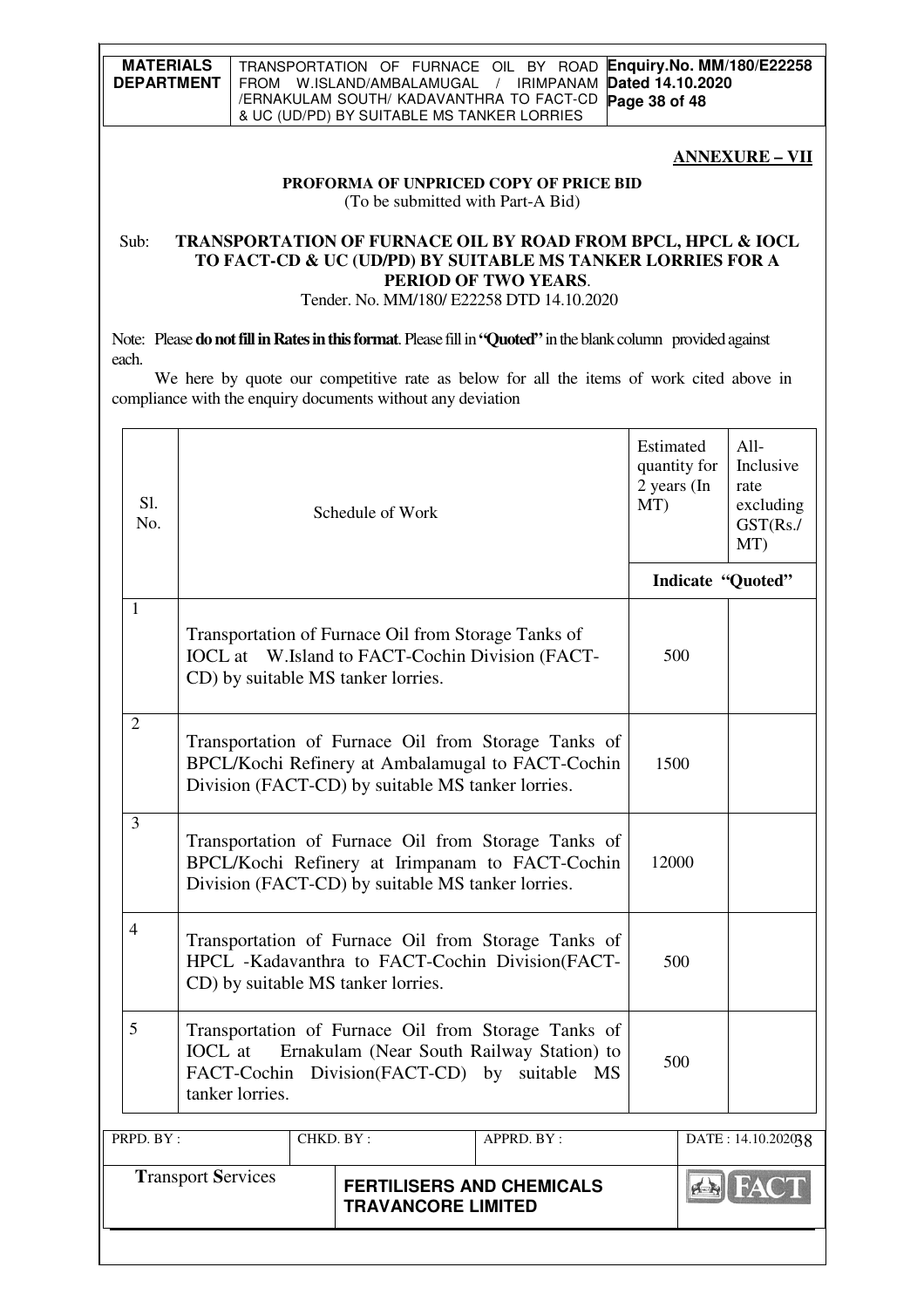| 6<br>Transportation of Furnace Oil from Storage Tanks of<br>W.Island to FACT-Cochin Division (FACT-<br><b>BPCL</b> at<br>8000<br>CD) by suitable MS tanker lorries.<br>$\tau$<br>Transportation of Furnace Oil from Storage Tanks of<br><b>IOCL</b> at W. Island to FACT-Udyogamandal Complex<br>20<br>(FACT-UD/PD) by suitable MS tanker lorries.<br>8<br>Transportation of Furnace Oil from Storage Tanks of<br>BPCL/Kochi Refinery at Ambalamugal to FACT-<br>6533<br>Udyogamandal Complex (FACT-UD/PD) by suitable MS<br>tanker lorries.<br>9<br>Transportation of Furnace Oil from Storage Tanks of<br>Refinery at Irimpanam to<br>BPCL/Kochi<br>FACT-<br>6533<br>Udyogamandal Complex (FACT-UD/PD) by suitable MS<br>tanker lorries.<br>10<br>Transportation of Furnace Oil from Storage Tanks of<br>W.Island to FACT-Udyogamandal Complex<br><b>BPCL</b> at<br>6534<br>(FACT-UD/PD) by suitable MS tanker lorries.<br>11<br>Transportation of Furnace Oil from Storage Tanks of<br>HPCL -Kadavanthra to FACT-Udyogamandal Complex<br>20<br>(FACT-UD/PD) by suitable MS tanker lorries.<br>12<br>Transportation of Furnace Oil from Storage Tanks of<br><b>IOCL</b> at<br>Ernakulam (Near South Railway Station) to<br>20<br>FACT-Udyogamandal Complex (FACT-UD/PD)<br>by<br>suitable MS tanker lorries.<br>GST shall be extra as applicable based on statutory notifications.<br>This bid is submitted in compliance with the enquiry documents and accepting all the requirements,<br>instructions, terms and conditions, proforma of bank guarantee and proforma of agreement etc. without<br>any deviation.<br>(Signed by)<br>$Place: \ldots \ldots \ldots \ldots \ldots$<br>(Stamp)<br>PRPD. BY:<br>CHKD. BY:<br>APPRD. BY:<br>DATE: 14.10.202039<br><b>Transport Services</b><br><b>FERTILISERS AND CHEMICALS</b><br><b>TRAVANCORE LIMITED</b> |  | Enquiry.No. MM/180/E22258<br><b>MATERIALS</b><br>TRANSPORTATION OF FURNACE OIL BY ROAD<br>Dated 14.10.2020<br><b>DEPARTMENT</b><br>FROM W.ISLAND/AMBALAMUGAL<br>/ IRIMPANAM<br>/ERNAKULAM SOUTH/ KADAVANTHRA TO FACT-CD<br>Page 39 of 48<br>& UC (UD/PD) BY SUITABLE MS TANKER LORRIES |  |  |  |  |  |  |
|------------------------------------------------------------------------------------------------------------------------------------------------------------------------------------------------------------------------------------------------------------------------------------------------------------------------------------------------------------------------------------------------------------------------------------------------------------------------------------------------------------------------------------------------------------------------------------------------------------------------------------------------------------------------------------------------------------------------------------------------------------------------------------------------------------------------------------------------------------------------------------------------------------------------------------------------------------------------------------------------------------------------------------------------------------------------------------------------------------------------------------------------------------------------------------------------------------------------------------------------------------------------------------------------------------------------------------------------------------------------------------------------------------------------------------------------------------------------------------------------------------------------------------------------------------------------------------------------------------------------------------------------------------------------------------------------------------------------------------------------------------------------------------------------------------------------------------------------------------|--|----------------------------------------------------------------------------------------------------------------------------------------------------------------------------------------------------------------------------------------------------------------------------------------|--|--|--|--|--|--|
|                                                                                                                                                                                                                                                                                                                                                                                                                                                                                                                                                                                                                                                                                                                                                                                                                                                                                                                                                                                                                                                                                                                                                                                                                                                                                                                                                                                                                                                                                                                                                                                                                                                                                                                                                                                                                                                            |  |                                                                                                                                                                                                                                                                                        |  |  |  |  |  |  |
|                                                                                                                                                                                                                                                                                                                                                                                                                                                                                                                                                                                                                                                                                                                                                                                                                                                                                                                                                                                                                                                                                                                                                                                                                                                                                                                                                                                                                                                                                                                                                                                                                                                                                                                                                                                                                                                            |  |                                                                                                                                                                                                                                                                                        |  |  |  |  |  |  |
|                                                                                                                                                                                                                                                                                                                                                                                                                                                                                                                                                                                                                                                                                                                                                                                                                                                                                                                                                                                                                                                                                                                                                                                                                                                                                                                                                                                                                                                                                                                                                                                                                                                                                                                                                                                                                                                            |  |                                                                                                                                                                                                                                                                                        |  |  |  |  |  |  |
|                                                                                                                                                                                                                                                                                                                                                                                                                                                                                                                                                                                                                                                                                                                                                                                                                                                                                                                                                                                                                                                                                                                                                                                                                                                                                                                                                                                                                                                                                                                                                                                                                                                                                                                                                                                                                                                            |  |                                                                                                                                                                                                                                                                                        |  |  |  |  |  |  |
|                                                                                                                                                                                                                                                                                                                                                                                                                                                                                                                                                                                                                                                                                                                                                                                                                                                                                                                                                                                                                                                                                                                                                                                                                                                                                                                                                                                                                                                                                                                                                                                                                                                                                                                                                                                                                                                            |  |                                                                                                                                                                                                                                                                                        |  |  |  |  |  |  |
|                                                                                                                                                                                                                                                                                                                                                                                                                                                                                                                                                                                                                                                                                                                                                                                                                                                                                                                                                                                                                                                                                                                                                                                                                                                                                                                                                                                                                                                                                                                                                                                                                                                                                                                                                                                                                                                            |  |                                                                                                                                                                                                                                                                                        |  |  |  |  |  |  |
|                                                                                                                                                                                                                                                                                                                                                                                                                                                                                                                                                                                                                                                                                                                                                                                                                                                                                                                                                                                                                                                                                                                                                                                                                                                                                                                                                                                                                                                                                                                                                                                                                                                                                                                                                                                                                                                            |  |                                                                                                                                                                                                                                                                                        |  |  |  |  |  |  |
|                                                                                                                                                                                                                                                                                                                                                                                                                                                                                                                                                                                                                                                                                                                                                                                                                                                                                                                                                                                                                                                                                                                                                                                                                                                                                                                                                                                                                                                                                                                                                                                                                                                                                                                                                                                                                                                            |  |                                                                                                                                                                                                                                                                                        |  |  |  |  |  |  |
|                                                                                                                                                                                                                                                                                                                                                                                                                                                                                                                                                                                                                                                                                                                                                                                                                                                                                                                                                                                                                                                                                                                                                                                                                                                                                                                                                                                                                                                                                                                                                                                                                                                                                                                                                                                                                                                            |  |                                                                                                                                                                                                                                                                                        |  |  |  |  |  |  |
|                                                                                                                                                                                                                                                                                                                                                                                                                                                                                                                                                                                                                                                                                                                                                                                                                                                                                                                                                                                                                                                                                                                                                                                                                                                                                                                                                                                                                                                                                                                                                                                                                                                                                                                                                                                                                                                            |  |                                                                                                                                                                                                                                                                                        |  |  |  |  |  |  |
|                                                                                                                                                                                                                                                                                                                                                                                                                                                                                                                                                                                                                                                                                                                                                                                                                                                                                                                                                                                                                                                                                                                                                                                                                                                                                                                                                                                                                                                                                                                                                                                                                                                                                                                                                                                                                                                            |  |                                                                                                                                                                                                                                                                                        |  |  |  |  |  |  |
|                                                                                                                                                                                                                                                                                                                                                                                                                                                                                                                                                                                                                                                                                                                                                                                                                                                                                                                                                                                                                                                                                                                                                                                                                                                                                                                                                                                                                                                                                                                                                                                                                                                                                                                                                                                                                                                            |  |                                                                                                                                                                                                                                                                                        |  |  |  |  |  |  |
|                                                                                                                                                                                                                                                                                                                                                                                                                                                                                                                                                                                                                                                                                                                                                                                                                                                                                                                                                                                                                                                                                                                                                                                                                                                                                                                                                                                                                                                                                                                                                                                                                                                                                                                                                                                                                                                            |  |                                                                                                                                                                                                                                                                                        |  |  |  |  |  |  |
|                                                                                                                                                                                                                                                                                                                                                                                                                                                                                                                                                                                                                                                                                                                                                                                                                                                                                                                                                                                                                                                                                                                                                                                                                                                                                                                                                                                                                                                                                                                                                                                                                                                                                                                                                                                                                                                            |  |                                                                                                                                                                                                                                                                                        |  |  |  |  |  |  |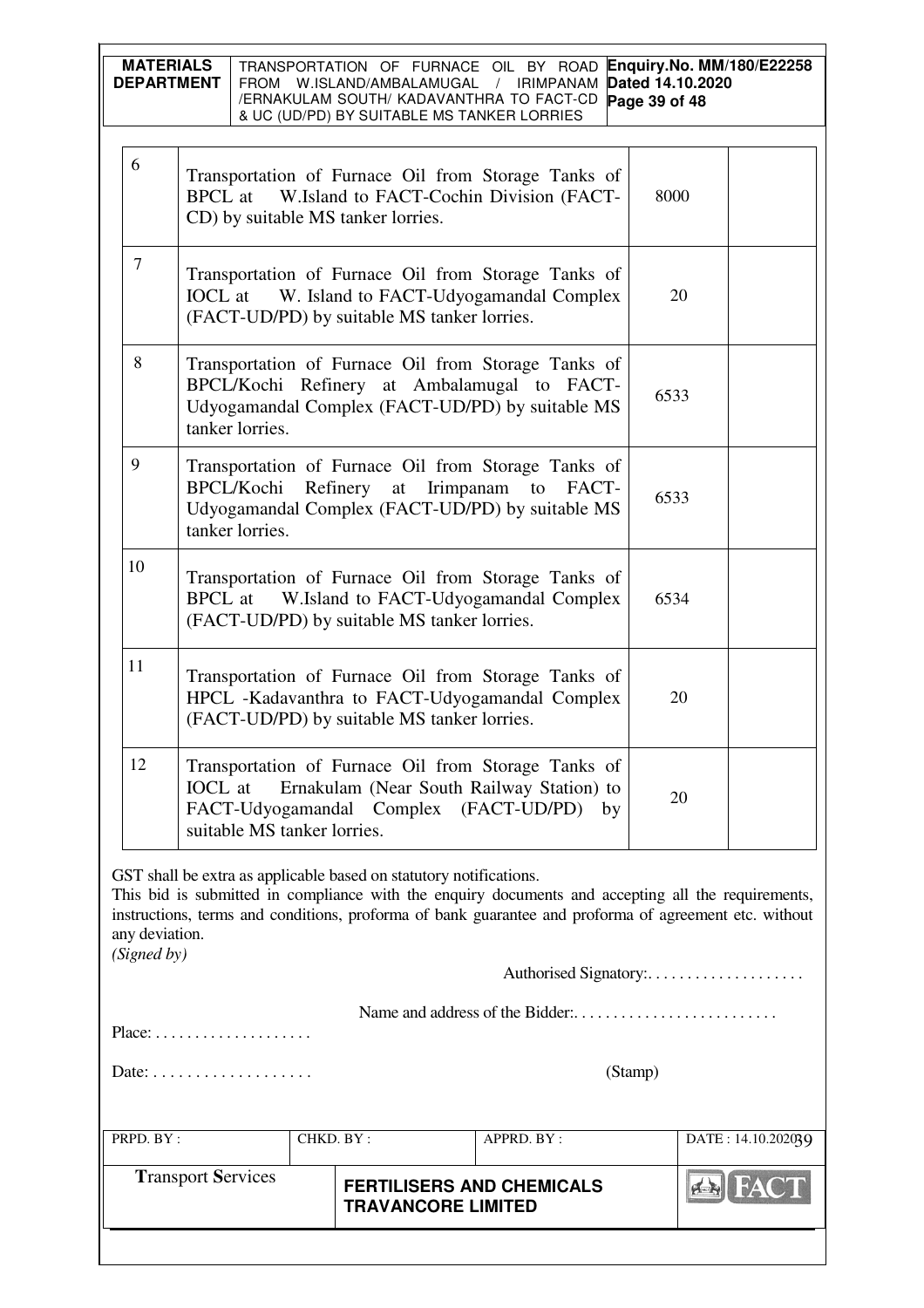| <b>MATERIALS</b><br><b>DEPARTMENT</b> |           | FROM W.ISLAND/AMBALAMUGAL / IRIMPANAM Dated 14.10.2020<br>/ERNAKULAM SOUTH/ KADAVANTHRA TO FACT-CD<br>& UC (UD/PD) BY SUITABLE MS TANKER LORRIES |            | TRANSPORTATION OF FURNACE OIL BY ROAD Enquiry. No. MM/180/E22258<br>Page 40 of 48                     |
|---------------------------------------|-----------|--------------------------------------------------------------------------------------------------------------------------------------------------|------------|-------------------------------------------------------------------------------------------------------|
|                                       |           |                                                                                                                                                  |            | <b>ANNEXURE: VIII</b>                                                                                 |
|                                       |           |                                                                                                                                                  |            |                                                                                                       |
|                                       |           |                                                                                                                                                  |            |                                                                                                       |
|                                       |           |                                                                                                                                                  |            |                                                                                                       |
|                                       |           |                                                                                                                                                  |            |                                                                                                       |
|                                       |           |                                                                                                                                                  |            |                                                                                                       |
|                                       |           | Part-B                                                                                                                                           |            |                                                                                                       |
|                                       |           | <b>PROFORMA OF PRICE BID</b>                                                                                                                     |            |                                                                                                       |
|                                       |           |                                                                                                                                                  |            |                                                                                                       |
|                                       |           |                                                                                                                                                  |            |                                                                                                       |
|                                       |           | the price Bid (BOQ-EXCEL SHEET)                                                                                                                  |            | Please visit <b>https://eprocure.gov.in</b> and search using the tender ID: under FACT Tenders to see |
|                                       |           |                                                                                                                                                  |            |                                                                                                       |
|                                       |           |                                                                                                                                                  |            |                                                                                                       |
|                                       |           |                                                                                                                                                  |            |                                                                                                       |
|                                       |           |                                                                                                                                                  |            |                                                                                                       |
|                                       |           |                                                                                                                                                  |            |                                                                                                       |
|                                       |           |                                                                                                                                                  |            |                                                                                                       |
|                                       |           |                                                                                                                                                  |            |                                                                                                       |
|                                       |           |                                                                                                                                                  |            |                                                                                                       |
|                                       |           |                                                                                                                                                  |            |                                                                                                       |
|                                       |           |                                                                                                                                                  |            |                                                                                                       |
| PRPD. BY:                             | CHKD. BY: |                                                                                                                                                  | APPRD. BY: | DATE: 14.10.202040                                                                                    |
| <b>Transport Services</b>             |           | <b>FERTILISERS AND CHEMICALS</b>                                                                                                                 |            | <b>AN FACT</b>                                                                                        |
|                                       |           | <b>TRAVANCORE LIMITED</b>                                                                                                                        |            |                                                                                                       |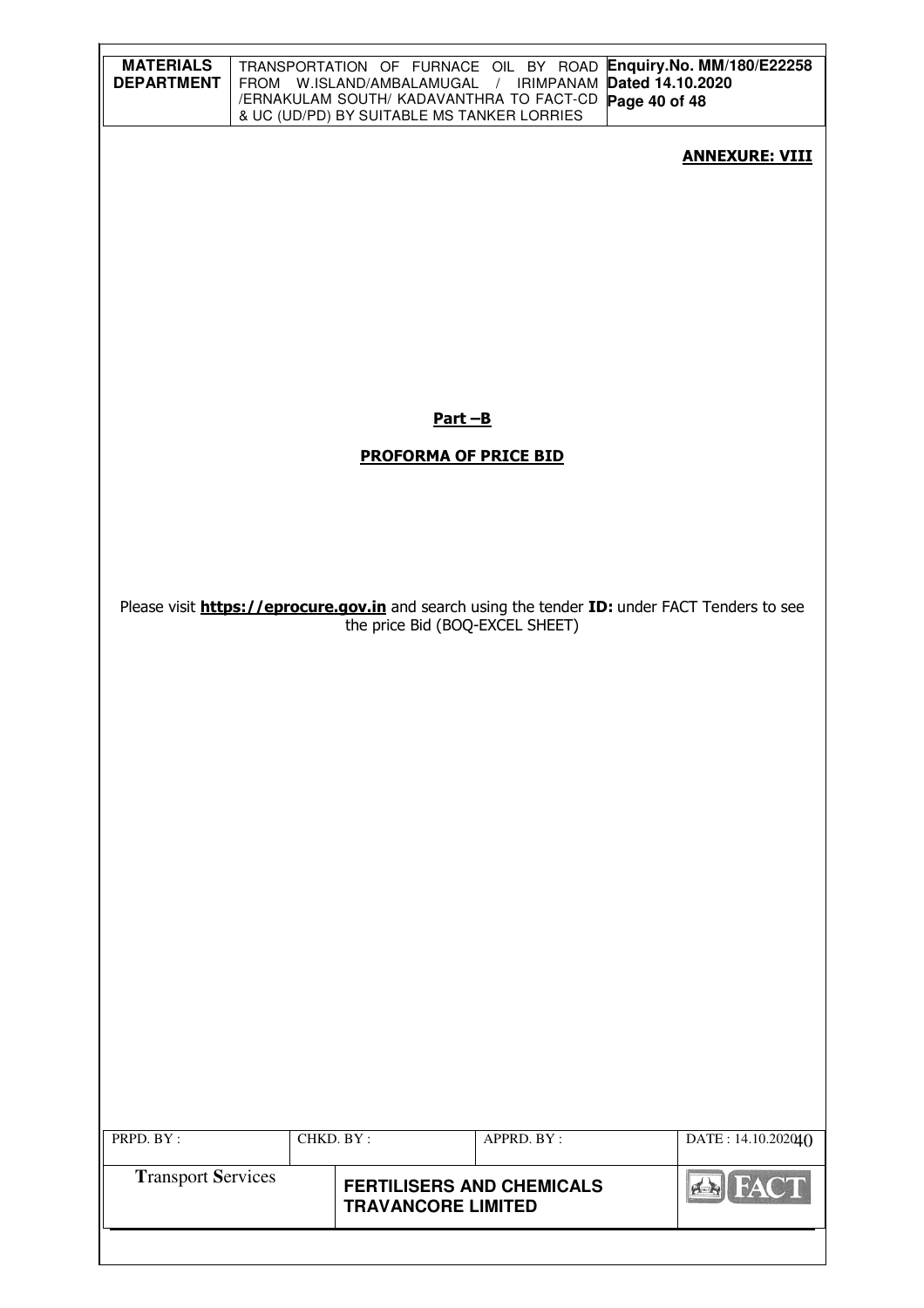**MATERIALS DEPARTMENT**  TRANSPORTATION OF FURNACE OIL BY ROAD **Enquiry.No. MM/180/E22258**  FROM W.ISLAND/AMBALAMUGAL / IRIMPANAM **Dated 14.10.2020**  /ERNAKULAM SOUTH/ KADAVANTHRA TO FACT-CD **Page 41 of 48** & UC (UD/PD) BY SUITABLE MS TANKER LORRIES

#### Annexure - IX

#### PROFORMA OF BANK GUARANTEE FOR FURNISHING SECURITY DEPOSIT (TO BE OBTAINED FROM A INDIAN NATIONALISED/SCHEDULED BANK ON STAMP PAPER WORTH Rs.500/-)

The Fertilisers and Chemicals Travancore Ltd., Udyogamandal, Cochin-683 501.

Whereas FACT , Udyogamandal P.O., Kerala (hereinafter called referred to as the Company) has placed a work order no. ............... dated ............ with M/S.........................(hereinafter called the Contractor) for the work of .......................and whereas it is one of the conditions of the said work order that the Contractor shall either remit a sum of Rs.............. (Rupees..........................only) or furnish a Bank Guarantee for Rs............ (Rupees.................................only) as security deposit for the due fulfilment of the said work order by the said Contractor.

In consideration of the Company having agreed to accept a Bank Guarantee from us towards such security deposit in lieu of the cash deposit in accordance with the terms and conditions of the above work order, we................. the Bank (hereinafter referred to as the Bank) do hereby undertake to pay the Company merely on demand any sum or sums from time to time demanded by the Company up to a maximum of Rs................. (Rupees.......................only) being the amount of the security deposit against any loss or damage caused to or suffered by or would be caused to or suffered by the Company by reason of any breach by the said Contractor of any of the terms and conditions contained in the said work order.

We, the said Bank, do hereby undertake to pay the amount so demanded by the Company without any demur merely on a demand from the Company stating that the amount claimed is due by way of loss or damage caused to or suffered or would be caused to or suffered by the Company by reason of breach by the said Contractor of any of the terms and conditions contained in the said contract. Any such demand made on the Bank shall be conclusive as regards the amount due and payable by the Bank under this guarantee.

We undertake to pay to the Company any money so demanded notwithstanding any dispute or disputes raised by the said Contractor in any suit or proceeding pending before any court or Tribunal relating thereto our liability under this present being absolute and unequivocal.

The payment so made by us under this Guarantee shall be a valid discharge of our liability for payment thereunder and the said Contractor shall have no claim against us for making such payment.

We........................… further agree that the guarantee herein contained shall remain in full force and effect during the period that would be take for the performance of the said contract and that it shall continue to be enforceable till all the dues of the Company under or by virtue of the said contract have been fully paid and its claim satisfied or discharged or till the Company certifies that the terms and conditions of the said contract have been fully and properly carried out by the said contractor and accordingly discharges this guarantee.

| PRPD. BY:                 | CHKD. BY: | APPRD. BY:                                                    |  | DATE: 14.10.202011 |
|---------------------------|-----------|---------------------------------------------------------------|--|--------------------|
| <b>Transport Services</b> |           | <b>FERTILISERS AND CHEMICALS</b><br><b>TRAVANCORE LIMITED</b> |  | FACT<br><b>PER</b> |
|                           |           |                                                               |  |                    |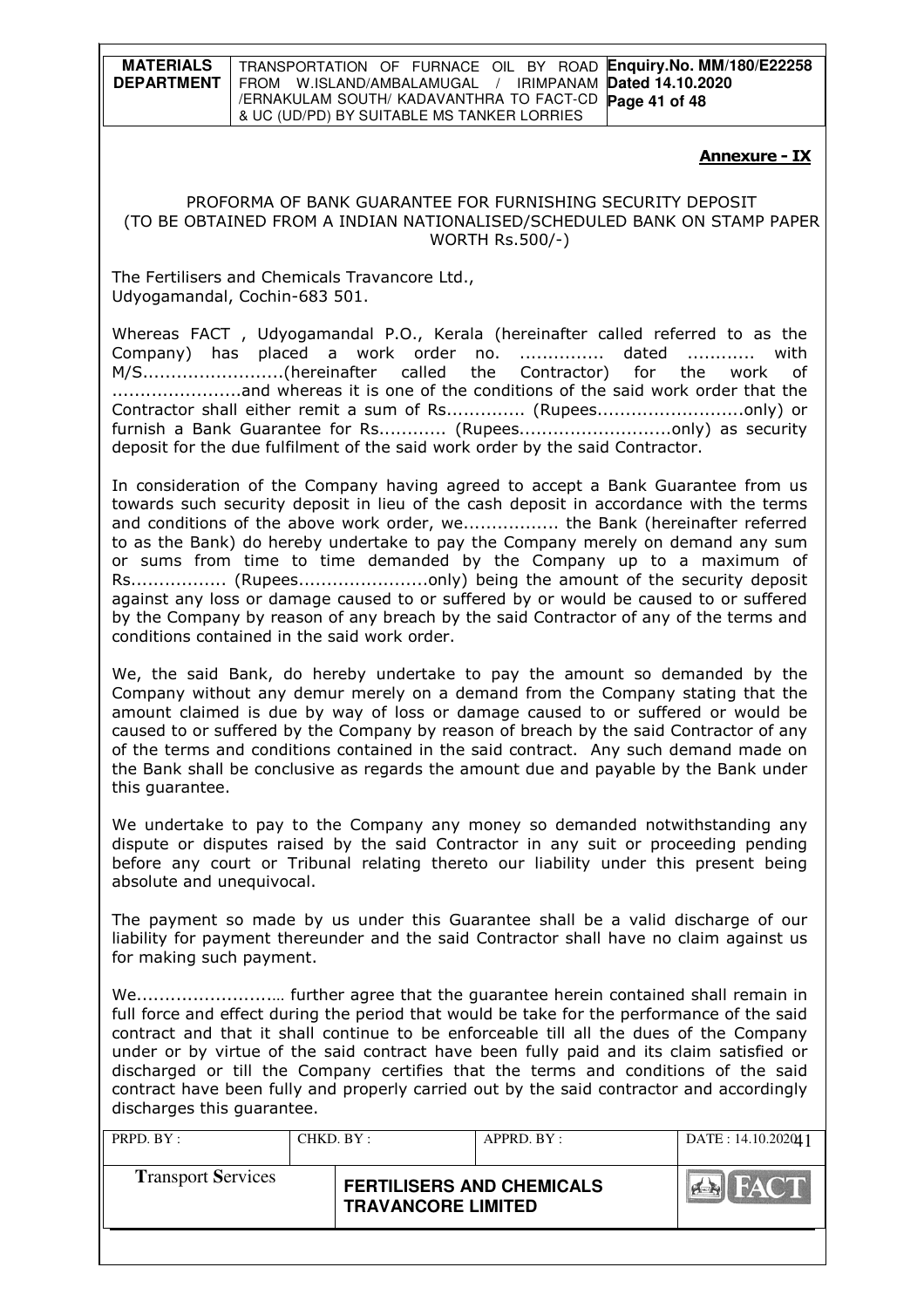| <b>MATERIALS</b>  | TRANSPORTATION OF FURNACE OIL BY ROAD Enquiry. No. MM/180/E22258 |
|-------------------|------------------------------------------------------------------|
| <b>DEPARTMENT</b> | FROM W.ISLAND/AMBALAMUGAL / IRIMPANAM Dated 14.10.2020           |
|                   | /ERNAKULAM SOUTH/ KADAVANTHRA TO FACT-CD Page 42 of 48           |
|                   | & UC (UD/PD) BY SUITABLE MS TANKER LORRIES                       |

We........further agree with the said company that they shall have the fullest liberty without our consent and without affecting in any manner our obligations hereunder to vary any of the terms and conditions of the said contract or to extend time of performance by the said Contractor or to postpone for any time and from time to time any of the powers exercisable by it against the said Contractor and either to enforce or forebear from enforcing any of the terms and conditions governing the said contract or securities available to the Company and the said Bank shall not be released from its liability under these presents by any exercise by the Company of the liberty with reference to the matters aforesaid or by reason of time being given to the said Contractor or any other forbearance, act or omission on the part of the Company or any indulgence by the Company to the said Contractor or any other matter of thing whatsoever which under the law relating to sureties, but for this provision, have the effect of so relieving us.

This guarantee shall not be affected by any change in the constitution of the Bank or the Company or the said Contractor nor shall this guarantee be affected by any change in the constitution of the Company or the said Contractor by absorption with any other body or corporation and this guarantee shall be available to or enforceable by such body or corporation.

Our guarantee shall remain in force until................. Unless a claim or demand is made within six months after the expiry of the above date, all the Company's rights under the guarantee shall be deemed as waived/forfeited and we shall be relieved and discharged from all liabilities there under. Notwithstanding anything contained hereinbefore, our liability under this guarantee shall be limited to an amount not exceeding Rs.................... (Rupees.............................. only).

Any notice by way of request, demand or otherwise hereunder may be sent by post to the Bank addressed as aforesaid and if sent by post, it shall be deemed to have been given at the time when it would be delivered in due course of post and in proving such notice when given by post, it shall be sufficient to prove that the envelope containing the notice was posted and certificate signed by an officer of the Company that the envelope was so posted shall be conclusive.

Disputes/differences, if any, relating to or arising out of this Bank Guarantee, shall be settled by courts having jurisdiction over Udyogamandal, in Kerala State, where the registered office of the company is situated and no other court shall have jurisdiction in the matter.

We........................................ Bank lastly undertakes not to revoke this guarantee during its currency except with the previous consent of the Company in writing.

Dated this.................... day of ................................ Two thousand and Twenty.

| For (Name of Bank) : |  |
|----------------------|--|
| Authorised Official  |  |
| Name                 |  |
| Designation          |  |

Place:

Full address of the Branch issuing this guarantee:

| PRPD. BY:                 | CHKD. BY: | APPRD. BY:                                                    |  | DATA: 14.10.202012 |
|---------------------------|-----------|---------------------------------------------------------------|--|--------------------|
| <b>Transport Services</b> |           | <b>FERTILISERS AND CHEMICALS</b><br><b>TRAVANCORE LIMITED</b> |  | FACT<br>$F = F$    |
|                           |           |                                                               |  |                    |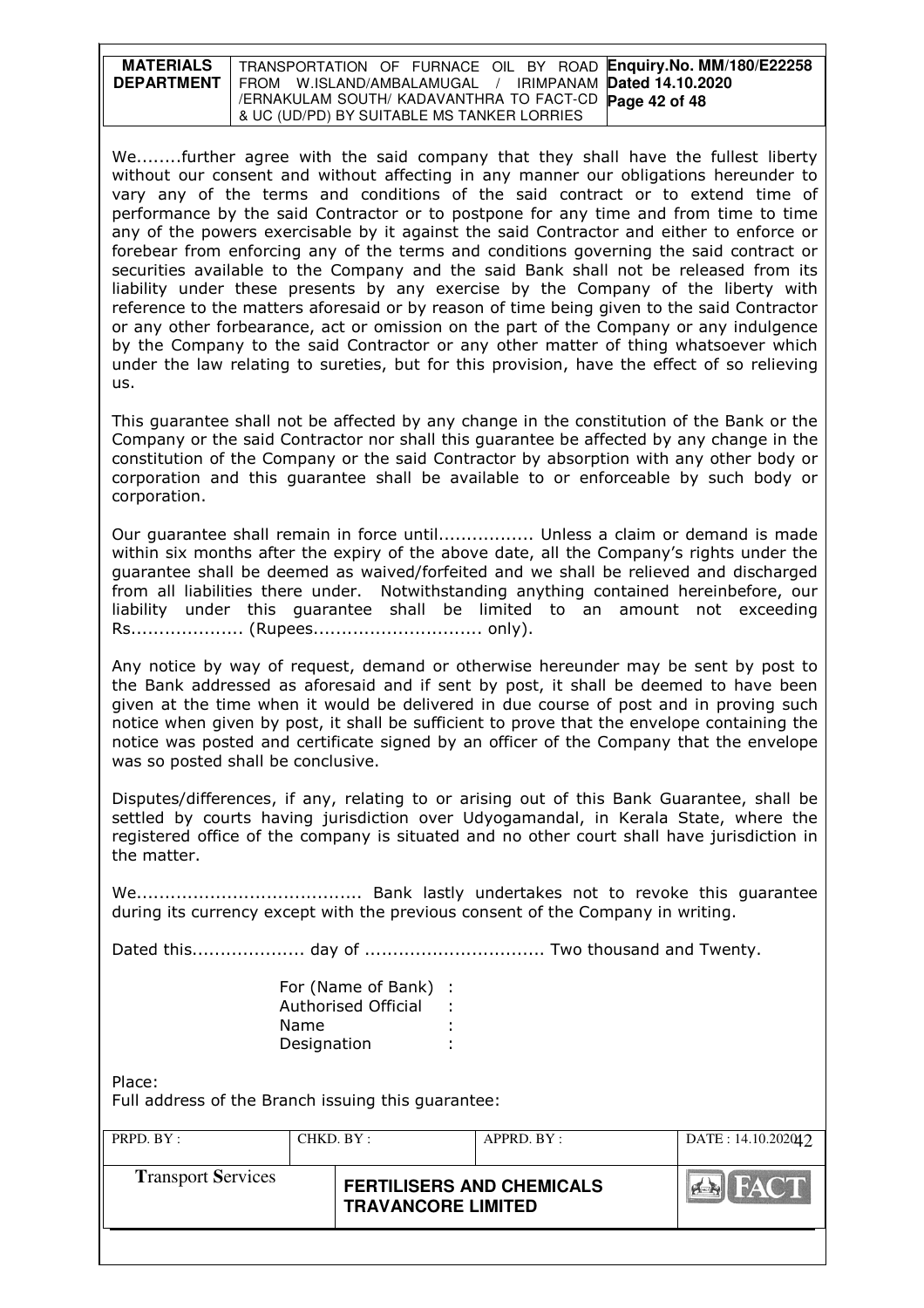| <b>MATERIALS</b>  | <sup>I</sup> TRANSPORTATION OF FURNACE OIL BY ROAD Enquiry. No. MM/180/E22258 |
|-------------------|-------------------------------------------------------------------------------|
| <b>DEPARTMENT</b> | FROM W.ISLAND/AMBALAMUGAL / IRIMPANAM Dated 14.10.2020                        |
|                   | I /ERNAKULAM SOUTH/ KADAVANTHRA TO FACT-CD Page 43 of 48                      |
|                   | & UC (UD/PD) BY SUITABLE MS TANKER LORRIES                                    |

### ANNEXURE-X

Proforma of Agreement to be executed in Rs 500/- Non Judicial stamp paper

#### AGREEMENT

ARTICLES OF AGREEMENT made this day the …. Between THE FERTILISERS AND CHEMICALS TRAVANCORE LIMITED, a Company registered under the Travancore Companies ACT IV of 1114(Malayalam Era) and having its registered office at Eloor, Udyogamandal P O Ernakulam District, Kerala State(hereinafter called the FACT) on the one part and M/s…. (hereinafter called the Contractor) which expression shall where the context so admits or applies be deemed to include their heirs, executors, administrators, successors interest and legal representatives as well) on the other part.

WHEREAS the Contractor has agreed with M/s FACT for the due performance of work as set forth in the Work Order No. dt… and accompaniments upon the terms and conditions therein mentioned as accepted vide their endorsements in the aforesaid work order.

NOW THESE PRESENT WITNESS THAT in consideration of the payments to be made by M/s FACT mentioned in the aforesaid Work Order no….. dt……. and accompaniments thereunto the Contractor shall duly perform the said works, fulfill and keep all conditions in the work order which will be deemed and taken to be part of this contracts as if the same had been fully set-out herein and FACT hereby agree that if the Contractor shall duly perform the said works in the manner aforesaid and observe and keep the said terms and conditions, FACT will pay to the Contractor at the time and in the manner set forth in the aforesaid work order and in the Annexure thereunto as accepted by Contractor vide his endorsement in the aforesaid work order, the amount or amounts calculated at the rate mentioned and as per terms stipulated therein as payment for the work. This agreement shall be in force up to ……..

THE SAID CONDITIONS shall be read and construed as forming part of this Agreement and the parties thereto will respectively abide by and submit themselves to the conditions and stipulations and perform the agreement on their parts respectively.

UPON THE TERMS AND CONDITIONS of this Agreements being fulfilled and performed to the satisfaction of Officer of the Company empowered by the Company in this behalf, the Security Deposit remitted by the Contractor or such position thereof as he may be entitled to under the said condition shall be returned to the contractor.

IN WITNESS thereof the Contractor, M/s…. and The Asst.General Manager (Materials) T &S of M/s The Fertilisers and Chemicals Travancore Ltd, For and on behalf of the Company have hereunto set their hands this day and year first above written.

**For the contract of the contract of the State State State State State State State State State State State State** 

In the presence of witnesses: 1.

 $2<sub>1</sub>$ 

In the presence of witnesses: for and on behalf of the Company.

| PRPD. $BY:$<br>CHKD. BY:  |  | APPRD. BY:                                                    |  | DATE: 14.10.202043 |
|---------------------------|--|---------------------------------------------------------------|--|--------------------|
| <b>Transport Services</b> |  | <b>FERTILISERS AND CHEMICALS</b><br><b>TRAVANCORE LIMITED</b> |  | FACT               |
|                           |  |                                                               |  |                    |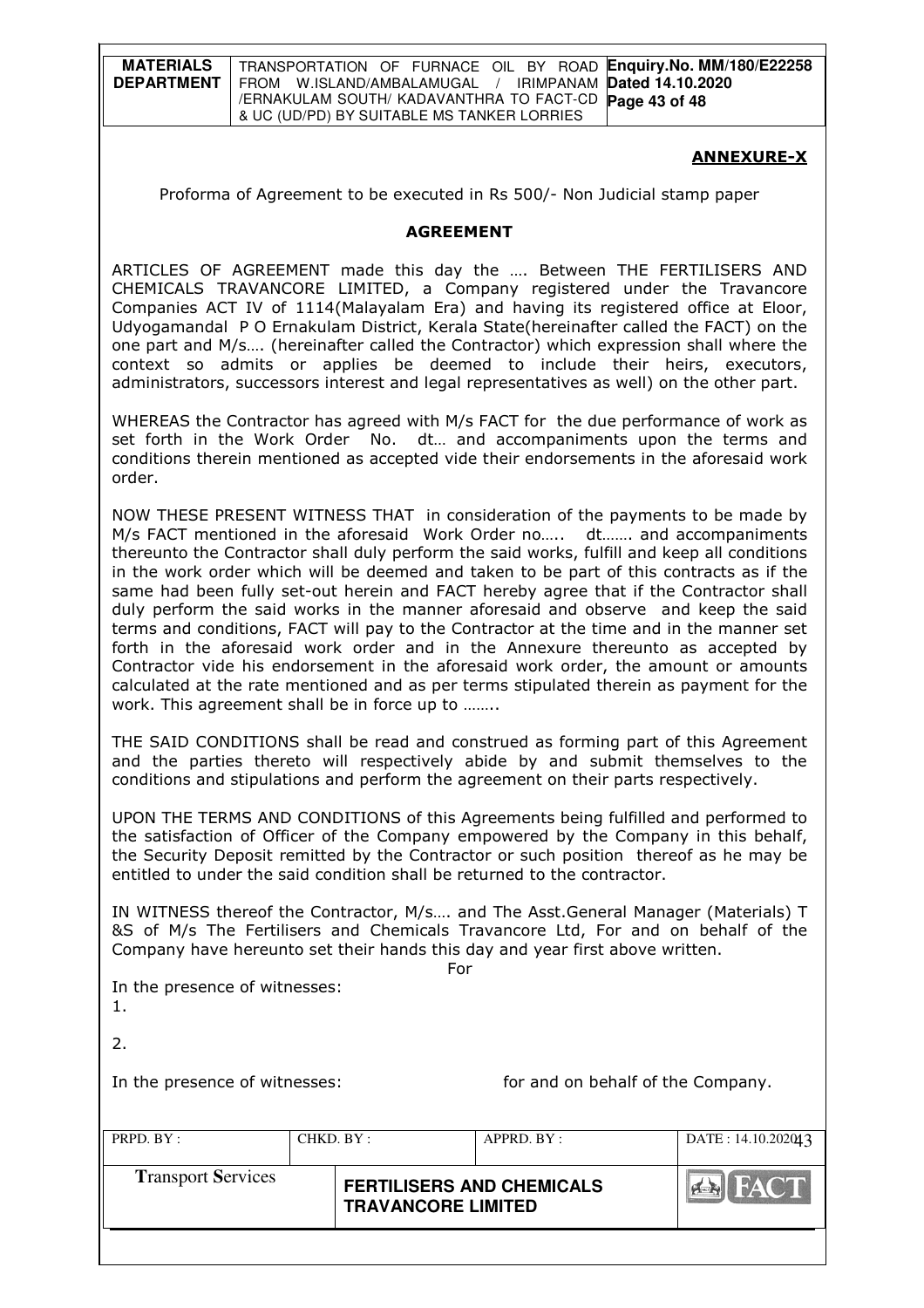### **ANNEXURE-XI**

# **(To be executed on** ₹ **500/- Non-judicial Stamp Paper)**

# **INTEGRITY PACT**

### **Between**

The Fetilizers and Chemicals Travancore Limited (FACT), a company formed and registered under the Travancore Companies Act IX to 1114 (Companies Act, 2013) and having its registered office at Eloor, Udyogamandal-683501, Kochi, Ernakulam District, Kerala, hereinafter referred to as "The Principal".

# **And**

.................................. hereinafter referred to as "The Bidder/ Contractor".

## **Preamble**

The Principal intends to award, under laid down organization procedures, contract/s for .......................... The Principal values full compliance with all relevant laws and regulations, and the principles of economic use of resources, and of fairness / transparency in its relations with its Bidder(s) and or/Contractor(s).

In order to achieve these goals, the Principal will appoint an Internal External Monitor (EIM), who will monitor the tender process and execution of the contact for compliance with the principle mentioned above.

# **Section 1 - Commitments of the Principal**

(1) The Principal commits itself to take all measures necessary to prevent corruption and

to observe the following principles:

a) No employee of the Principal, personally or through family members, will in connection with the tender, or the execution of the contract, demand, take a promise for or accept, for self or third person, any material or immaterial benefit which the person is not legally entitled to.

b) The Principal will, during the tender process, treat all Bidder(s) with equity and reason. The Principal will in particular, before and during the tender process, provide to all Bidder(s) the same information and will not provide to any Bidder(s) confidential / additional information through which the Bidder(s) could obtain an advantage in relation to the tender process or the contract execution.

c) The Principal will exclude from the process all known prejudiced/interested persons.

PRPD. BY : CHKD. BY : APPRD. BY : DATE : 14.10.202044 (2) If the Principal obtains information on the conduct of any of its employees which

| <b>Transport Services</b> | <b>FERTILISERS AND CHEMICALS</b><br><b>TRAVANCORE LIMITED</b> |  |
|---------------------------|---------------------------------------------------------------|--|
|                           |                                                               |  |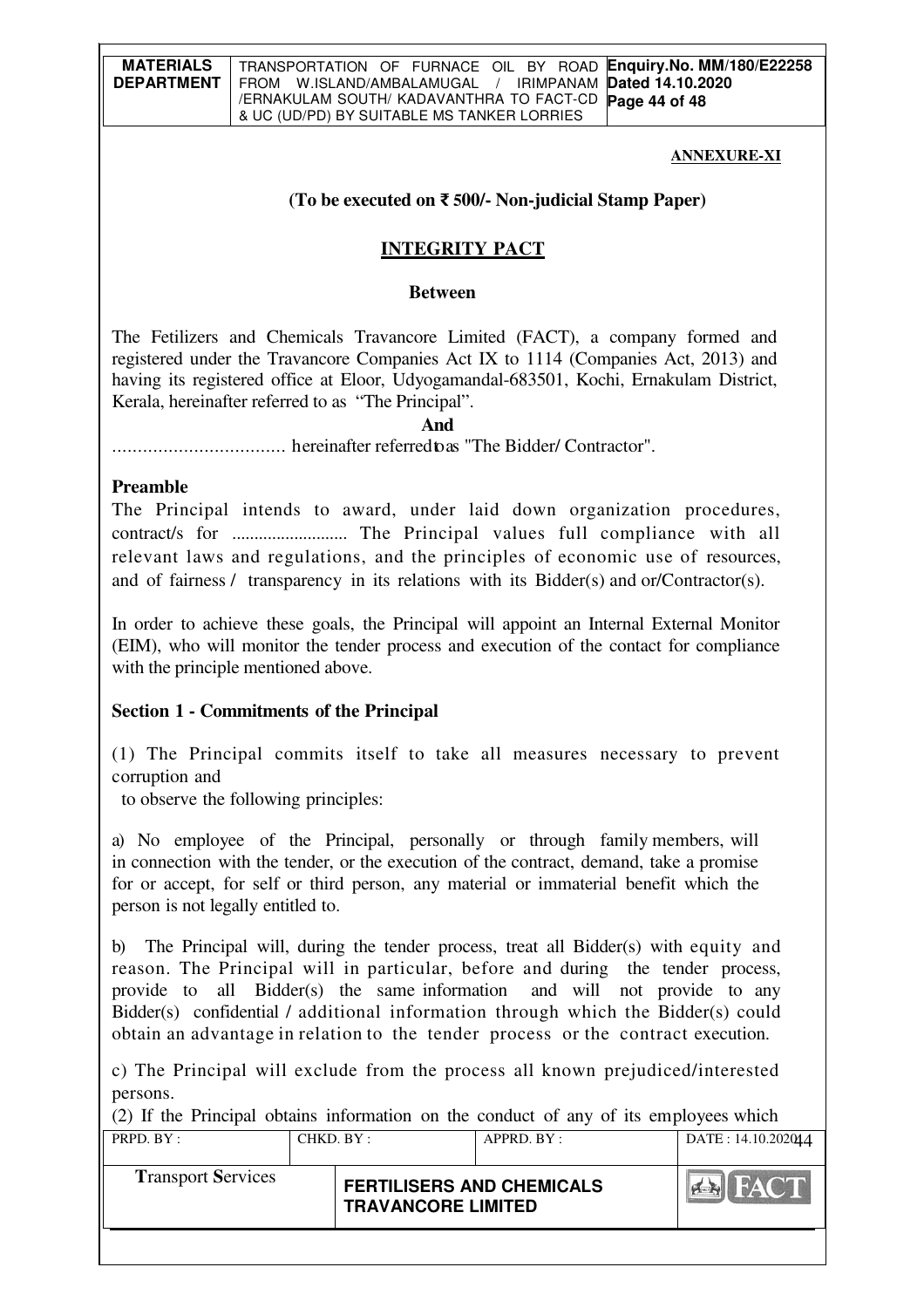| <b>MATERIALS</b>  | TRANSPORTATION OF FURNACE OIL BY ROAD Enquiry.No. MM/180/E22258 |
|-------------------|-----------------------------------------------------------------|
| <b>DEPARTMENT</b> | FROM W.ISLAND/AMBALAMUGAL / IRIMPANAM Dated 14.10.2020          |
|                   | / ERNAKULAM SOUTH/ KADAVANTHRA TO FACT-CD <b>Page 45 of 48</b>  |
|                   | & UC (UD/PD) BY SUITABLE MS TANKER LORRIES                      |

is a criminal offence under the India Penal Code / Prevention of Corruption Act, or if there be a substantive suspicion in this regard, the Principal will inform the Vigilance Officer and in addition can initiate disciplinary actions.

# **Section 2 - Commitments of the Bidder(s) / Contractor(s)**

(1)The Bidder(s) / Contractor(s) commits themselves to take all measures necessary to prevent corruption. He commits himself to observe the following principles during his participation in the tender process and during the contract execution.

a) The Bidder(s) / Contractor(s) will not, directly or through any other person or firm, offer, promise or give to any of the Principal's employees involved in the tender process or the execution of the contract or to any third person, any material or immaterial benefit which he/she is not legally entitled to, i n order to obtain in exchange, any advantage of any kind whatsoever during the tender process or during the execution of the contract.

b) The Bidder(s) / Contractor(s) will not enter with other Bidders into any undisclosed agreement or understanding, whether formal or informal. This applies in particular to prices, specifications, certifications, subsidiary contracts, submission or nonsubmission of bids or any other actions to restrict competitiveness or to introduce cartelisation in the bidding process.

c) The Bidder(s) / Contractor(s) will not commit any offence under the relevant IPC/PC Act; further the Bidder(s)/Contractor(s) will not use improperly, for purposes of competition or personal gain, or pass on to others, any information or document provided by the Principal as part of the business relationship, regarding plans, technical proposals and business details, including information contained or transmitted electronically.

d) The Bidder(s) / Contractor(s) of foreign origin shall disclose the name and address of the Agents / Representatives in India, if any. Similarly, The Bidder(s) / Contractor(s) of Indian Nationality shall furnish the name and address of the foreign principals, if any. All the payments made to the India agent/representative have to be in Indian rupees only.

e) The Bidder(s) / Contractor(s) will, when presenting his bid, disclose any and all payments he has made, is committed to, or intends to make to agents, brokers or any other intermediaries in connection with the award of the contract.

(2) The Bidder(s) / Contractor(s) will not instigate third persons to commit offences outlined above or be an accessory to such offences.

# **Section 3 - Disqualification from tender process and exclusion from future contracts**

If the Bidder(s)/Contractor(s), before award or during the execution of has committed a

| PRPD. BY:<br>CHKD. BY :   |  | APPRD. BY:                                                    |  | DATA: 14.10.202015        |
|---------------------------|--|---------------------------------------------------------------|--|---------------------------|
| <b>Transport Services</b> |  | <b>FERTILISERS AND CHEMICALS</b><br><b>TRAVANCORE LIMITED</b> |  | <b>FACT</b><br><b>PER</b> |
|                           |  |                                                               |  |                           |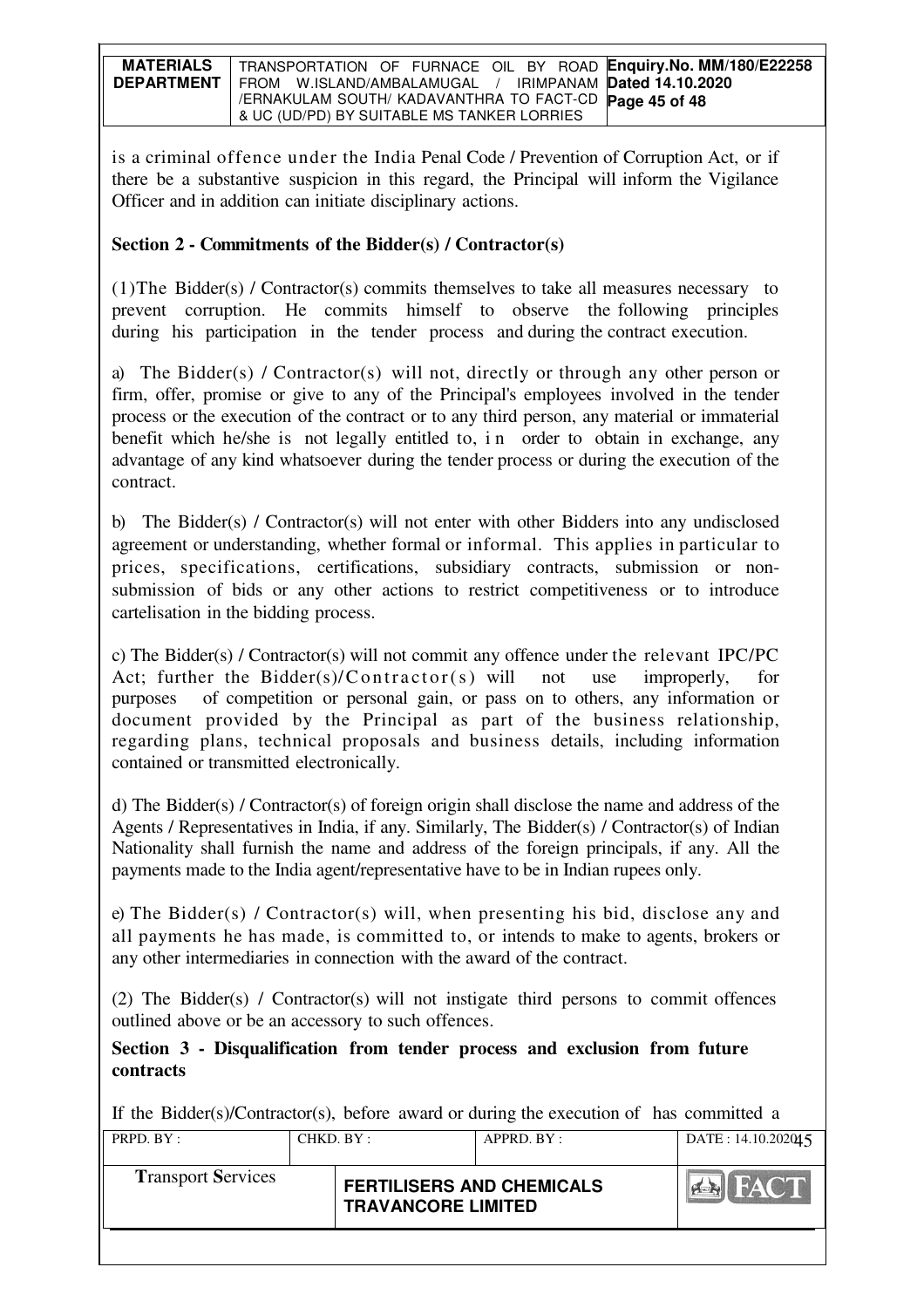| <b>MATERIALS</b>  | TRANSPORTATION OF FURNACE OIL BY ROAD Enquiry.No. MM/180/E22258 |
|-------------------|-----------------------------------------------------------------|
| <b>DEPARTMENT</b> | FROM W.ISLAND/AMBALAMUGAL / IRIMPANAM Dated 14.10.2020          |
|                   | /ERNAKULAM SOUTH/ KADAVANTHRA TO FACT-CD Page 46 of 48          |
|                   | & UC (UD/PD) BY SUITABLE MS TANKER LORRIES                      |

transgression through a violation of Section 2 above or in any other form such as to put his reliability or credibility in question, the Principal is entitled to disqualify the Bidder(s)/ Contractor(s) from the tender process or to terminate the contract, if already signed, for such reason.

# **Section 4 - Compensation for Damages**

(1) If the Principal has disqualified the Bidder(s) from the tender process prior to the award according to Section 3, the Principal is entitled to demand and recover the damages equivalent to Earnest Money Deposit/Bid Security.

(2) If the Principal has terminated the contract according to Section 3, or if the Principal is entitled to terminate the contract according to Section 3, the Principal shall be entitled to demand and recover from the Contractor l iquidated damages of the contract value or the amount equivalent to Performance Bank Guarantee.

# **Section 5 - Previous Transgression**

(1) The Bidder declares that no previous transgression occurred in the last 3 years with any other Company in India conforming to the anti-corruption approach including Public Sector Enterprise in India that could justify his exclusion from the tender process.

(2) If the Bidder makes incorrect statement on this subject, he can be disqualified from the tender process and appropriate action can be taken including termination of contract, if already awarded, for such reason.

# **Section 6 - Equal treatment of all Bidders / Contractors / Subcontractors**

(1)The Bidder(s)/Contractor(s) undertake(s) to demand from all subcontractors a commitment in conformity with this Integrity Pact, and to submit it to the Principal before contract signing.

(2) The Principal will enter into agreements with identical conditions as this one with all Bidders, Contractors/Suppliers and Subcontractors.

(3) The Principal will disqualify from the tender process all Bidders who do not sign this Pact or violate its provisions.

# **Section 7 – Criminal charges against violating Bidder(s) / Contractor(s) /Subcontractor(s)**

If the Principal obtains knowledge of conduct of a Bidder, Contractor or Subcontractor, or of an employee or a representative or an associate of a Bidder, Contractor, or Subcontractor which constitutes corruption, or if the Principal has substantive suspicion in this regard, the Principal will inform the same to the Chief Vigilance Officer.

| PRPD. $BY:$               | CHKD. BY: |                                                               | APPRD. BY: | DATA: 14.10.202016 |
|---------------------------|-----------|---------------------------------------------------------------|------------|--------------------|
| <b>Transport Services</b> |           | <b>FERTILISERS AND CHEMICALS</b><br><b>TRAVANCORE LIMITED</b> |            | <b>FACT</b><br> AB |
|                           |           |                                                               |            |                    |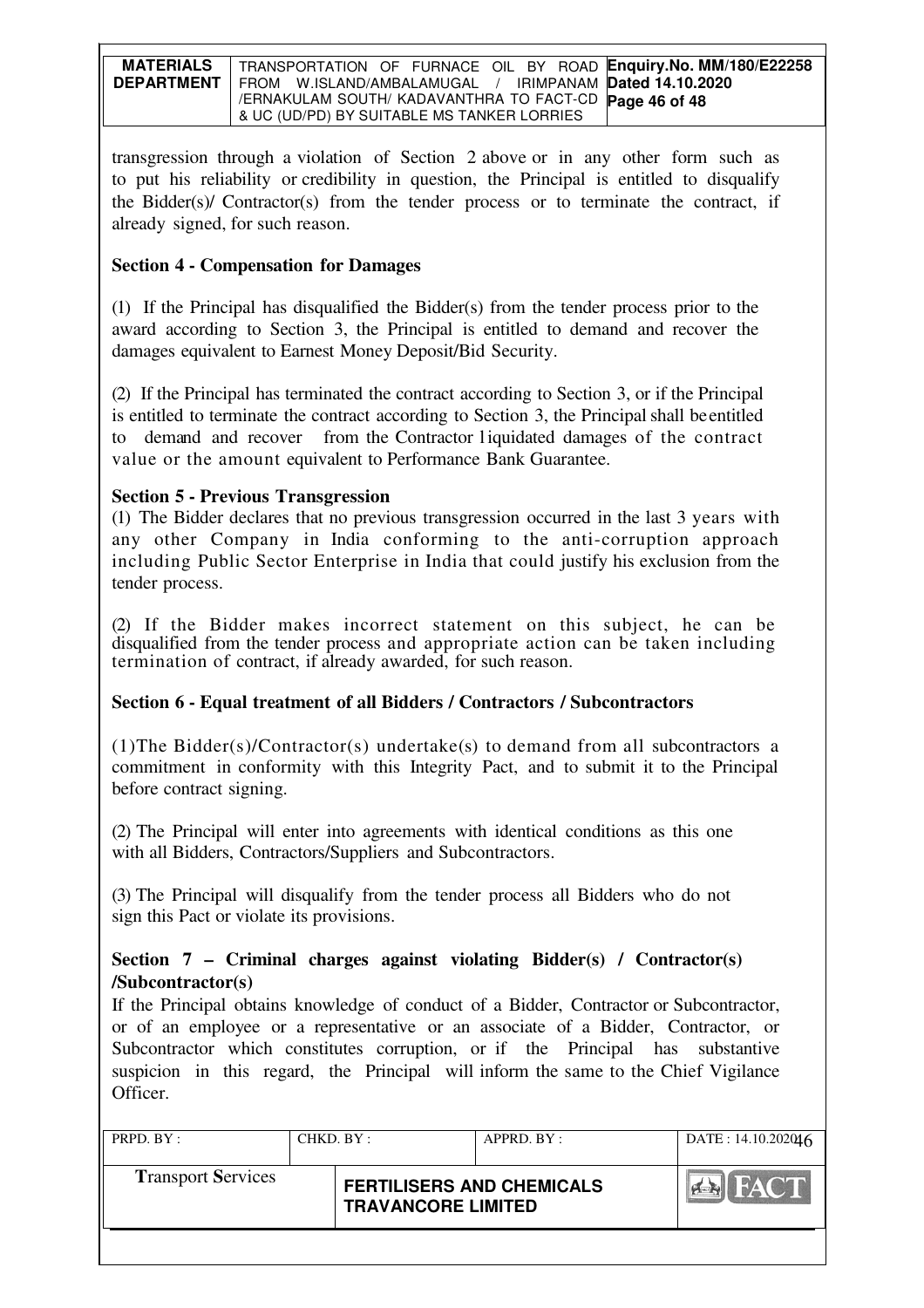| <b>MATERIALS</b>  | TRANSPORTATION OF FURNACE OIL BY ROAD Enquiry. No. MM/180/E22258 |
|-------------------|------------------------------------------------------------------|
| <b>DEPARTMENT</b> | FROM W.ISLAND/AMBALAMUGAL / IRIMPANAM Dated 14.10.2020           |
|                   | /ERNAKULAM SOUTH/ KADAVANTHRA TO FACT-CD Page 47 of 48           |
|                   | & UC (UD/PD) BY SUITABLE MS TANKER LORRIES                       |

# **Section 8 - Independent External Monitor/Monitors**

(1)The Principal appoints competent and credible Independent External Monitor for this Pact. The task of the Monitor is to review independently and objectively, whether and to what extent the parties comply with the obligations under this agreement.

(2) The Monitor is not subject to instructions by the representatives of the parties and performs his functions neutrally and independently. It will be obligatory for him to treat the obligations and document of the Bidder(s)/Contractor(s) as confidential. He reports to the Chairperson and managing Director, FACT.

(3) The Bidder(s)/Contractor(s) accepts that the Monitor has the right to access without restriction to all Project documentation of the Principal including that provided by the Contractor. The Contractor will also grant the Monitor, upon his request and demonstration of a valid interest, unrestricted and unconditional access to this project documentation. The same is applicable to Subcontractors. The Monitor is under contractual obligation to treat the information and documents of the Bidder(s)/Contractor(s)/ Subcontractor(s) with confidentially.

(4) The Principal will provide to the Monitor sufficient information about all meetings among the parties related to the Project provided such meetings could have an impact on the contractual relations between the Principal and the Contractor. The parties offer to the Monitor the option to participate in such meetings.

(5) As soon as the Monitor notices, or believes to notice, a violation of this agreement, he will so inform the Management of the Principal and request the Management to discontinue or to take corrective action, or to take other relevant action. The Monitor can in this regard submit non-binding recommendation. Beyond this, the Monitor has no right to demand from the parties that they act in a specific manner, refrain from action or tolerate action.

(6) The Monitor will submit a written report to the Chairman and Managing Director, FACT within 8 to 10 weeks from the date of reference or intimation to him by the Principal and, should the occasion arise, submit proposals for correcting problematic situations.

(7) Monitor shall be entitled to compensation on the same terms as being extended to / provided to Independent Director on FACT Board.

(8) If the M o n i t o r has reported to the Chairman and Managing Director, FACT, a substantiated suspicion of an offence under relevant IPC/PC Act, and the Chairman and Managing Director, FACT has not, within reasonable time, taken visible action to proceed against such offence or reported it to the Chief Vigilance Officer, the Monitor may also transmit this information directly to the Central Vigilance

| PRPD. BY :                | CHKD. BY : |                                                               | APPRD. BY: | DATE: 14.10.202017 |
|---------------------------|------------|---------------------------------------------------------------|------------|--------------------|
| <b>Transport Services</b> |            | <b>FERTILISERS AND CHEMICALS</b><br><b>TRAVANCORE LIMITED</b> |            | <b>FACT</b>        |
|                           |            |                                                               |            |                    |